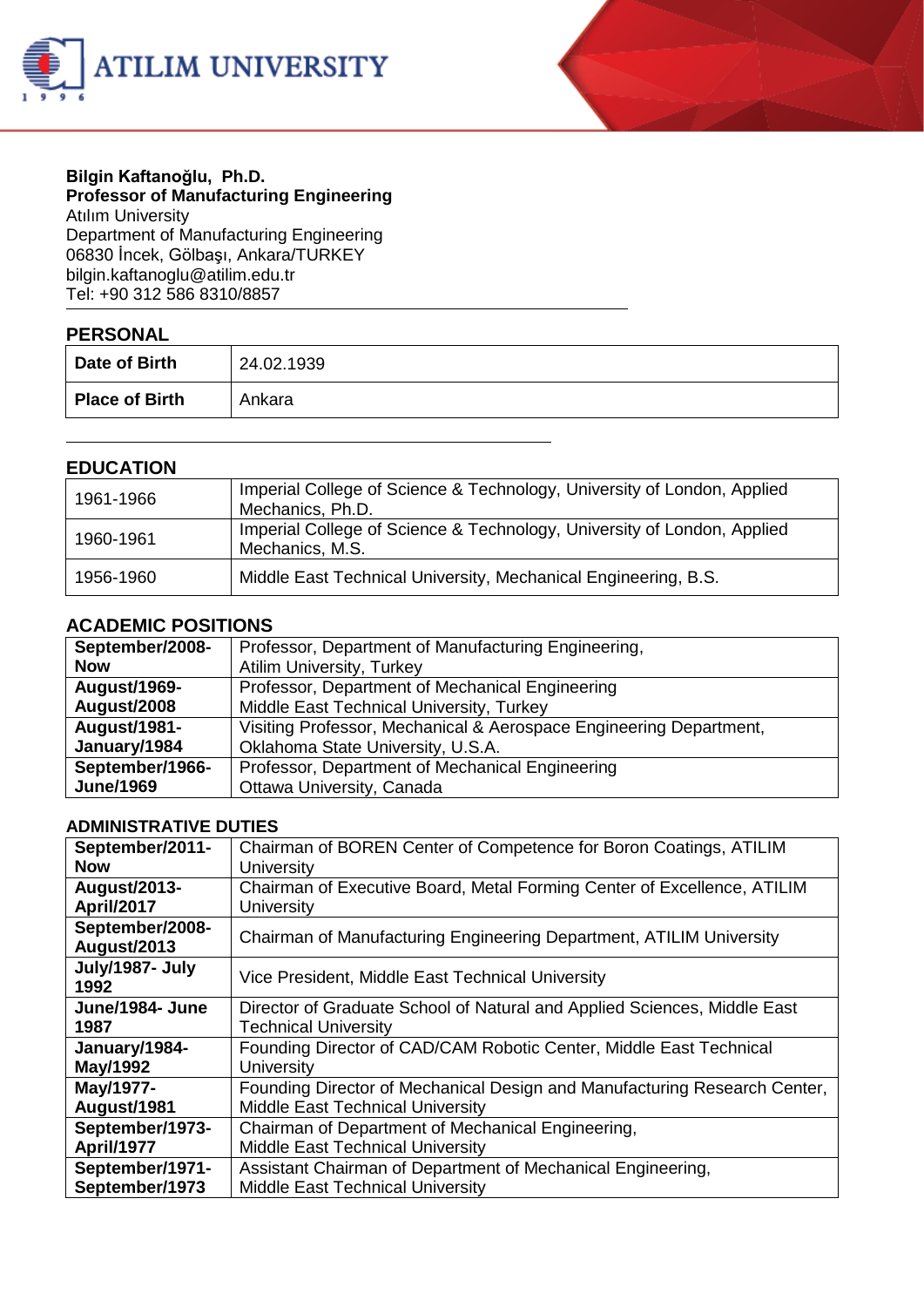### **HONORS&AWARDS**

| 1                       | AFS Scholarshipto study in St. Louis Park High School, Minnesota, USA 1955-56                                                            |
|-------------------------|------------------------------------------------------------------------------------------------------------------------------------------|
| $\overline{2}$          | Rector Profesör Woolrich Award- Graduate having highest GPA in Middle East<br>Technical University (METU) in 1960, Ankara, Turkey        |
| $\overline{\mathbf{3}}$ | CENTO Fellowship to carry out graduate study towards Ph.D. degree at Imperial College of<br>Science & Technolgy, London, UK              |
| 4                       | High Academic Performance Awards-Middle East Technical University (METU), Ankara,<br>Turkey for the years: 2000,2001,2002,2003,2004,2005 |
| 5                       | Award for the highest number of graduate thesis supervision in Manufacturing given by<br>National Export Agency-2012                     |
| 6                       | Award for the best Ph.D. thesis supervision of the year by METU-Parlar Foundation-2013                                                   |
| $\overline{7}$          | Award for the high technology thesis on boron nitride coating given by National Export<br>Agency-2013                                    |
| 8                       | VII. Necdet Eraslan project competition, Istanbul Mechanical Engineering Society-<br>Finalist in 2015                                    |
| 9                       | Dr. Akin Çakmakçı Turkish Technology Foundation (TTGV) – Thesis Award- Finalist<br>2016                                                  |
| 10                      | Antibacterial/Antifungal characteristics of Boron Nitride Coatings- Finalist- National Export<br>Agency-2018                             |
| 11                      | Osteoblastic characteristics of Boron Nitride Coatings- Finalist- National Export Agency-2018                                            |
| 12                      | High academic performance and publication awards-ATILIM University for the years: 2008-<br>2021                                          |

## **RESEARCH INTERESTS**

|             | <b>Metal Forming</b>                     |
|-------------|------------------------------------------|
| $\mathbf 2$ | <b>Boron Nitride Coating</b>             |
| 3           | <b>Computer Aided Design</b>             |
| 4           | <b>Computer Aided Manufacturing</b>      |
| 5           | <b>Computer Integrated Manufacturing</b> |
| 6           | <b>Robotics</b>                          |
|             | Tribology                                |

# **PROFESSIONAL SERVICE**

| Publisher, Journal of Mechanical Design and Production                                                                                                            |
|-------------------------------------------------------------------------------------------------------------------------------------------------------------------|
| Editorial and Referee contributions to International Journal of Mechatronics and<br>Manufacturing Systems, JAMT, MATİM, PAJES, CIRP, Elsevier and other journals. |

|                                                                                                                                                                                                                              | <b>PUBLICATIONS- Journal Papers</b>                                                 |
|------------------------------------------------------------------------------------------------------------------------------------------------------------------------------------------------------------------------------|-------------------------------------------------------------------------------------|
| Kaftanoğlu B. "Havacılık Endüstrisinde Kullanılmak Üzere Alüminyum Malzemelerin Korozyon<br>Direncinin Arttırılması Amacıyla Yüzey Kaplaması Geliştirilmesi", Makina Tasarım ve İmalat<br>94<br>Dergisi. 2021; 19(2): 82-87. | Ceylan Ç., Duran B., Koçyiğit O., Koçer C., Doğan B., Hacaloğlu T., Şengönül C. M., |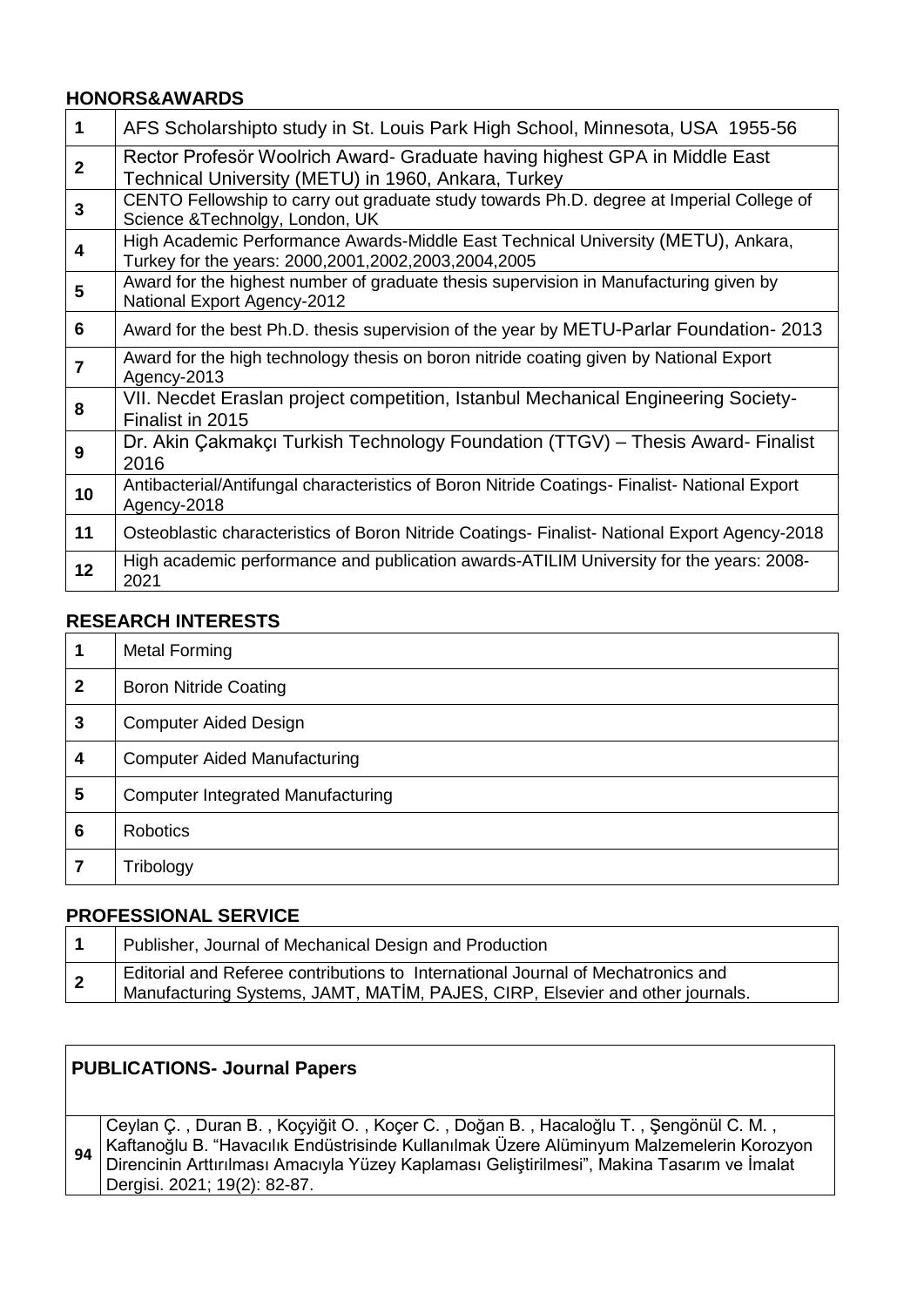| 93  | A.E.S. Özhan, T. Hacaloğlu, B. Kaftanoğlu, "Development of hard, anti-reflective coating for mid<br>wave infrared region", Infrared Physics & Technology (2021), doi:<br>https://doi.org/10.1016/j.infrared.2021.103910                                                                                                                                                                                                                |
|-----|----------------------------------------------------------------------------------------------------------------------------------------------------------------------------------------------------------------------------------------------------------------------------------------------------------------------------------------------------------------------------------------------------------------------------------------|
| 92. | Ahmet Özmeriç, Oğuzhan Tanoğlu, Mert Ocak, Hakan Hamdi Çelik, Ayşegül Fırat,<br>Fevziye Figen Kaymaz, Gökhan Koca, Mehmet Şenes, Kadir Bahadır Alemdaroğlu,<br>Serkan İltar, Tuğçe Hacaloğlu, Bilgin Kaftanoğlu, "Intramedullary implants coated with cubic<br>boron nitride enhance bone fracture healing in a rat model", JOURNAL OF TRACE ELEMENTS<br>IN MEDICINE AND BIOLOGY Volume: 62 Article Number: 126599 Published: DEC 2020 |
| 91. | Çağlar Ceylan, Bahtiyar Duran, Osman Furkan Koçyiğit, Cem Koçer, Berkay Doğan, Tuğçe<br>Hacaloğlu, Dr. Cemal Merih Şengönül, Prof. Dr. Bilgin Kaftanoğlu, "Havacılık Sanayiinde<br>Kullanılan Alüminyum Alaşımlarının Korozyona Karşı Direncini Artırmak Üzere Yüzey<br>Kaplamalarının Araştırılması", Mühendis Makine Güncel, Ağustos 2020, Sayfalar:47-51                                                                            |
| 90. | Ozel, Tugrul; Altay, Ayca; Kaftanoglu, Bilgin; et al.,"Focus Variation Measurement and<br>Prediction of Surface Texture Parameters Using Machine Learning in Laser Powder Bed Fusion<br>Journal Of Manufacturing Science And Engineering-Transactions of The ASME Volume: 142<br>Article Number: 011008 Published: JAN 2020<br>Issue: 1                                                                                                |
| 89  | M. Yüksel, E.Kılınç, S. Kanberlioğlu, B.Güneri, B.Kaftanoğlu, Ş.Baytaroğlu, T. Hacaloğlu,<br>"Taşınabilir Hafif Yüzey Taşlama Makinasının Tasarım ve İmalatı", Makina Tasarım ve İmalat<br>Dergisi, Cilt:17, Sayı:1 2019                                                                                                                                                                                                               |
| 88. | Tuğçe Hacaloğlu, Bilgin Kaftanoğlu, "Karbür Uçlar ve Titanyum Nitrür (TiN) Kaplamalı Karbür<br>Uçlar ile Titanyum Alaşımı (Ti6Al4V) ve AISI 1045 Çeliği Arasında Sürtünme ve Aşınma<br>Performansı Araştırması", Makina Tasarim ve İmalat Dergisi, Cilt 17, Sayı 2, Kasım 2019 /57-<br>64                                                                                                                                              |
| 87. | Cakal, G. O.; Gokmenoglu, C.; Kaftanoglu, B., N. Özmeriç, "Surface Characterization and<br>Corrosion Resistance of Boron Nitride Coated Titanium Dental Implants", Protection of Metals<br>and Physical Chemistry of Surfaces, Volume: 55 Issue: 3 Pages: 608-614 Published: May<br>2019                                                                                                                                               |
| 86. | Kaushalendra Patel, Bilgin Kaftanoğlu, Tuğrul Özel1, "Micro textured cutting tool effects on<br>cutting forces, volumetric wear and adhesion in dry turning of titanium alloy", Int. J.<br>Mechatronics and Manufacturing Systems, Vol. 12, No: 3/4, pp: 180-195                                                                                                                                                                       |
| 85. | Pepelnjak, T., Kayhan, E., Kaftanoglu, B.," Analysis of non-isothermal warm deep drawing of<br>dual-phase DP600 steel"international Journal of Material Forming, Volume: 12, Issue: 2,<br>Pages: 223-240 Published: March 2019                                                                                                                                                                                                         |
| 84. | Dizaji, S.A., Darendeliler, H., Kaftanoğlu, B. "A study on the constitutive equation effects in the<br>fracture initiation of AA5450 sheets", (2019) Lecture Notes in Mechanical Engineering, pp. 78-<br>83. DOI: 10.1007/978-981-13-0411-8_8                                                                                                                                                                                          |
| 83. | Dizaji, Shahram Abbasnejad; Darendeliler, Haluk, Kaftanoglu, Bilgin, "Prediction of forming limit<br>curve at fracture for sheet metal using new ductile fracture criterion", European Journal of<br>Mechanics A-Solids, Volume: 69 Pages: 255-265 Published: MAY-JUN 2018                                                                                                                                                             |
| 82. | Kayhan, Erdem; Kaftanoglu, Bilgin, "Experimental investigation of non-isothermal deep drawing<br>of DP600 steel", International Journal of Advanced Manufacturing Technology, Volume: 99<br>Issue: 1-4 Special Issue: SI Pages: 695-706 Published: OCT 2018                                                                                                                                                                            |
| 81. | T. Pepelnjak & E. Kayhan & B. Kaftanoglu," Analysis of non-isothermal warm deep drawing of<br>dual-phase DP600 steel", International Journal of Material Forming, THEMATIC ISSUE:<br>ADVANCES IN MATERIAL FORMING SIMULATION, https://doi.org/10.1007/s12289-018-<br>1400-0, Accepted: 3 January 2018                                                                                                                                  |
| 80. | Dizaji, Shahram Abbasnejad; Darendeliler, Haluk; Kaftanoglu, Bilgin," A Study on the<br>Constitutive Equation Effects in the Fracture Initiation of AA5450 Sheets", 15 July 2018,<br>Proceedings of the 7th International Conference on Fracture Fatigue and Wear pp 78-83,<br>Springer, Singapore. DOI https://doi.org/10.1007/978-981-13-0411-8_8                                                                                    |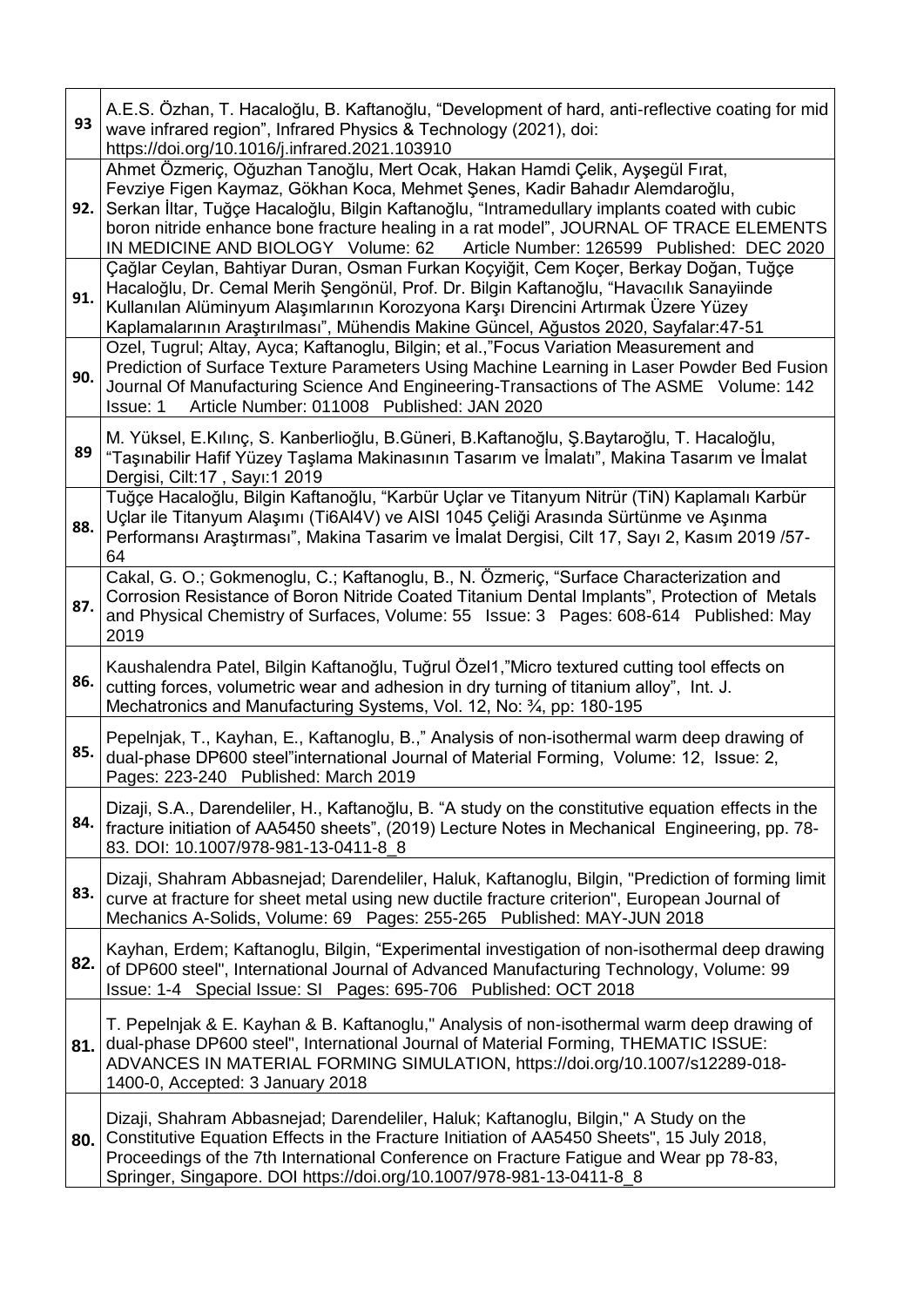| 79.   | K. Wegener, J. Mayr, M. Merklein, B. Behrens, T. Aoyama, M. Sulitka, J. Fleischer, P. Groche,<br>B.Kaftanoglu, N. Jochum, H. Möhring," Fluid elements in machine tools", Keynote Paper, CIRP<br>Annals-Manufacturing Technology, Vol: 66 (2017) S: 611-634 Kasım, 2017                                                                           |
|-------|--------------------------------------------------------------------------------------------------------------------------------------------------------------------------------------------------------------------------------------------------------------------------------------------------------------------------------------------------|
| 78.   | H.Kalkan, T. Hacaloglu, B. Kaftanoglu, "Experimental investigation of friction in deep drawing",<br>The International Journal of Advanced Manufacturing Technology, Vol. 92, Issue 9-12, Sayfa:<br>3311-3318, DOI: 10.1007/s00170-017-0401-3, Ekim 2017                                                                                          |
| 77. l | B. Çetin, G. Durkaya, H.Kurtuldu, T.Hacaloğlu, M.Gürbüz, B. Kaftanoğlu," Wear resistance<br>performance of boron nitride coatings on end milling cutters", Int. J. Mechatronics and<br>Manufacturing Systems, Vol. 10, No. 3, 2017                                                                                                               |
| 76.   | Kalkan, H., Hacaloğlu, T., Kaftanoğlu, B.," Sac Şekillendirme İşleminde Sürtünmenin<br>İncelenmesi", Makina Tasarım Dergisi, Sayı: 2, sayfa: 88-94, Kasım 2016.<br>Kayhan, E., Kaftanoğlu, B.," Yüksek mukavemet çeliklerinin derin çekme oranlarının                                                                                            |
| 75. l | geliştirilmesi için yapılan deneysel çalışmalar", Makina Tasarım Dergisi, Sayı: 2, sayfa: 77-87,<br>Kasım 2016.                                                                                                                                                                                                                                  |
| 74. l | Gökmenoğlu, C., Özmeriç, N., Çakal, G., Dökmetaş, N., Ergene, C., Kaftanoğlu, B.," Coating of<br>titanium implants with boron nitride by RF-magnetron sputtering", Bulletin of Materials Science,<br>September 2016, Volume 39, Issue 5, pp 1363-1370                                                                                            |
| 73.   | Dizaji, SA, Darendeliler, H, Kaftanoglu, B., "On the fracture prediction of 304L stainless steel<br>sheets utilizing different hardening models", Numisheet, Journal of Physics: Conference Series<br>734 (2016) 032021 doi:10.1088/1742-6596/734/3/032021                                                                                       |
| 72.   | Şengönül M., Durgun İ., Dökmetaş N., Kalkan H., Kaftanoğlu, B., "Bor Nitrür Kaplamanın,<br>Kaynak Çapaklarının Metal Aparat Yüzeylerine Yapışma Davranışlarına Etkisi", Makina<br>Tasarım Dergisi, Cilt 1, Sayı:1, 2016, pp.23-30.                                                                                                               |
|       | Arisoy, YM,; Guo, CS., Kaftanoglu, B., Ozel, T., "Investigations on Microstructural Changes in<br>71. Machining of Inconel 100 Alloy Using Face Turning Experiments and 3D Finite Element<br>Simulations", International Journal Of Mechanical Sciences, Volume: 107, Pages: 80-92,<br>DOI: 10.1016/j.ijmecsci.2016.01.009, Published: MAR 2016. |
|       | Dizaji, SA, Darendeliler, H, Kaftanoglu, B., " Effect of hardening models on different ductile<br>70.   fracture criteria in sheet metal forming", International Journal of Material Forming, Volume: 9,<br>Issue: 3, Pages: 261-267, DOI: 10.1007/s12289-014-1188-5, Published: JUL 2016                                                        |
| 69.   | B. Kaftanoğlu, N. Dökmetaş, A. E. S. Özhan, T. Hacaloğlu, M. Kılıçkan, On Boron Nitride<br>Coating of Metals, "Nano Studies ", 10, s.21-28, (2014)                                                                                                                                                                                               |
|       | S.A.Dizaji, H.Darendeliler, B. Kaftanoğlu, Effect of hardening models on different ductile<br>68. fracture criteria in sheet metal forming, "International Journal of Material Forming", (Springer),<br>s., (2014)                                                                                                                               |
| 67.   | Y. Karpat, O. Bahtiyar, B. Deger, B. Kaftanoglu, Drilling of UD-CFRP Laminates with PCD<br>Drills, "CIRP Annals ", 63, (Elsevier), s.81-84., (2014)                                                                                                                                                                                              |
| 66.1  | B. Kaftanoğlu, N.Dökmetaş, An Environmentally Friendly Method of Cutting and Forming of<br>Materials by c-BN Coated Tools, "International Journal of Sustainable Manufacturing (IJSM)",<br>3, s.143-155, (2014)                                                                                                                                  |
| 65.   | N.Dökmetaş, B.Kaftanoğlu, Boron Nitride (BN) Coating of Tools and Dies to Improve<br>Performance in Manufacturing Applications, "International Journal of Mechatronics and<br>Manufacturing Systems, IJMMS ", 7, (Inderscience), s., (2014)                                                                                                      |
| 64.   | Kaftanoğlu, B., Dökmetaş, N., Performance of boron nitride coated tools and dies, "Advances in<br>Production Engineering & Management ", 8, (Production Engineering Institute (PEI)), s.177-<br>184, (2013)                                                                                                                                      |
|       | Caglar, A.; Yamali, C.; Baker, Derek K, Kaftanoglu B., MEASUREMENT OF SOLAR<br>63. RADIATION IN ANKARA, "JOURNAL OF THERMAL SCIENCE AND TECHNOLOGY",<br>Volume: 33, s.135-142, (2013)                                                                                                                                                            |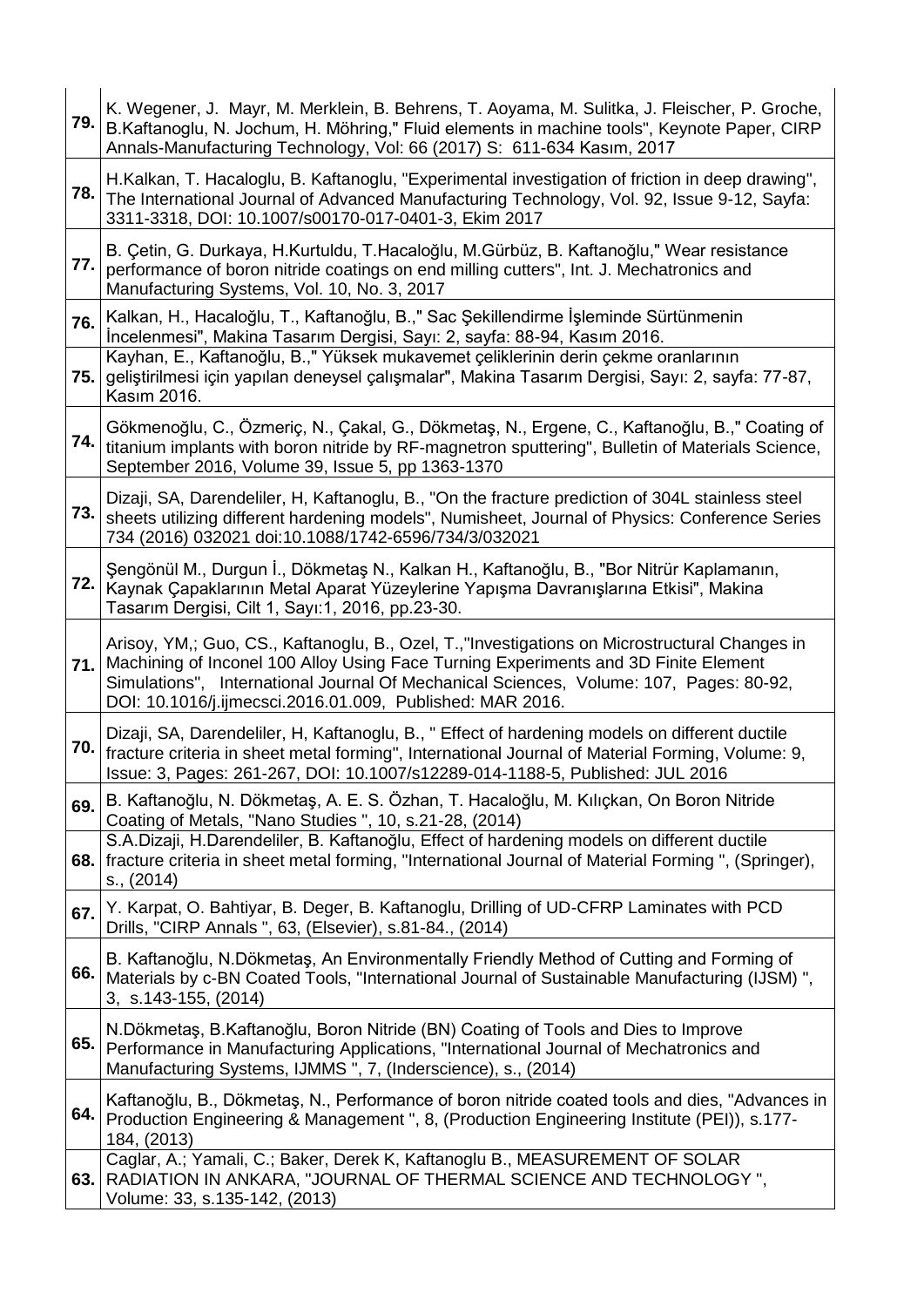| 62. | Y.Karpat, N. Polat, B. Kaftanoğlu (2013). "Mechanistic force modeling for milling of carbon fiber<br>reinforced polymers with double helix tools", CIRP Annals- Manufacturing Technology,<br>presented at 63 rd CIRP General Assemby, 18-25 August, Copenhagen, Denmark.   |
|-----|----------------------------------------------------------------------------------------------------------------------------------------------------------------------------------------------------------------------------------------------------------------------------|
| 61. | Solmus, Ismail; Rees, D. Andrew S.; Yamali, Cemil, Kaftanoglu, Bilgin, Numerical investigation<br>of coupled heat and mass transfer inside the adsorbent bed of an adsorption cooling unit,<br>"INTERNATIONAL JOURNAL OF REFRIGERATION ", Vol 35, s.652 -662               |
| 60. | Kaftanoglu B. TIAD - TT MAGAZIN / 46. Ocak - Şubat 2012 Sayısı / 10 Ocak 2012 / Kubik Bor<br>Nitrur Kaplamalar Makalesi                                                                                                                                                    |
| 59. | Kaftanoglu B.," Mühendisliğin Gelişmesi ve İmalat Mühendisliği", ", Cumhuriyet Gazetesi, 08-<br>06-2012                                                                                                                                                                    |
| 58. | Kaftanoglu B.," Yenilikçilik (Innovation) ve Teknolojik Gelişme", Cumhuriyet Gazetesi, 06-01-<br>2012                                                                                                                                                                      |
| 57. | Kaftanoglu B.," Bir Ülkenin Sanayi Gelişim Süreci", MOMENT-EXPO Dergisi, Haziran 2012,<br>Sayı 49, pp: 24-25                                                                                                                                                               |
| 56. | Kaftanoglu B., "Kübik Bor Nitrür Kaplamalar", TIAD-TT Magazin, Sayı 46, Ocak-Şubat 2012 pp:<br>46-48.                                                                                                                                                                      |
| 55. | Solmuş İ., Kaftanoğlu B., Yamalı C., Baker D., Experimental Investigation of a Natural Zeolite-<br>Water Adsorption Cooling Unit, Applied Energy, Vol.88(2011), 4206-4213.                                                                                                 |
| 54. | Celik, G., Kaftanoglu B., Karadogan C., Investigation of Influence Parameters on Forming Limit<br>Diagrams of Aluminum Alloy-AA2024, Key Engineering Materials Vol. 473 (2011) pp 382-389<br>(2011) Trans Tech Publications, Switzerland                                   |
| 53. | Taylan, O, Baker, D., Kaftanoğlu, B. (2011) Normalized Thermodynamic Model for Intermittent<br>Energy Systems and Application to Solar-Powered Adsorption Cooling Systems. International<br>Journal of Thermodynamics, Vol. 14, No. 3, pp. 107-115. DOI: 10.5541/ijot.289. |
| 52. | Özel T., Thepsonthi T., Ulutan D., Kaftanoglu B., Experiments and Finite Element Simulations<br>on Micro-Milling of Ti-6AI-4V Alloy with Uncoated and cBN coated Tools, CIRP-Annals-<br>Manufacturing Technology (Elsevier), Vol: 60/1-2011 pages: 85-88.                  |
| 51. | Çelik, G., Kaftanoglu B., Karadogan C., "AA2024 Alüminyum Alaşımı için Şekillendirilebilme<br>Sınır Diyagramlarını Etkileyen Parametrelerin İncelenmesi", Makina Tasarım ve İmalat Dergisi, ,<br>Cilt 12, Sayı 1, Mayıs 2011, pp: 28-33                                    |
| 50. | Yalcin S., Kaftanoglu B., "Derin Çekme İşlemlerinde Plastik Buruşma Analizi ve Modellemesi",<br>Makina Tasarım ve İmalat Dergisi, Cilt 12, Sayı 1, Mayıs 2011, pp: 10-17                                                                                                   |
| 49. | Şanay B., Kaftanoglu B., "Sac Metal Şekillendirmesinde Plastik Kararsızlık ve Şekillendirme<br>Limitlerinin Belirlenmesi", Makina Tasarım ve İmalat Dergisi, Cilt 12, Sayı 1, Mayıs 2011, pp:<br>18-27                                                                     |
| 48. | Solmuş, İ., Rees, D.A.S., Yamalı, C., Kaftanoğlu, B., Baker, D., "Numerical Investigation of<br>Coupled Heat and Mass Transfer Inside the Adsorbent Bed of an Adsorption Cooling Unit",<br>International Journal of Refrigeration, 2011                                    |
| 47. | Taylan, O., Baker, D. K., and Kaftanoglu, B. "COP Trends for Ideal Thermal Wave Adsorption<br>Cooling Cycles with Enhancements." International Journal of Refrigeration, DOI:<br>10.1016/j.ijrefrig.2010.07.008, 2011.                                                     |
| 46. | Taylan O., Baker, D.K., Kaftanoğlu, B."A New Normalized Model for Intermittent Energy<br>Systems and Application to Solar-Powered Adsorption Cooling Systems", International Journal<br>of Thermodynamics (IJoT), 2010 (In Review: 1st Review Completed).                  |
| 45. | Cesur H., Kaftanoglu B., Kalkanli A., Oral B., Bor nitrür kaplamaların çelik alttaşlar üzerinde RF<br>magnetron saçtırma yöntemiyle büyütülmesi, Makine Tasarım İmalat Dergisi, 2009                                                                                       |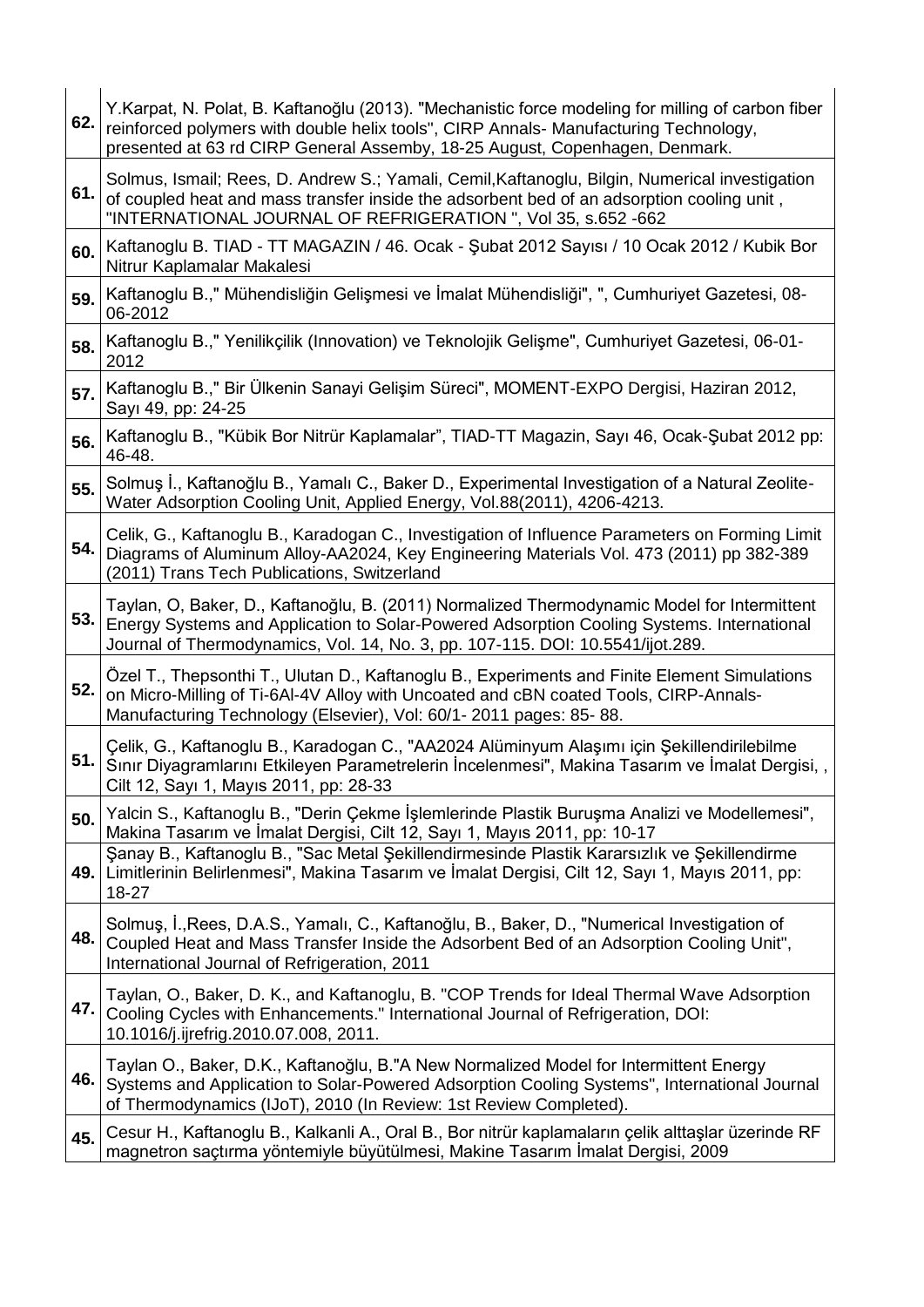| 44.  | T. Özel, M. Sima1, A. K. Srivastava, B. Kaftanoglu,"Investigations on the Effects of Multi-<br>Layered Coated Inserts in Machining Ti-6AI-4V Alloy with Experiments and Finite Element<br>Simulations", CIRP ANNALS-Manufacturing Technology 59 (2010) 77-82 |
|------|--------------------------------------------------------------------------------------------------------------------------------------------------------------------------------------------------------------------------------------------------------------|
| 43.1 | Ismail Solmuş, Cemil Yamalı, Bilgin Kaftanoğlu, Derek Baker, Ahmet Çağlar,"Adsorption<br>Properties of a Natural Zeolite-Water Pair for use in Adsorption Cooling Cycles", Applied<br>Energy, vol. 87, 2010, pages 2062-2067                                 |
| 42.  | Cesur H., Kaftanoglu B., Kalkanli A., Oral B., Bor nitrür kaplamaların çelik alttaşlar üzerinde RF<br>magnetron saçtırma yöntemiyle büyütülmesi, Makine Tasarım İmalat Dergisi, 2009                                                                         |
| 41.  | Lazoglu, I., Ulutan, D., Alaca B. E., Engin S., Kaftanoğlu B.,"An Enhanced Analytical Model for<br>Residual Stress Prediction in Machining", Annals of the CIRP, Vol: 57, 1/2008                                                                             |
| 40.  | Özel T., Karpat Y., Srivastava A., Kaftanoğlu B., "Hard Turning with Variable Micro-Geometry<br>PcBN Tools", Annals of the CIRP, Vol: 57, 1/2008                                                                                                             |
| 39.  | Firat, M., Kaftanoğlu, B., Eser O., "Sheet Metal Forming Analyses with an Emphasis on the<br>Springback Deformation, Journal of Materials Processing Technology, 196, 135-148 (2008).                                                                        |
| 38.  | Baker, D.K. and B. Kaftanoğlu, "Predicted Impact of Collector and Zeolite Choice on the<br>Thermodynamic and Economic Performance of a Solar Powered Adsorption Cooling System",<br>Experimental Heat Transfer journal, 20:2, pp. 103-122, 2007.             |
| 37.  | Bayraktar H., Kaftanoğlu B.," Endüstriyel Bir Robot için Stereo Görüş Sistemi Geliştirilmesi",<br>Makina Tasarım ve İmalat Dergisi, Cilt 7, Sayı 2 Kasım 2005, sayfa: 57-67                                                                                  |
|      | Mahir Cihan Cengiz, Prof. Dr. Bilgin Kaftanoğlu, Endüstriyel Bir Robot İçin İnsan-Makina Arayüz<br>36. Programının Geliştirilmesi, Makina Tasarım ve İmalat Dergisi, Cilt:6 Sayı:2 Sayfa:99-107,<br>11/2004                                                  |
| 35.  | M.Dölen, B.Kaftanoglu, R.D.Lorenz, A Cutting Force Estimator for CNC Machining Centers,<br>Annals of the CIRP, Vol: 53 Page: 313-316, 1/2004                                                                                                                 |
|      | M.Dölen, B.Kaftanoglu, R.D.Lorenz, Cross Reference Models for Estimating Unknown<br>34. Principal Force Components in End-Miling process, Annals of the CIRP, Vol: 52 Page: 81-84,<br>8/2003                                                                 |
| 33.  | Ata Hançer Uysal, Bilgin Kaftanoğlu, Traktör Fren Sistemlerinin Fonksiyonel Analizi ve<br>Geliştirilmesi, Makina Tasarım ve İmalat Dergisi, Cilt 4 Sayı: 4 SAyfa: 236-247, 11/2002                                                                           |
|      | C.Çoğun, S.Akaslan, B.Kaftanoğlu, An Investigation on Tool Electrode Edge Wear in Electric<br>32. Discharge Machine, Canadian Society of Mechanical Engineering Transactions, Page: 6,<br>7/2001                                                             |
| 31.  | B.Kaftanoğlu, O.Eren, Altı Serbestlik Dereceli Bir Endüstriyel Robotun Tasarımı, İmalatı ve<br>Calıştırılması, Makina Tasarım ve İmalat Dergisi, 11/2001                                                                                                     |
| 30.  | Konukseven, I., Kaftanoğlu, B., "Multisensor Controlled Robot System for Recognizing and<br>Tracking Moving Multiple Objects", Journal of Robotic Systems, 16(11), 651-665, 1999.                                                                            |
| 29.  | Kaftanoğlu, B., Alkan, O., "Computer Aided Design of Rotary Screen and Conveyor for Solid<br>Waste Processing", Journal of Machine Design and Manufacturing, Vol. 3, No 4, September<br>1998, 154-160,                                                       |
| 28.  | Kaftanoğlu, B., "Design and Manufacturing of Dies and Molds", Journal of Industry and<br>Automation, March 1998, No 12, 16-18. (In Turkish)                                                                                                                  |
| 27.  | Alnıak, O., Kaftanoğlu, B., "Powder Metallurgy Constitutive Equations", Tr. Journal of<br>Engineering and Environmental Sciences 21 (1997) 371-377. (In Turkish)                                                                                             |
| 26.  | Kaftanoğlu, B., Yahşi, O., "Computer Aided Modeling of the Tube Drawing Process", Journal of<br>Mechanical Tech. No 6, pp 48-50, 1995. (In Turkish)                                                                                                          |
| 25.  | Alniak, O., Kaftanoğlu, B., Ankara, A., "Thermo-Mechanical and Micro-Dynamical Behaviours of<br>Super Alloys", Turkish Journal of Engineering and Environmental Sciences, Vol. 18, No. 4, pp.<br>271-280, 1994.                                              |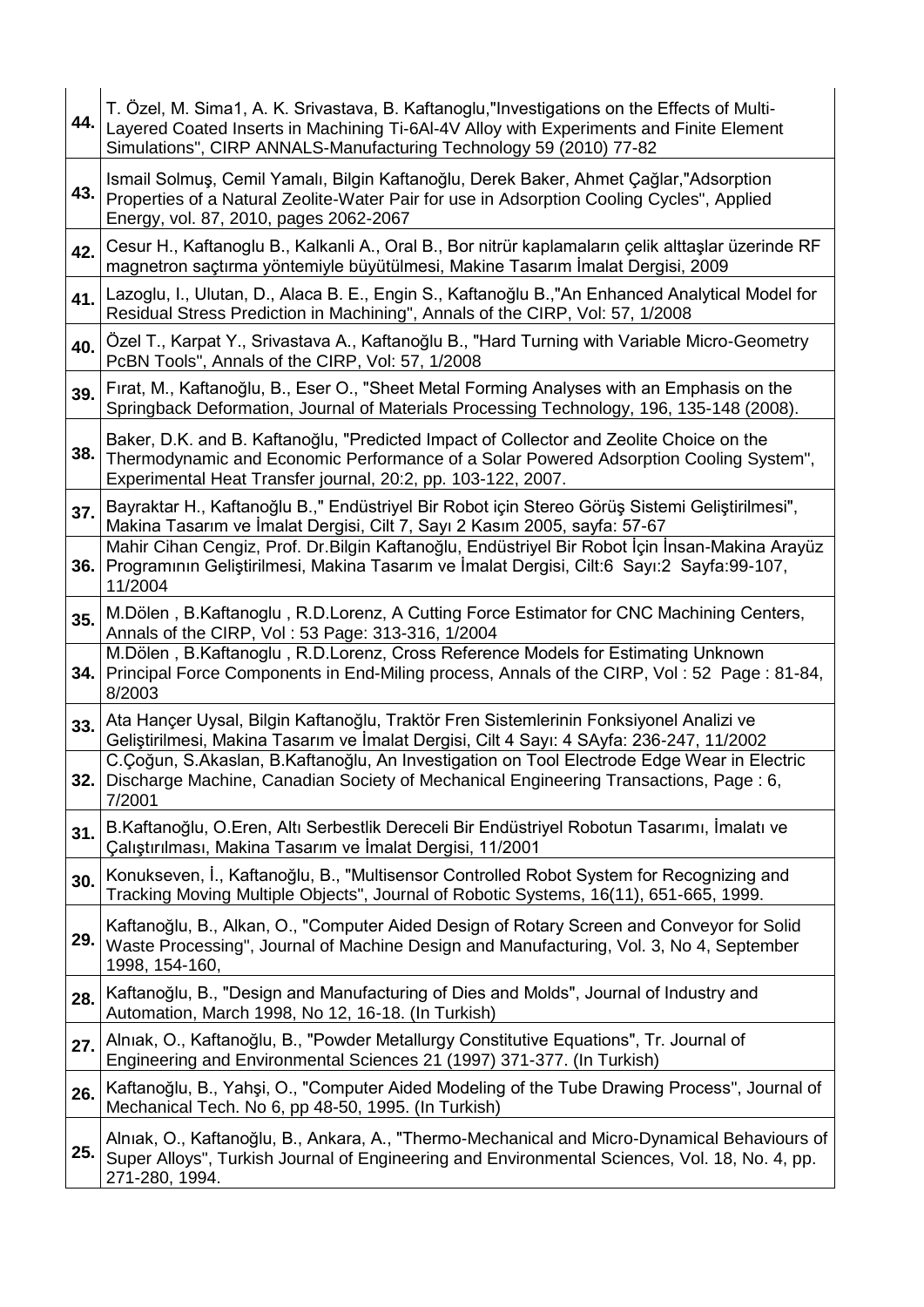| 24.  | Rincon, D. M., Ulsoy, A. G., Kaftanoğlu, B., "Effects of Drill Vibrations on Cutting Forces and<br>Torque", Annals of the CIRP, Vol. 43/1/1994, pp. 59-62, 1994.                                                                                                                                                     |
|------|----------------------------------------------------------------------------------------------------------------------------------------------------------------------------------------------------------------------------------------------------------------------------------------------------------------------|
| 23.  | Kaftanoğlu, B., Konukseven, E. İ., "Role of Robotic Applications in CAD/CAM/CAE",<br>CAD/CAM/CAE Journal, No. 4, pp. 19-22, Aug. 1994. (In Turkish)                                                                                                                                                                  |
| 22.  | Kaftanoğlu, B., Gökler, M. İ., "Main Stages in Industrial Development and What can be done in<br>CAD/CAM/CAE during the Economic Crisis?", CAD/CAM/CAE Journal, No. 3, pp. 21-23, May<br>1994. (In Turkish)                                                                                                          |
| 21.  | Kaftanoğlu, B., Gökler, M. İ., "CAD/CAM/CAE Applications Force Computer Technology",<br>CAD/CAM/CAE Journal, No. 2, pp. 23-25, Feb. 1994. (In Turkish)                                                                                                                                                               |
| 20.  | Kaftanoğlu, B., Gökler, M. İ., "No End to Waiting", CAD/CAM/CAE Journal, No. 1, pp. 18-19,<br>Nov. 1993. (In Turkish)                                                                                                                                                                                                |
| 19.  | Alnıak, O., Kaftanoğlu, B., "Thermo-Mechanical Behavior of Super Alloys", Mechanical<br>Engineering, 33, No. 387, pp. 27-35, April 1992, (In Turkish).                                                                                                                                                               |
| 18.  | Darendeliler, H., Kaftanoğlu, B., "Deformation Analysis of Deep-Drawing by a Finite Element<br>Method", Annals of the CIRP, Vol. 40/1/1991, pp. 281-284.                                                                                                                                                             |
| 17.  | Arıkan, M. A. S., Kaftanoğlu, B., "Dynamic Load and Root Stress Analysis of Spur Gears",<br>Annals of the CIRP, Trondheim, Norway, Vol. 38/1/1989, pp. 171-174, Aug. 21-23, 1989.                                                                                                                                    |
| 16.  | Oral, S., Kaftanoğlu, B., "A Three-Node Shear-Flexible Hybrid-Stress Finite Element for the<br>Analysis of Laminated Composites", Journal of Thermoplastic Composite Materials, Vol. 1, 339-<br>360, 1988.                                                                                                           |
| 15.  | Oral, S., Kaftanoğlu, B., "On the use Composite Materials by the Industry", Journal of Machine<br>Design and Production, Vol. 1, pp. 202-205, 1987, (In Turkish).                                                                                                                                                    |
|      | Kaftanoğlu, B., Lange, K., "Computer-Aided Modelling of Tube-Drawing", Annals of the CIRP,<br>14. Vol. 34/1/1985, Presented at CIRP General Assembly Palermo, Italy, pp. 249-252, Aug. 25-28,<br>1985.                                                                                                               |
| 13.  | Nguyen, D., Kaftanoğlu, B., "Computer-Aided Design of a Punch Assembly", ASME Design<br>Engineering Journal, 1983.                                                                                                                                                                                                   |
| 12.  | Kaftanoğlu, B., Tekkaya, A. E., "Complete Numerical Solution of the Axisymmetrical Deep-<br>Drawing Problem", ASME J. of Engr. Mat. and Tech., Vol. 103, Oct. 1981, pp. 326-332. Also<br>presented at WAM in 1981.                                                                                                   |
| 11.  | Erden, A., Kaftanoğlu, B., "Thermo-Mathematical Modelling and Optimization of Energy Pulse<br>Forms in Electric Discharge Machining", International J. of Machine Tool Design and Research,<br>Vol. 21, No. 1, pp. 11-22, 1981.                                                                                      |
| 10.1 | Kaftanoğlu, B., Sıvacı, K., "Investigation of the Plastic Properties of Certain Ferrous and Non-<br>Ferrous Materials at High Temperature", Paper presented at the Winter Annual Meeting of<br>A.S.M.E., Houston, Texas, Nov. 30 - Dec. 4, 1975. Also published in J. of Eng. Mat. and Tech.,<br>July 1976, 203-212. |
| 9.   | Kaftanoğlu, B., "A Method for Estimating the Limiting Drawing Ratio in Deep-Drawing",<br>Presented at the 2nd International Conference on Production Research, 27-31 August 1973,<br>Copenhagen. Also, Int. J. Prod. Res. 12 (1974), No. 1, 89-98.                                                                   |
| 8.   | Kaftanoğlu, B., "Determination of Coefficient of Friction under Conditions of Deep-Drawing and<br>Stretch Forming", Presented at the First World Conference on Industrial Tribology, Dec. 11-18,<br>1972, New Delhi, India. Also, Wear, 25 (1973), 177-188.                                                          |
| 7.   | Kaftanoğlu, B., "Plastic Instability of Thin Shells Deformed by Rigid Punches and by Hydraulic<br>Pressure", Paper presented at the ASME Winter Annual Meeting, New York, No. 26-30, 1972<br>(72 WA/MAT-4). Also, Trans A.S.M.E. J. Eng. Mat. and Tech. 95 Series H. No. 1, Jan. 1973,<br>36-40.                     |
| 6.   | Kaftanoğlu, B., Alexander, J. M., "On Quasistatic Axisymmetrical Stretch Forming", Int. J. Mech.<br>Sci. 12, (1970), 1065-1080.                                                                                                                                                                                      |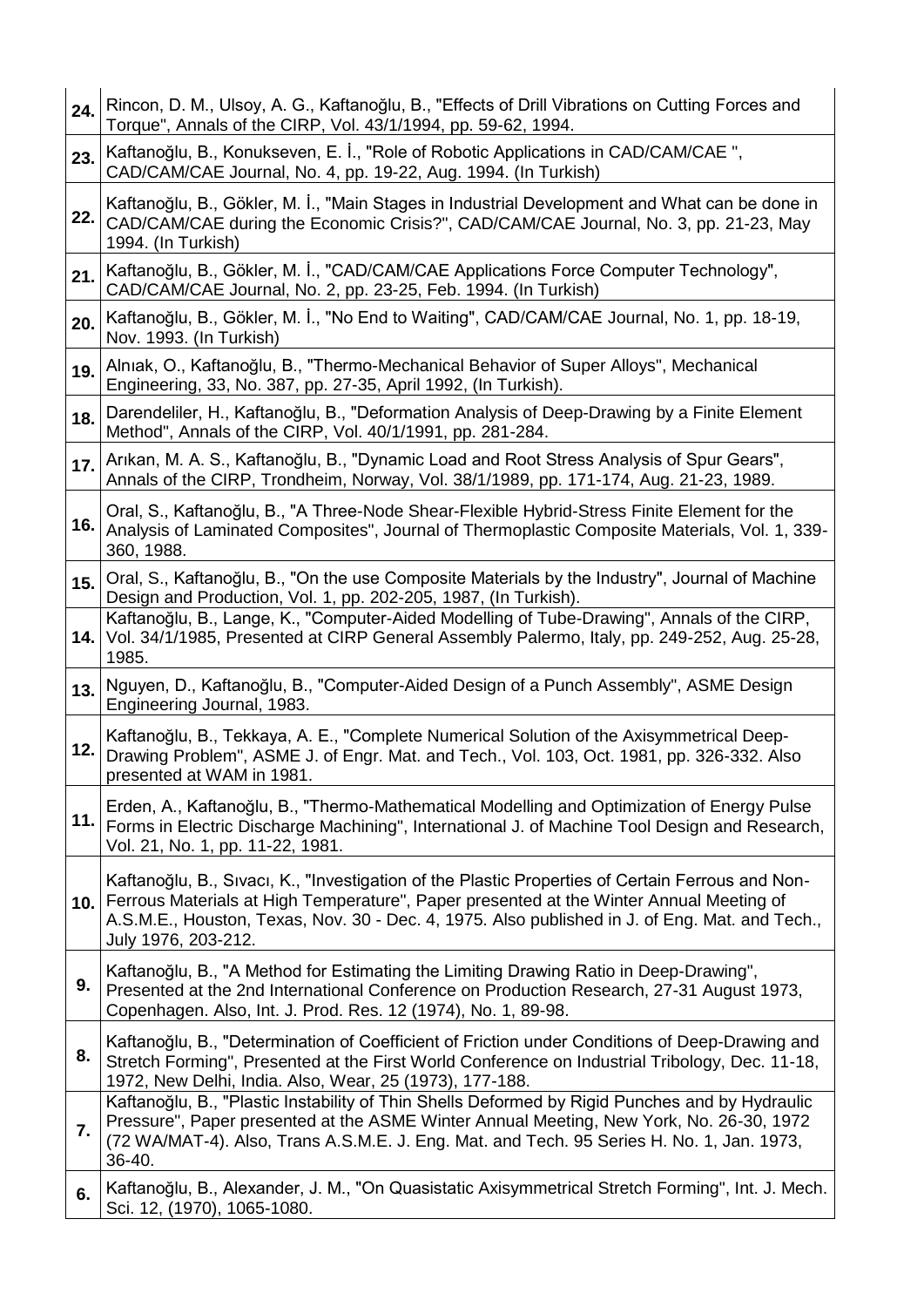| 5. | Kaftanoğlu, B., "Discussion on High-rate Forming", Proc. Instn. Mech. Engrs. 179 (1964-65),<br>No. 7, Pt. 1, 283.                                                |
|----|------------------------------------------------------------------------------------------------------------------------------------------------------------------|
|    | Kaftanoğlu, B., "Discussion on Mechanical Anisotropy in Sheet Metals", J. Inst. Metals 93<br>$(1964-65), 486.$                                                   |
| 3. | Kaftanoğlu, B., "Letter to the Editor", Int. J. Mech. Sci., 7 (1965), 447.                                                                                       |
|    | Kaftanoğlu, B., "Communications", J. Mech. Eng. Sci., 7 (1965), No. 1, 123.                                                                                      |
|    | Kaftanoğlu, B., Alexander, J. M., "An Investigation of the Erichsen Test", J. of Inst. Metals, 90 (1961-62), 457-470. Also, Discussion in 93 (1964-65), 323-325. |

|     | <b>PUBLICATIONS- Conference Papers</b>                                                                                                                                                                                                     |  |
|-----|--------------------------------------------------------------------------------------------------------------------------------------------------------------------------------------------------------------------------------------------|--|
| 208 | B. Kaftanoğlu, " Corrosion and Damage Protection by using Boron Nitride Coatings", 10th<br>Naval Systems Seminar 15-16 November 2021 - Ankara                                                                                              |  |
| 207 | B.Kaftanoğlu, "Experimental Investigation of Non-Isothermal Deep Drawing of DP 600 Steel ",<br>Joint Workshop on Metal Forming/Manufacturing and Energy, April 6 2021 - Online ATILIM/<br><b>Babol Noshirvani University of Technology</b> |  |
| 206 | Bilgin Kaftanoğlu, "Endüstri 4.0 ve COVID-19 Pandemisinin Etkileri", Diyarbakır Makina<br>Mühendisleri Odası, 6 Mayıs 2020- (Teleconference)                                                                                               |  |
| 205 | B. Kaftanoğlu, "Deniz Sistemlerinin Geliştirilmesinde İmalat, Malzeme ve Yüzey<br>Karakterizayon ile Kaplama Araştırmaları Destekleri", 9. Deniz Sistemleri Semineri, ODTÜ, 14-<br>15 Ekim 2019                                            |  |
| 204 | B. Kaftanoğlu, T. Hacaloğlu,"Application of Boron Nitride (BN) Coating on Tools and Dies in<br>Manufacturing", 10th International Congress On Machining, 7 - 9 November 2019, Barut<br>Kemer - Antalya, Turkey                             |  |
| 203 | B. Kaftanoğlu, "Yüzey İşlemleri Test Ve Analiz Yöntemleri Yeni Teknolojiler", Uluslararası<br>Ankara Marka Buluşmaları, ATO, 28 Kasım 2019, Ankara                                                                                         |  |
| 202 | B. Kaftanoğlu, T. Hacaloğlu, "Boron Nitride (BN) Coating Applications in Manufacturing", 8th<br>International Conference on Advanced Technologies (ICAT 2019), August 26-30, 2019 -<br>Sarajevo, Bosnia and Herzegovina                    |  |
| 201 | B. Kaftanoğlu, T. Hacaloğlu, Tunç Safa Altunsaray,"Performance of Boron Nitride (BN)<br>Coating on Tools and Dies in Manufacturing", International Boron Symposium(Boron 2019),<br>17-19 April 2019, Nevşehir, Turkey                      |  |
| 200 | B. Kaftanoğlu, "Endüstri Gelişiminde Neredeyiz ve Endüstri 4.0 Devrimine Nasıl Uyum<br>Sağlayacağız?", 4. Teknoversite Günleri, 2- 4 Mayıs 2019, İskenderun Üniversitesi                                                                   |  |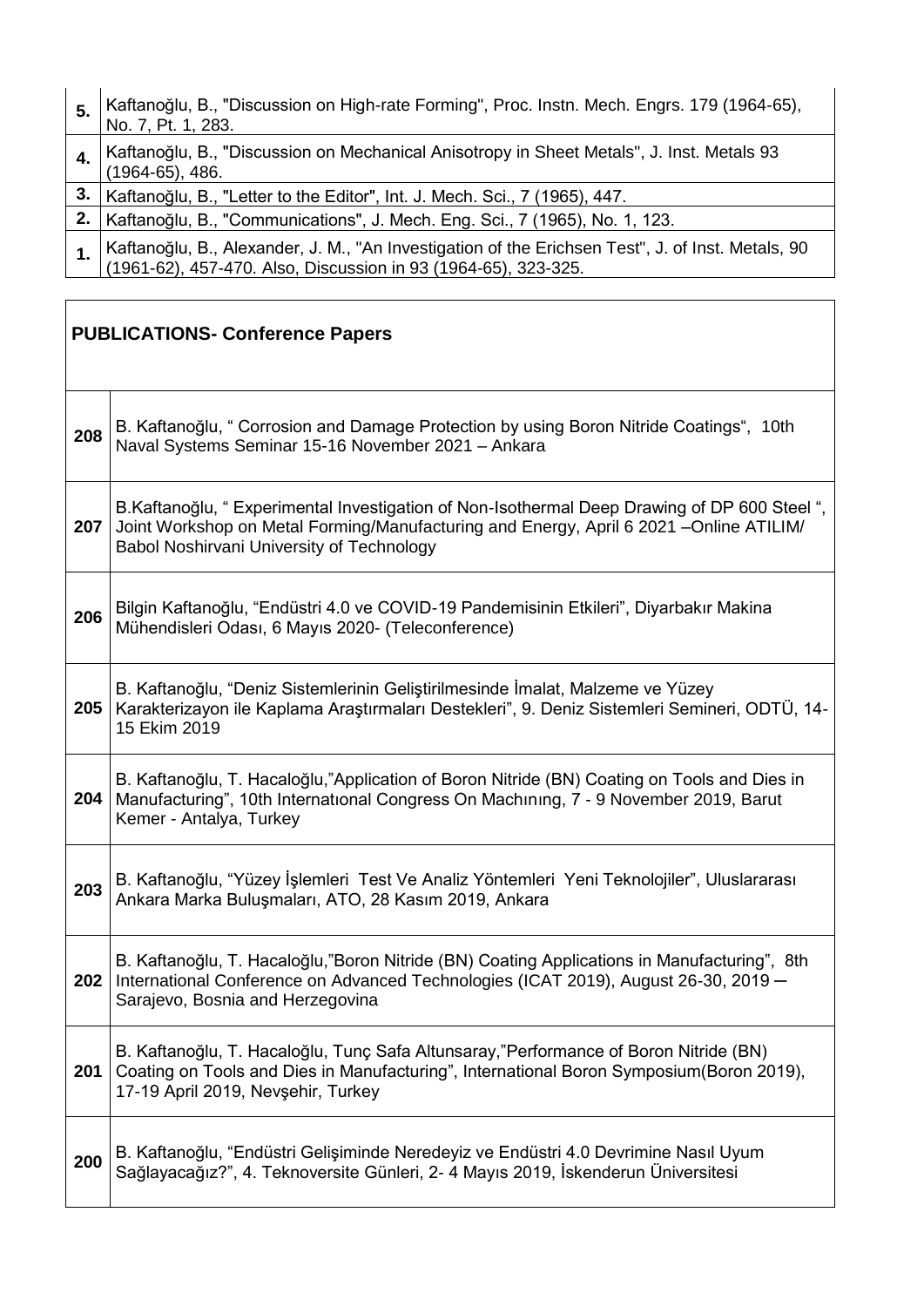| 199  | B. Kaftanoğlu, "Bor Nitrür Kaplama TeknolojilerininSavunma, İmalat, Medikal Ve Optik<br>Sektörler İçin Önemi", Savunma ve Havacılık Sanayinde İleri Teknolojilerin Kullanımı ve<br>Endüstri 4.0 Çözümleri, OSSA, Ostim, 24 Ocak 2019, Ankara                 |
|------|--------------------------------------------------------------------------------------------------------------------------------------------------------------------------------------------------------------------------------------------------------------|
| 198  | B. Kaftanoğlu, "Endüstri 4.0 Devrimi ve İmalat Mühendisliği", Teknolojide Atılım ve Kariyer<br>Zirvesi' 19", 4 Mart 2019, ATILIM Üniversitesi, Ankara                                                                                                        |
| 197  | B. Kaftanoğlu, "ODTÜ'nün Kuruluş ve Gelişme Tarihçesi", Türkiye Tarih Araştırmaları<br>Merkezi(TÜTAM), Atılım Üniversitesi, 14 Mayıs 2019                                                                                                                    |
| 196  | B. Kaftanoğlu," İmalat Teknolojilerinde Gelişmeler", WIN EURASIA, Tüyap Fuar ve Kongre<br>Merkezi, Istanbul, 14 Mart 2019                                                                                                                                    |
| 195. | Bilgin Kaftanoğlu, " Neden Kaplama Yapılır & Bor Nitrür Kaplama ve Karakterizasyon<br>Teknolojileri", 2 Ekim 2018, Borlu Kaplama Teknolojileri Semineri, BOREN, Ankara                                                                                       |
| 194. | Tunç Safa Altunsaray, Tuğçe Hacaloğlu, Bilgin Kaftanoğlu, "Optimization of Roll Formed<br>Beams Used in Ceiling Construction", 3rd International Conference on Engineering<br>Technology and Applied Sciences (ICETAS), 16-21 Temmuz 2018, Skopje, Makedonya |
| 193. | Bilgin Kaftanoğlu, Bor Nitrür Kaplama Teknolojilerinin Savunma Sanayi İçin Önemi, 4. Kara<br>Sistemleri Semineri, 5-6 Kasım 2018, ODTÜ Ankara                                                                                                                |
|      | 192. B. Kaftanoğlu," Sanayi 4.0 Devrimi", Makina Mühendisleri Odası, 16 Kasım 2017, Ankara                                                                                                                                                                   |
| 191. | B. Karabulut, C.M. Tatar, T. Hacaloğlu, T.S.Altunsaray, Ş. Baytaroğlu, B.Kaftanoğlu," Design<br>and Development of A Grinding and Polishing Machine", 8. Uluslararası Talaşlı İmalat<br>Sempozyumu, 2-4 Kasım, Antalya, CD Proceedings                       |
| 190. | B. Kaftanoğlu," Sanayi 4.0 Devrimi ve Bor Nitrür Kaplamaların Sanaide Uygulanması", Makina<br>Mühendisleri Odası, 22 Mayıs 2017, Diyarbakır                                                                                                                  |
| 189. | B. Kaftanoğlu," Ülkemizin Sanayi 4.0 Devrimini Kaçırmaması için Neler Yapmalıyız", Makina<br>Mühendisleri Odası, 20 Haziran 2017, Ankara                                                                                                                     |
| 188. | B. Kaftanoğlu, "Sanayi Gelişiminde Neredeyiz ve Sanayi 4.0 Devrimine Nasıl İntibak<br>Edeceğiz", İleri Teknoloji V. Çalıştayı, 23 Ekim 2017, Piri Reis Üniversitesi, Tuzla, Istanbul                                                                         |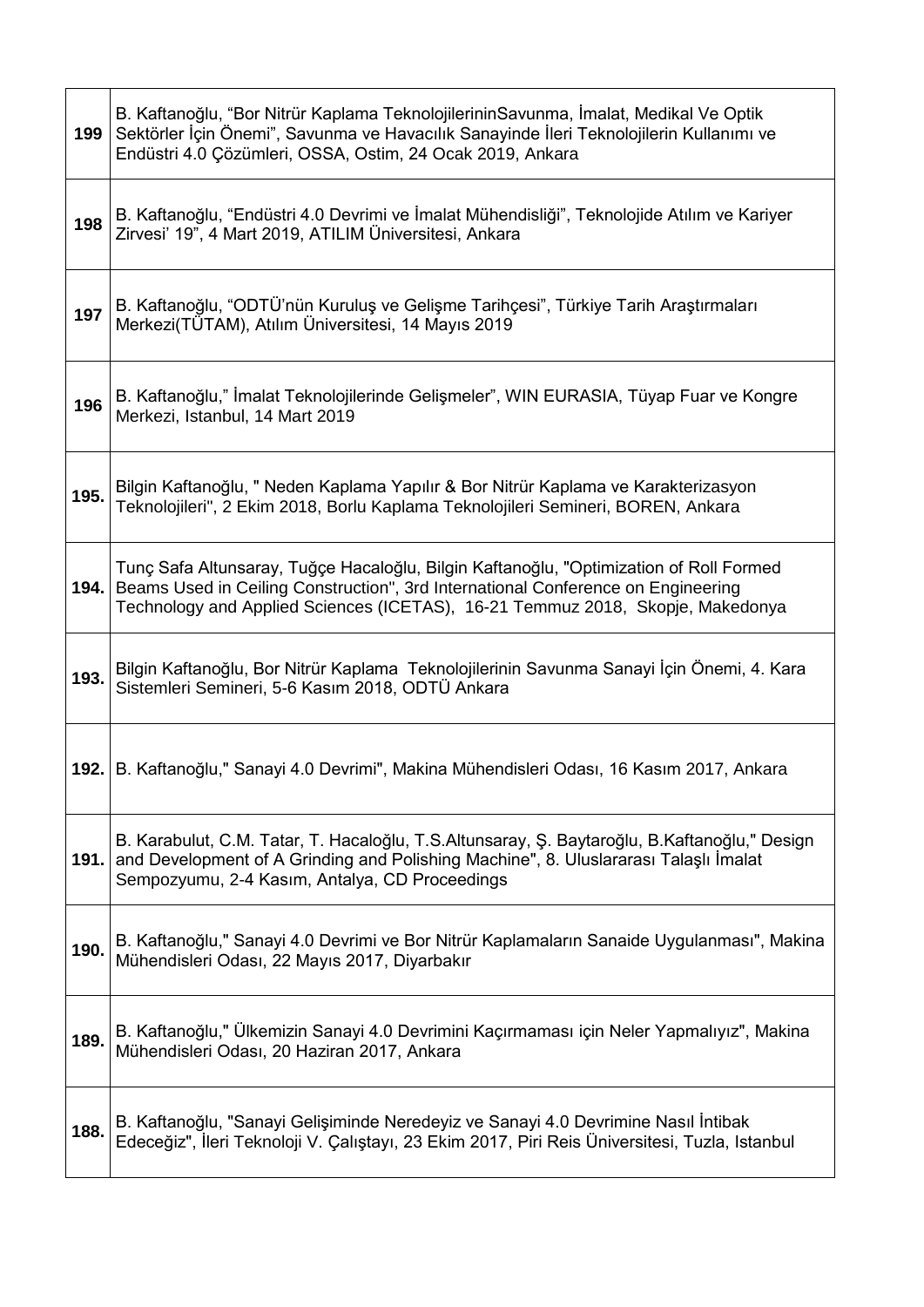| 187. | T.Hacaloğlu, Tunç Safa Altunsaray, B. Kaftanoğlu," Bor Nitrür (BN) Kaplamaların Yüzey<br>Özelliklerini Belirleme Teknolojileri", International Symposium on Industry 4.0 and<br>Applications, 12-14 Ekim, 2017, Karabük, CD Proceedings                                                                                        |
|------|--------------------------------------------------------------------------------------------------------------------------------------------------------------------------------------------------------------------------------------------------------------------------------------------------------------------------------|
| 186. | B. Kaftanoğlu, "Sanayi 4.0 Devrimi Nedir, Savunma Sanayimiz için Neler Yapmalıyız", 8.<br>Deniz Sistemleri Semineri, ODTÜ, 16-17 Ekim 2017. CD Proceedings.                                                                                                                                                                    |
| 185. | Pepelnjak T., Kaftanoglu B., "Finite element analysis of non-isothermal warm deep drawing of<br>dual phase steel", 12th International Conference on Numerical Methods in Industrial Forming<br>Processes (NUMIFORM'2016), University of Technology of Troyes (France), 4-7 July 2016.                                          |
| 184. | Hacaloglu T., Kaftanoglu B., "Characterisation of Boron Nitride Coatings", NANO 2016 / 24-27<br>October 2016, Tbilisi, Georgia.                                                                                                                                                                                                |
| 183. | Kaftanoglu, B., "Metal Şekillendirme Işlemlerinde Süreç Geliştirme/Malzeme<br>Karekterizasyonu", 29 Nisan 2016, Gaziantep Üniversitesi, Gaziantep                                                                                                                                                                              |
| 182. | Kaftanoglu, B., "Metal Şekillendirme ve Kaplama Konusunda Arge Olanakları ve Savunma<br>Sanayi Uygulamaları", 3. Kara Sistemleri Semineri, 7-8 Kasım, 2016, ODTÜ, Ankara                                                                                                                                                       |
| 181. | Billur, E., Çetin, B., Yılmaz, M.M., Oğuz, A.G., Atay, A.b; Ersoy, K., Uğuz, R.O., Kaftanoğlu,<br>B., Forming of New Generation AHSS Using Servo Presses, 5 ICAFT /22 SFU 2015,<br>Chemnitz, 10-11 November 2015, s.175-192                                                                                                    |
| 180. | I.O.Yılmaz, B.Kaftanoglu, T. Hacaloglu, M. Kılıckan, Integration of Press Hardening with Cold<br>Trimming, 5 ICAFT /22 SFU 2015, Chemnitz, 10-11 November 2015, s.105-118.                                                                                                                                                     |
| 179. | M.Şengönül, İ. Durgun, N. Dökmetaş, B. Kaftanoğlu, Effect of Boron Nitride Coatings on<br>Adhesion Behavior of the Welding Spatters on Metal Fixtures, p223-228, 8th International<br>Conference and Exhibition on Design and Production of Machines and Dies/Molds June 18-<br>21, 2015, Pine Bay Hotel, Kusadası             |
| 178. | B.Çetin, O.Kırıcıoğlu, E.Köseoğlu, N.Dökmetaş, T.Hacaloğlu, M.Kılıçkan, B.Kaftanoğlu, Tool<br>Life Improvement of End Mill Cutters with BN Coating by PVD Method, p. 211-216, 8th<br>International Conference and Exhibition on Design and Production of Machines and<br>Dies/Molds June 18-21, 2015, Pine Bay Hotel, Kuşadası |
| 177. | I.O.Yilmaz, B. Kaftanoglu, Investigation of Cutting Dies for Trimming of Press Hardened<br>Materials, p. 199-202, , 8th International Conference and Exhibition on Design and<br>Production of Machines and Dies/Molds June 18-21, 2015, Pine Bay Hotel, Kuşadası                                                              |
| 176. | Y. M. Arisoy, T. Özel, C. Guo, K. Davut, B. Kaftanoğlu, Modeling of Microstructural Changes<br>due to Machining Process on Nickel Superalloy Surfaces, p. 135-140, 8th International<br>Conference and Exhibition on Design and Production of Machines and Dies/Molds June 18-<br>21, 2015, Pine Bay Hotel, Kuşadası           |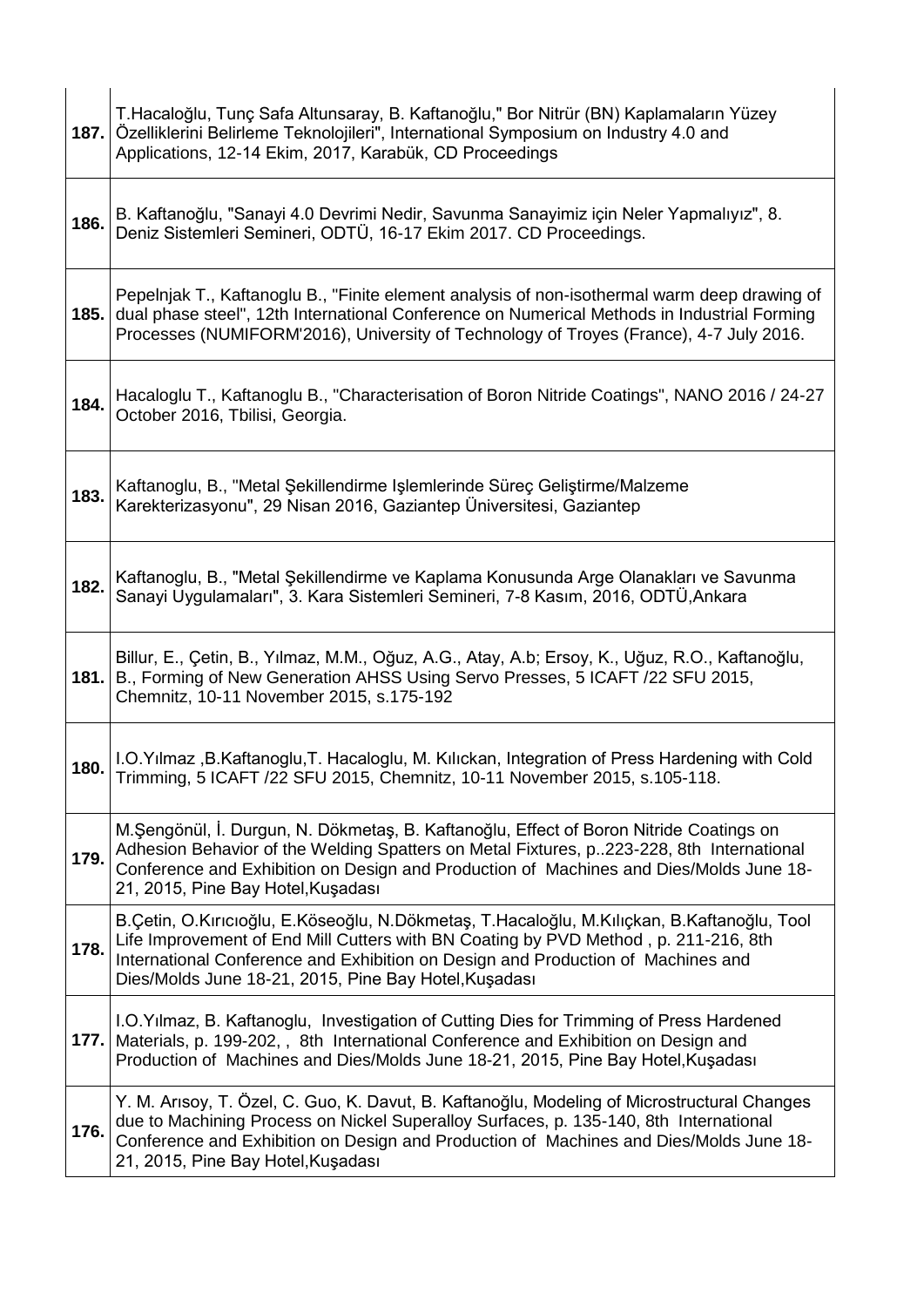| 175. | T. Pepelnjak, B. Baranoglu, E. Kayhan, B. Kaftanoglu, Numerical Simulation of the Deep<br>Drawing Process with Local Heating at the Flange Region, p. 43-50, 8th International<br>Conference and Exhibition on Design and Production of Machines and Dies/Molds June 18-<br>21, 2015, Pine Bay Hotel, Kuşadası |
|------|----------------------------------------------------------------------------------------------------------------------------------------------------------------------------------------------------------------------------------------------------------------------------------------------------------------|
| 174. | B. Kaftanoglu, Üniversite Araştırma Merkezlerinde Karşılaşılan Güçlükler ve Çözüm Önerileri,<br>"Bilim Sanayi ve Teknoloji Bakanlığı Çalıştayı ", Kocaeli, (2014)                                                                                                                                              |
|      | 173. B. Kaftanoglu, Elektrikli Araclar, "TOFAS SAGE", Istanbul, (2014)                                                                                                                                                                                                                                         |
| 172. | B.Kaftanoglu, METAL ŞEKİLLENDİRME MÜKEMMELİYET MERKEZİNİN SAVUNMA<br>SANAYİNE SUNDUĞU OLANAKLAR, "İkinci Karasistemleri Semineri ", s., (2014)                                                                                                                                                                 |
| 171. | A. E. S. ÖZHAN, A. ÖZKİL, B. KAFTANOĞLU, OPTİK İNCE FİLM ÇOK KATMANLI<br>DİZİLERİNİN KATMAN KALINLIKLARININ YAZILIM BİYOLOJİSİ İLE BELİRLENMESİ,<br>"SAVTEK 2014", (2014)                                                                                                                                      |
| 170. | B. Kaftanoğlu, N.Dökmetaş, A. E. S. Özhan, Tuğçe Hacaloğlu, Merve Kılıçkan, Surface<br>Properties of Boron Nitride Coatings, "ECOSS 30", s., (2014)                                                                                                                                                            |
| 169. | B. Kaftanoğlu, N.Dökmetaş, A. E. S. Özhan, Tuğçe Hacaloğlu, Merve Kılıçkan, On Boron<br>Nitride Coating of Metals, "NANO-2014", s., (2014)                                                                                                                                                                     |
| 168. | B.Kaftanoglu, METAL ŞEKİLLENDİRME MÜKEMMELİYET MERKEZİNİN SAVUNMA<br>SANAYİNE SUNDUĞU OLANAKLAR, "Altıncı Deniz Sistemleri Seminer ", 2013                                                                                                                                                                     |
| 167. | B. Kaftanoğlu, Metal Şekillendirme Mükemmeliyet Merkezi Faaliyetleri, "Bağlantı Elemanları,<br>Kilitler ve El Aletleri Sektörleri Çalıştayı Arama Konferansı ", Dalaman, (2013)                                                                                                                                |
| 166. | Cemile Duygu Ozturk Selcuk, Alp Eren Sinan Ozhan , İhsan Ozsoy, Bilgin Kaftanoglu,<br>Application of Diamond Like Carbon Coatings on Electro Optical Thermal Imaging Systems,<br>"7th International Conference and Exhibition on Design and Production of MACHINES and<br>DIES/MOLDS ", 2013                   |
| 165. | Ergene C., Sengonul M., Biriken D., Kaftanoglu B., Dokmetas N., Derici K, Antimicrobial<br>Properties of Boron Nitride Coating on 316L Grade Steel, "ESF-FEBS Conference on<br>Biological Surfaces and Interfaces " (2013)                                                                                     |
| 164. | B.Kaftanoğlu, HOT SHEET METAL STAMPING, "APT Press Hardening ", 2013, s., (2013)                                                                                                                                                                                                                               |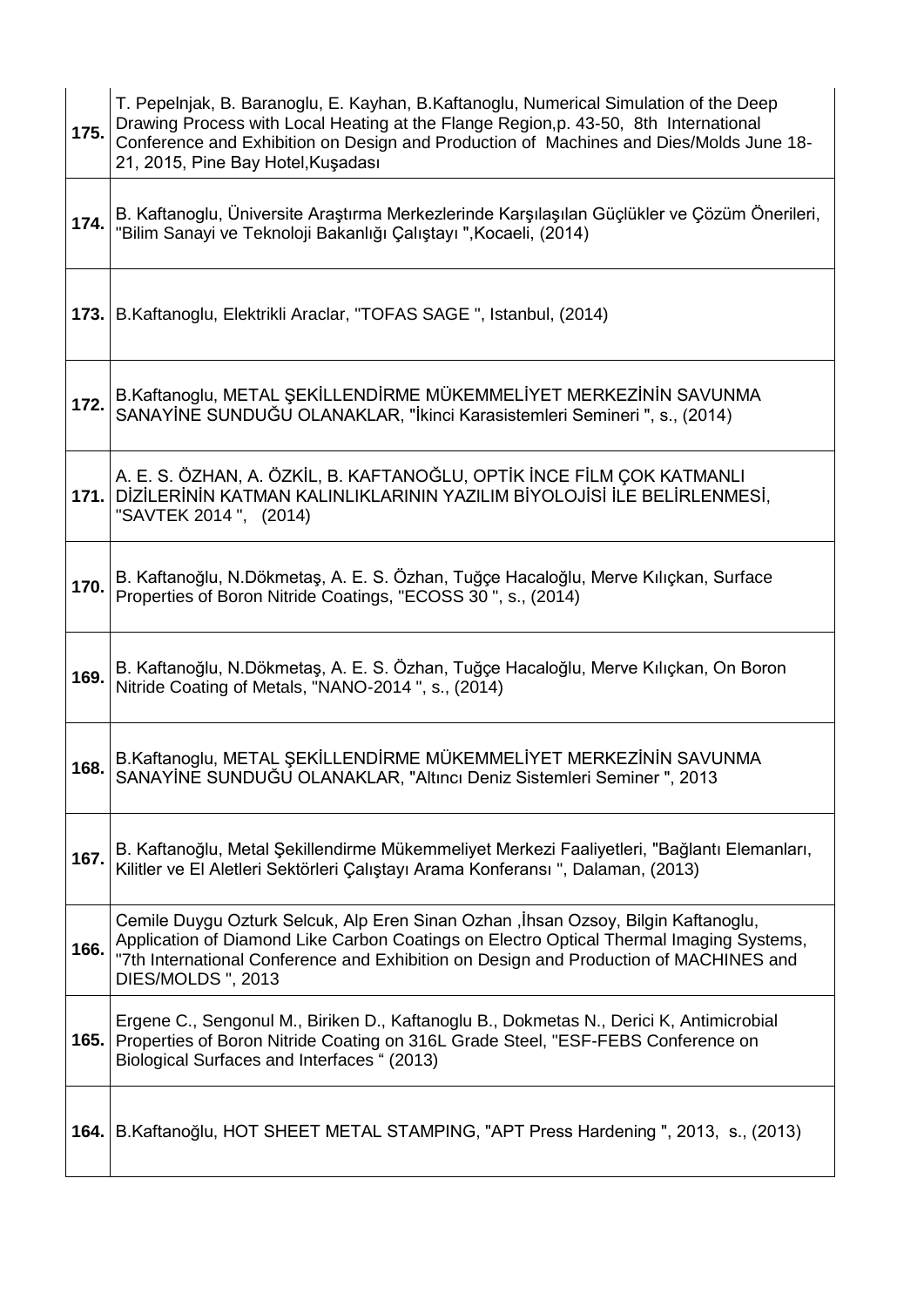| 163. | B.Kaftanoğlu, N.Dökmetaş (2013), "Boron Nitride (BN) Coating of Tools and Dies to Improve<br>Performance" 7th International Conference and Exhibition on Design and Production of<br>Machines and Dies/Molds June 20-23, 2011, Dedeman Hotel & Convention Center, Antalya,<br>TURKEY              |
|------|---------------------------------------------------------------------------------------------------------------------------------------------------------------------------------------------------------------------------------------------------------------------------------------------------|
| 162. | B. Kaftanoğlu, N.Dökmetaş (2012), "Kübik Bor Nitrür (CBN) Kaplamalar", III. Ulusal Talaşlı<br>Imalat Sempozyumu (UTIS2012), 04-05 Ekim 2012 / Ankara                                                                                                                                              |
| 161. | B.Kaftanoğlu, N.Dökmetaş (2012), "Cubic Boron Nitride (c-BN) Coatings", III. International<br>Conference of Sustainable Life in Manufacturing (SLIM2012), 02-05 Ekim 2012 / İstanbul<br>(Journal of Advances In Production Engineering & Management dergisinde yayınlanmak<br>üzere seçilmiştir.) |
| 160. | B.Kaftanoğlu, N.Dökmetaş (2012), "Malzemelerin ve Kaplamaların Yüzey Özelliklerini<br>Belirleme Teknolojileri", "III. İleri Teknoloji Çalıştayı (İTÇ 2012)" 4-6 Ekim 2012 / İstanbul                                                                                                              |
| 159. | B. Kaftanoğlu, N.Dökmetaş (2012), "An Environmentally Friendly Method of Cutting and<br>Forming of Materials by c-BN Coated Tools", 10th Global Conference, 31 Ekim-2 Kasım 2012<br>/ İstanbul                                                                                                    |
| 158. | Kaftanoglu B.,"CBN Kaplama Teknolojisi ve Uygulamaları", BOR Çalıştayı, ssm, Ankara,<br>14.06.2011                                                                                                                                                                                                |
| 157. | Kaftanoglu B., Cesur H., Dökmetaş N., Kübik Bor Nitrür (CBN) Kaplamalar, İleri Teknolojiler<br>Çalıştayı - İTÇ2011, 09.12.2011, İstanbul, Bildiri Kitabı pp: 39-41                                                                                                                                |
| 156. | Kaftanoglu B., Dökmetaş N.," CBN Kaplamalar", 17. Uluslararası Bor, Borür ve İlgili<br>Malzemeler Sempozyumu, 11-14 Eylül 2011, Istanbul                                                                                                                                                          |
| 155. | Şahin E., Kaftanoğlu B., Albayrak K., Biçkes A., Başeşme E., Design and Manufacturing of an<br>Industrial Type Electro-Hydraulic Vacuum Sweeper, 15 the International Conference on<br>Machine Design and Production(UMTIK 2012), June 19-22 2012, Pamukkale, Denizli, Turkey                     |
| 154. | Kaftanoglu B., Cesur H., Dökmetaş N., Cubic Boron Nitride (CBN) Coating of Tools and Dies,<br>SERES'11 'II. International Ceramic, Glass, Porcelain Enamel, Glaze and Pigment Congress',<br>10-12 October 2011 in Anadolu University, Yunusemre Campus, Congress Centre,<br>Eskişehir/Turkey      |
| 153. | Usta Y., Baker D., Kaftanoğlu B., Modeling and Simulations of a 30 mwe Solar Electric<br>Generating System Using Parabolic Trough Collectors in Turkey, THE 6th INTERNATIONAL<br>GREEN ENERGY CONFERENCE Eskişehir, Turkey, June 5-9 (2011)                                                       |
| 152. | Şahin E., Kaftanoğlu B., Albayrak K., Biçkes A., Başeşme E., "Endüstriyel tip Elektrikli-<br>Vakumlu Süpürücü Aracın Geliştirilmesi ve İmalatı", TMMOB Makina Mühendisleri Odası, 12.<br>Otomotiv ve Üretim Teknolojileri Sempozyumu, 13-14 Mayıs 2011, Kongre Kitabı 140-158.                    |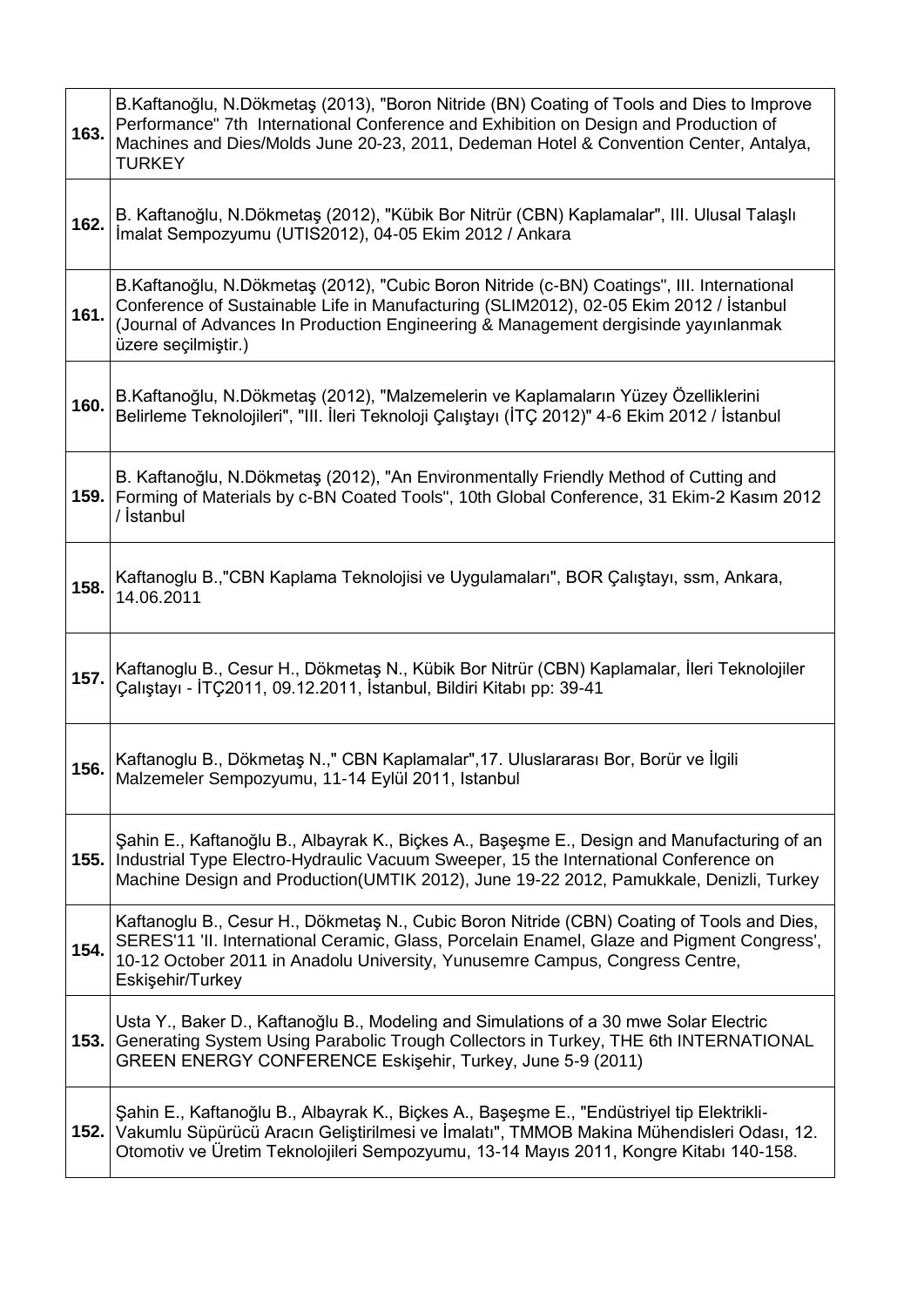| 151. | Özel T., Thepsonthi T., Ulutan D., Kaftanoğlu B., "Micro-Milling of Ti-6Al-4V Alloy with<br>Uncoated and cBN Coated Micro-Tools", 6th International Conference and Exhibition on<br>Design and Production of Machines and Dies/Molds June 23-26, 2011, ATILIM University,<br>Ankara, TURKEY, pages 243-248.                                                                                     |
|------|-------------------------------------------------------------------------------------------------------------------------------------------------------------------------------------------------------------------------------------------------------------------------------------------------------------------------------------------------------------------------------------------------|
| 150. | Yalcin S., Kaftanoglu B., "Analysis and Modeling of Plastic Wrinkling in Deep Drawing", 6th<br>International Conference and Exhibition on Design and Production of Machines and<br>Dies/Molds June 23-26, 2011, ATILIM University, Ankara, TURKEY, pages 51-56.                                                                                                                                 |
| 149. | Sanay B., Kaftanoglu B., "Prediction of Plastic Instability and Forming Limits in Sheet Metal<br>Forming", 6th International Conference and Exhibition on Design and Production of Machines<br>and Dies/Molds June 23-26, 2011, ATILIM University, Ankara, TURKEY, pages 43-50.                                                                                                                 |
| 148. | Ahmet Çağlar, Cemil Yamalı, Derek Baker, Bilgin Kaftanoğlu, "Testing of Thermal<br>Performances of Solar Collectors", 7th International Conference on Heat Transfer, Fluid<br>Mechanics and Thermodynamics (HEFAT2010), 19 - 21 July 2010, Antalya, Turkey                                                                                                                                      |
| 147. | Taylan, O., Baker, D. K., and Kaftanoglu, B. (2010). "Adsorbent-Refrigerant Comparison for a<br>Solar Powered Adsorption Cooling System using Seasonal Simulations." in Clima 2010, 10th<br>REHVA World Congress, May 9-12, 2010, Antalya, Turkey (ISBN: 978-975-6907-14-6).                                                                                                                    |
| 146. | Taylan, O., Baker, D.K. and Kaftanoğlu, B.," Parametric Study and Seasonal Simulations of a<br>Solar Powered Adsorption Cooling System", Proceedings of ECOS 2009, 22nd International<br>Conference on Efficiency. Cost, Optimization, Simulation and Environmental Impact of Energy<br>Systems, August 31-September 3, 2009, Foz do Iguacu, Parana, Brazil, page 833 - 842,<br>ISSN: 2175-5426 |
| 145. | Karen I., Kaya N., Öztürk F., Kaftanoğlu B, Mitmit C, Polat E, "Topology Based Structural Die<br>Design Optimization Technique for Sheet Metal Stamping in the Automotive Industry" 5th<br>International Conference and Exhibition on Design and Production of Machines and<br>Dies/Molds, 18-21 June 2009, pages: 15-21, Kuşadası, Turkey                                                      |
|      | Cesur H., Kaftanoglu B., Machining Performance of CBN Coated Cutting Tools for Die/Mold<br>144. Applications, 5th International Conference and Exhibition on Design and Production of<br>Machines and Dies/Molds, 18-21 June 2009, pages: 263-267, Kuşadası, Turkey                                                                                                                             |
| 143. | Cesur H., Kaftanoglu B., An Experimental Study about CBN Formation for Cutting Tools, 5th<br>International Conference and Exhibition on Design and Production of Machines and<br>Dies/Molds, 18-21 June 2009, pages: 257-261, Kuşadası, Turkey                                                                                                                                                  |
| 142. | Aygün B., Kaftanoğlu B., Albayrak K., Biçkes A., Başeşme E., Dursun M., Endüstriyel Tip<br>Vakumlu Süpürücünün Kavramsal Tasarımı, 11 Otomotiv Sempozyumu, 8-9 Mayıs 2009,<br><b>Bursa</b>                                                                                                                                                                                                      |
| 141. | Firat, M., Livatyali, H., Kaftanoğlu, B., "On the Analysis of Simple Shear Deformation with a<br>Consideration of Plastic Anisotropy". Proc. Of Int. Conf. of Tech. of Plasticity, Gyeongju(Kore),<br>2008.                                                                                                                                                                                     |
| 140. | Cesur H., Kaftanoglu B., Kalkanli A., Oral B., Deposition of boron nitride coatings on steel<br>substrates by rf magnetron sputtering, 7th International Conference on Coatings, 1-3 October<br>2008, Thessaloniki, Greece (Sunuldu ve kongre kitabında basıldı)                                                                                                                                |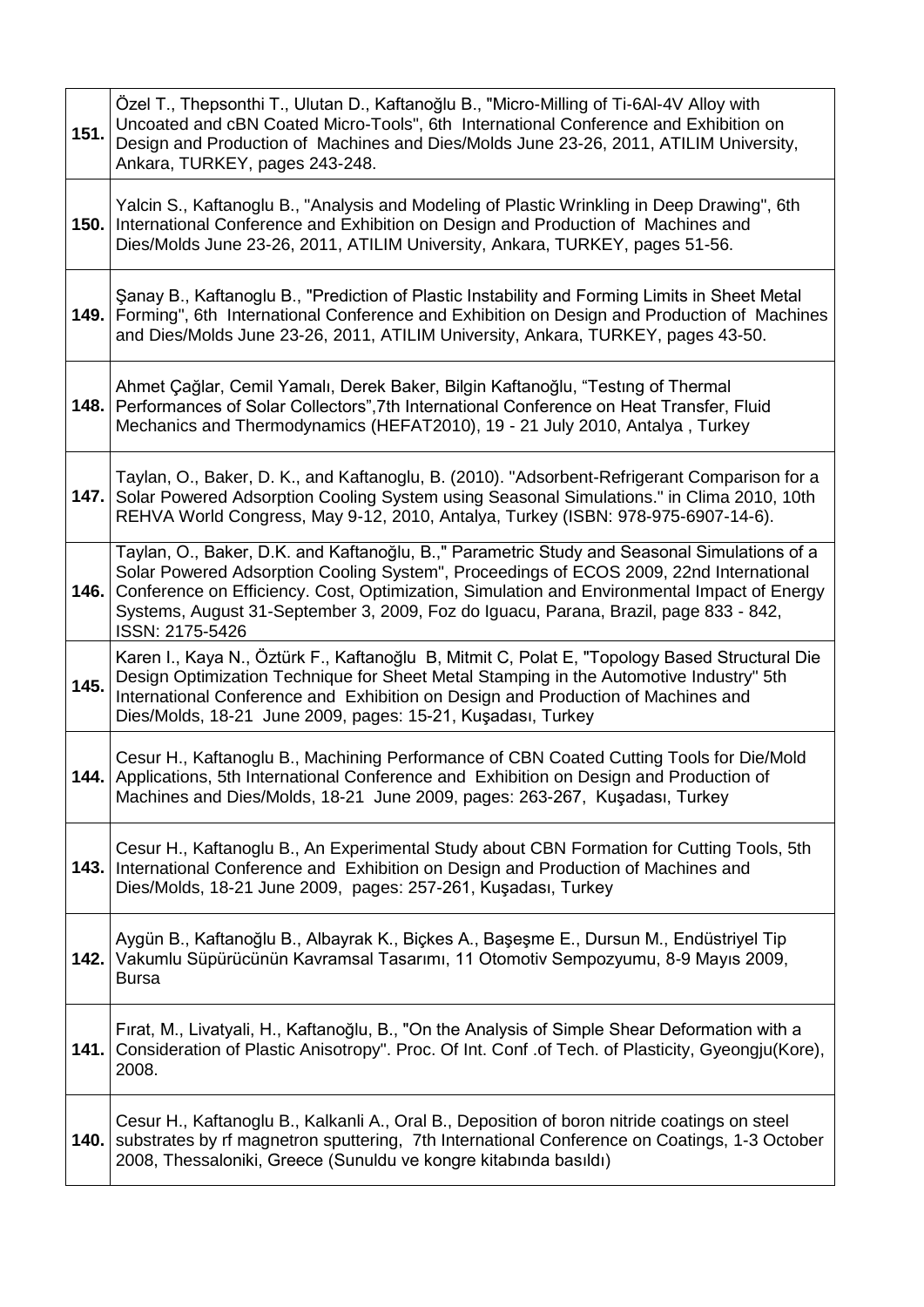| 139. | Baker, D.K. and Kaftanoğlu, B.," Trends In Cop For Adsorption Cooling Cycles With Thermal<br>Regeneration And Finite Number Of Beds" Accepted for publication in conference<br>proceedings of ASME Energy Sustainability 2008, Jacksonville, Florida, 10-14 August 2008.                                             |
|------|----------------------------------------------------------------------------------------------------------------------------------------------------------------------------------------------------------------------------------------------------------------------------------------------------------------------|
| 138. | Baker, D.K. and Kaftanoğlu, B." Limits to the Thermodynamic Performance of a Thermal<br>Wave Adsorption Cooling Cycle" Proceedings of 5th International Conference on Heat<br>Transfer, Fluid Mechanics and Thermodynamics (HEFAT 2007), 1-4 July, 2007, Sun City,<br>South Africa.                                  |
| 137. | Pişkin, M.A., Kaftanoğlu, B," Modeling of Deep-Drawing by Finite Element Method for Die<br>Design", Proceedings of 4th International Conference and Exhibition on Design and<br>Production of Machines and Dies/Molds, pp: 43-48, 21-24 June 2007, Altin Yunus Oteli,<br>Çeşme-İzmir, Turkey.                        |
| 136. | Kaftanoğlu, B., Cengiz M.C., Doğan, B." Bir Endüstriyel Robot ve Robot Eli Geliştirilmesi",<br>Proceedings of 13. Ulusal Makina Teorisi Sempozyumu, pp: 1-12, 7-9 June 2007, Sivas,<br>Turkey.                                                                                                                       |
| 135. | Pişkin, M.A., Kaftanoğlu, B," Computer Aided Modeling of Deep-Drawing"12th International<br>Conference on Sheet Metal (SheMet'07), 1-4 April 2007, Palermo, Italy.                                                                                                                                                   |
| 134. | Firat M.Kaftanoglu B., Eser O." Improving the Accuracy of Stamping Analyses Including<br>Springback Deformations", Proccedings of the ICAFT Conference, 13-15 November 2006<br>Stadthalle Chemnitz, Germany.                                                                                                         |
| 133. | Baker D.K. and B. Kaftanoğlu, Güneş enerjisi ile çalışan adsorblanmalı bir soğutma<br>sisteminde zeolit ve silika jel kullanılımında termodinamik ve ekonomik başarımın<br>karşılaştırılması. Proceedings of Türkiye 10. Enerji Kongresi ve Uluslararası 5. Enerji Fuarı,<br>November 27-30, 2006; Istanbul, Turkey. |
|      | Baker D.K. and B. Kaftanoğlu," Güneş Enerjisi ile Çalışan Adsorplanma Soğutma Sisteminden<br>132.   Maksimum Teorik Başarım Sağlanması", Proccedings of VI Ulusal Temiz Enerji Sempozyumu,<br>pp: 105-114, 25-27 Mayıs, 2006 Isparta, Turkey.                                                                        |
| 131. | Kaftanoğlu B., Eren O., Cengiz M: C:"Design and Production of an Industrial Robot<br>Prototype", TICME 2005 Conference, Tehran, Iran, 12-15 Dec. 2005.                                                                                                                                                               |
| 130. | Kaftanoğlu B., Bilgisayar Destekli Tasarım ve İmalat ( CAD/CAM) Nasıl Başladı ve Gelişti",<br>TurkCADCAM-Net, Sayı 1 Aralık 2005, sayfalar: 8-12                                                                                                                                                                     |
| 129. | Kaftanoğlu B.,"Makina - Kalıp Tasarım ve İmalatında ODTÜ", Kalıp Fuarı, Istanbul, 1 Ekim<br>2005.                                                                                                                                                                                                                    |
|      | Baker, D.K. and Kaftanoğlu, B.,"Comparing the performance of natural and synthetic zeolites<br>128. in a solar-powered adsorption cooling system" HEFAT2005, 4th International Conference on<br>Heat Transfer, Fluid Mechanics, and Thermodynamics, Cairo, Egypt, 19-22 September 2005.                              |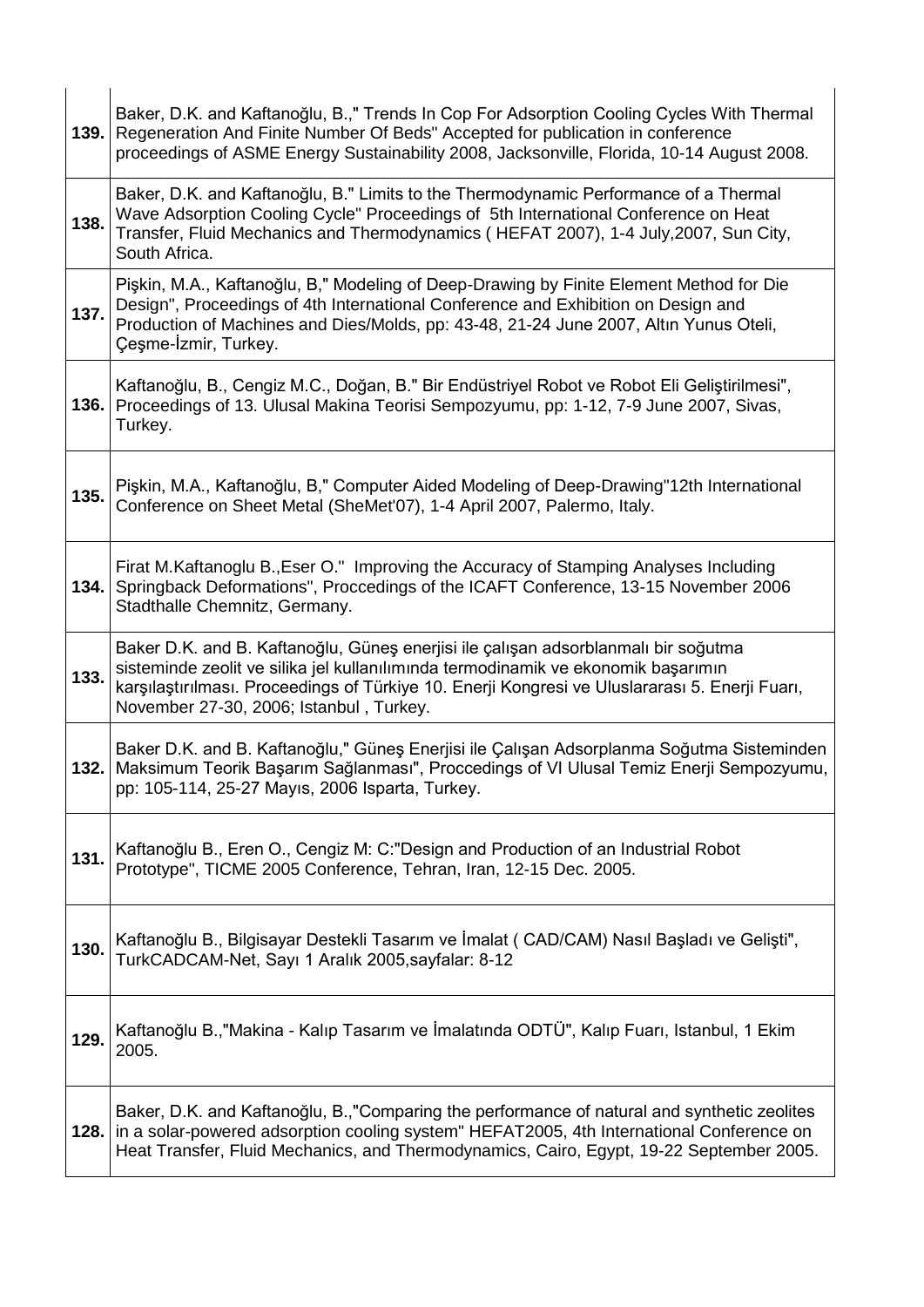| 127. | Baker, D.K. and Kaftanoğlu, B,"Thermoeconomic Model for a Solar-Powered Zeolite Cooling<br>System", ASME Solar World Congress, Orlando, Florida USA, July 2005                                                                                                     |
|------|--------------------------------------------------------------------------------------------------------------------------------------------------------------------------------------------------------------------------------------------------------------------|
| 126. | Bilgin Kaftanoğlu, Mahir Cihan Cengiz, Grinding and Polishing of Dies and Molds Using an<br>Industrial Robot, 7th International Symposium on Advances in Abrasive Technology, Sayfa:<br>83-90, June 17-19 2004                                                     |
| 125. | Bilgin Kaftanoğlu, O. Çınarlı, Modeling of the Die Parameters in the Tube Sinking Process<br>using the FiniteElemnt Method, 7th International Symposium on Advances in Abrasive<br>Technology, Sayfa: 187-190, June 17-19, 2004                                    |
| 124. | B.Kaftanoglu, O.Eren, H.Bayraktar, Design and Development of an Industrial Robot with<br>Machine Vision Capability, Advanced Engineering Design Conference, Vol: CD Page: CD,<br>5/2003                                                                            |
| 123. | A.Z.Şenalp, B.Kaftanoğlu, Modeling of Sheet Metal Forming by Finite Element Method for<br>Nonaxisymmetric Parts, 2nd International Conference and Exhibition on Design and<br>Production of DIES and MOLDS, Vol:CD No: 1, 6/2001                                   |
| 122. | M.Karabay, B.Kaftanoğlu, A Study on Geomeric Dimensioning and Tolerancing to Minimize<br>Uncertainties in Design, Production and Verification of Dies and Molds, 2nd International<br>Conference and Exhibition on Design and Production of DIES and MOLDS, 6/2001 |
| 121. | B.Kaftanoğlu, Özürlüler İçin Merdiven İnen ve ÇıkanTekerlekli veya Paletli Sandalye, 1.Ulusal<br>Özürlüler için Destekleyici Teknoloji Sempozyumu, Sayfa: 1-6, 12/2001                                                                                             |
| 120. | Kaftanoğlu, B., Karabay, M. "Quality Control Standards in this Country", Symposium on<br>Quality, Mechanical Engineering Association, Bursa, October, 1999.                                                                                                        |
| 119. | Karabay, M., Kaftanoğlu, B., "Research on Possible Errors in the Measurements of Geometric<br>Tolerances", 3 rd National Metrology Conference, 4-5 October 1999, Eskisehir.                                                                                        |
| 118. | Kaftanoğlu, B., "R&D Activities in Fire Support Automation", Symposium on Fire Support<br>Automation, School of Artillery and Missiles, Polatlı, 28-29 June 1999.                                                                                                  |
| 117. | Kaftanoğlu, B., "How can Local Design and Manufacturing can be increased in Air Defense<br>and Artillery", Symposium of Air Defense, Army School of Artillery and Missiles, 14-15 May<br>1998. (In Turkish)                                                        |
| 116. | Kaftanoğlu, B., "Tank Design", Tank and Armoured Vehicles Panel, Army Materials<br>Command, Ankara, 4 May 1998. (In Turkish)                                                                                                                                       |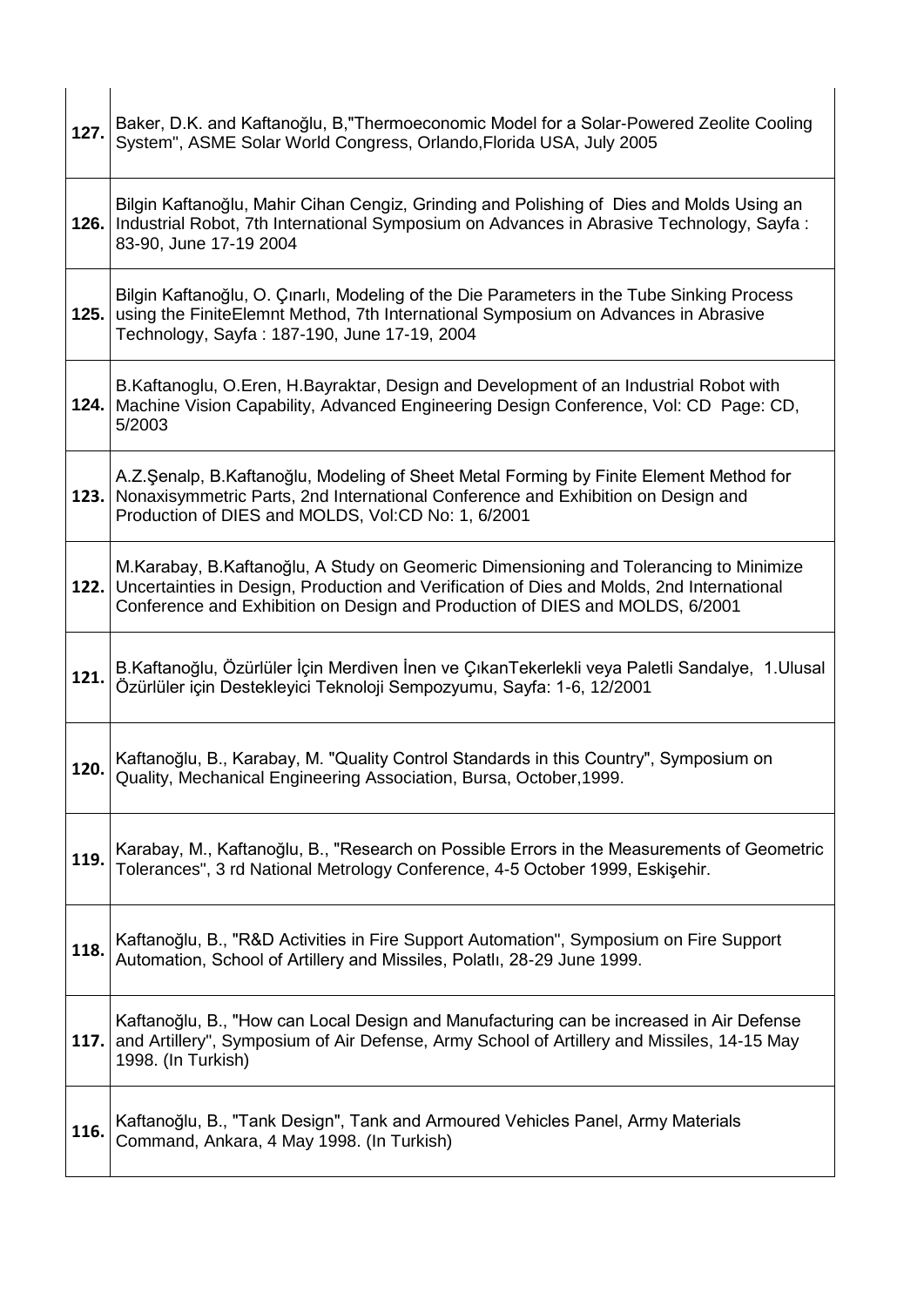| 115. | Kaftanoğlu, B., "Proposals for Cooperation of Defense Industry with University", Defense R&D<br>98 Symposium 26-27 March 1998, TÜBİTAK, Ankara. (In Turkish)                                                                                                                                    |
|------|-------------------------------------------------------------------------------------------------------------------------------------------------------------------------------------------------------------------------------------------------------------------------------------------------|
| 114. | Kaftanoğlu, B., "Selection of CAD/CAM System and its Efficient Utilization", Otomation 98, ITÜ<br>Ayazağa Campus, İstanbul, 19-21 March 1998. (In Turkish)                                                                                                                                      |
| 113. | Kaftanoğlu, B., "CAD/CAM Today", Seminar on efficient use of CAD/CAM Software 28-29<br>Nov. 1997, Ankara. (In Turkish)                                                                                                                                                                          |
| 112. | Kaftanoğlu, B., "Computer Aided Tank Design", Symposium on War Tanks and their<br>Simulation, Military School of Armoured Vehicles, 20-21 Nov. 1997, Ankara. (In Turkish)                                                                                                                       |
| 111. | Kaftanoğlu, B., "Position and Importance of the CAD/CAM/ROBOTICS Technology in Defense<br>Industry", Symposium on Technological Developments in Defense Industry, 5-6 June 1997,<br>Army War Academy, 1271-1282. (In Turkish)                                                                   |
| 110. | Kaftanoğlu, B., "Developments in CAD/CAM/ROBOTICS and University - Industry<br>Cooperation", Symposium on Tanks and Armoured Vehicles in 2000, 27-28 June 1996,<br>Ankara. (In Turkish)                                                                                                         |
| 109. | Kaftanoğlu, B., "CAD/CAM Applications in the Automotive Sector", Informatics in Automotive<br>Industry Symposium, 16-18 Nov. 1995, Bursa. (In Turkish)                                                                                                                                          |
| 108  | Çolakoğlu, A., Yıldırım, R.O., Kaftanoğlu, B., "Free External Tube Inversion Simulation Using<br>FEM", Proceedings of the 1996 ASME Design Engineering Technical Conference and<br>Computers in Engineering Conference, August 18-22, 1996, California, U.S.A. (Paper No.96-<br>DETC/CIE-1630). |
| 107. | Kaftanoğlu, B., et al., "Computer-Aided Design, Manufacturing and Robotics Seminar",<br>Continuing Education Center, METU, Nov. 22-25, 1993, (Seminar Notes in Turkish).                                                                                                                        |
| 106. | Kaftanoğlu, B., Gökler, M. İ., Konukseven, E. İ., "Computer Aided Design and Manufacturing<br>of Models", Turkish Informatic Society (BİLİŞİM'93) Activities, İstanbul, Sept. 28 - Oct. 1, 1993.<br>(In Turkish)                                                                                |
| 107. | Kaftanoğlu, B., Çarkoğlu, N., "Computer-Aided Mechanical Power Transmission System<br>Design", 26th ISATA Conference - Supercomputer Applications Division, Aachen, Germany,<br>Sept. 13-17, 1993. Also published in the proceedings.                                                           |
| 104. | Kaftanoğlu, B., Darendeliler, H., "Computer-Aided Modelling of Sheet-Metal Forming", 26th<br>ISATA Conference - Supercomputer Applications Division, Aachen, Germany, Sept. 13-17,<br>1993. Also published in the proceedings.                                                                  |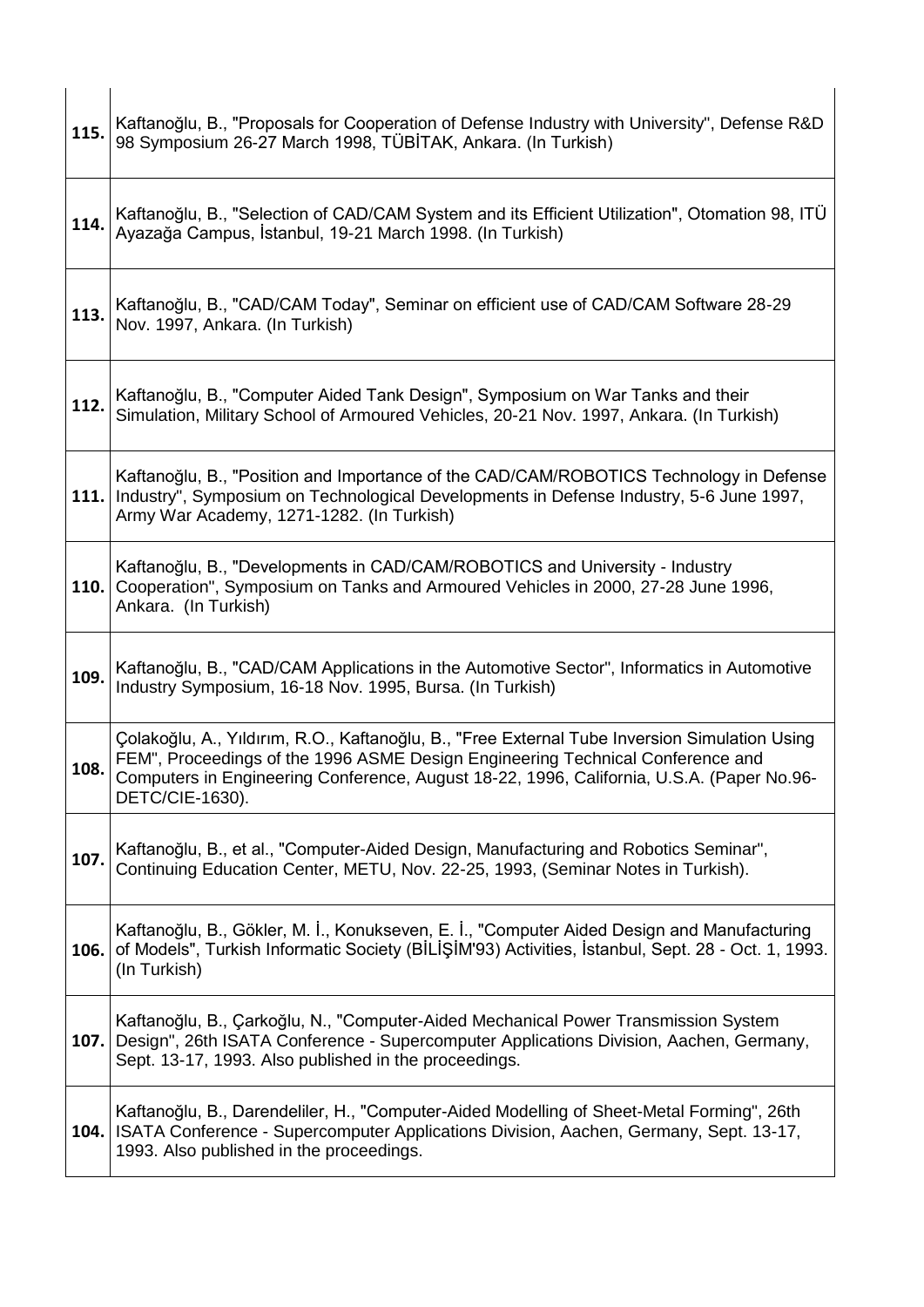|      | Kaftanoğlu, B., Ataberk, E., Erkan, M., "3D Presentation of CAD/CAM/ROBOTIC Center at<br>103. METU by ArchiCAD Package", Academic Computing in Macintosh Environment IV, Istanbul,<br>87-94, May 4-6, 1993.                  |
|------|------------------------------------------------------------------------------------------------------------------------------------------------------------------------------------------------------------------------------|
| 102. | Kaftanoğlu, B., Saygın, C., "On Computer-Aided Design of Machine Elements", Academic<br>Computing in Macintosh Environment IV, İstanbul, 75-86, May 4-6, 1993.                                                               |
| 101. | Kaftanoğlu, B., Konukseven, E. İ., "On Computer-Aided Plasticity and Metal Forming",<br>Academic Computing in Macintosh Environment IV, İstanbul, 57-74, May 4-6, 1993.                                                      |
| 100. | Darendeliler, H., Kaftanoğlu, B., "Finite Element Modelling of Rectangular Blanks", 5th<br>Mechanical Design and Production Conference, Ankara, 151-162, Sept. 16-18, 1992. (In<br>Turkish)                                  |
| 99.  | Kaftanoğlu, B., Çarkoğlu, N., "Computer Aided Spur and Helical Gear Design", 5th Mechanical<br>Design and Production Conference, Ankara, 35-42, Sept. 16-18, 1992. (In Turkish)                                              |
| 98.  | Kaftanoğlu, B., Çarkoğlu, N., "Computer Aided Mechanical Power Transmission System<br>Design", 5th Mechanical Design and Production Conference, Ankara, 21-33, Sept. 16-18,<br>1992. (In Turkish)                            |
| 97.  | Kaftanoğlu, B., Gündüz, U., Erkan, M., Tokal, A., "Development of a Graphical Data Base of<br>METU Campus Plan", Proceedings of Academic Computing in Macintosh Environment III,<br>Eskişehir, 69-76, May 13-15, 1992.       |
| 96.  | Kaftanoğlu, B., Sayın, E., Konuk, E., "METU Purchasing System", Proceedings of Academic<br>Computing in Macintosh Environment III, Eskişehir, 61-68, May 13-15, 1992.                                                        |
| 95.  | Kaftanoğlu, B., Sayın, E., Demirer, T., Karayakalı, A., "A Database Application for Academic<br>Personnel in METU", Proceedings of Academic Computing in Macintosh Environment III,<br>Eskişehir, 31-38, May 13-15, 1992.    |
| 94.  | Kaftanoğlu, B., Konukseven, E. İ., "Sample Computer Aided Design Project at METU",<br>Proceedings of Academic Computing in Macintosh Environment III, Eskişehir, 9-18, May 13-<br>15, 1992.                                  |
| 93.  | Kaftanoğlu, B., Kılkış, B., Sağer, S. S., "Computer-Aided Design of Bucket Type Elevators and<br>Belt Conveyors", Proceedings of 4th International Mineral Processing Symposium, Antalya, 2,<br>1130-1139, Oct. 20-22, 1992. |
| 92.  | Darendeliler, H., Kaftanoğlu, B., "Optimum Blank Design in Deep-Drawing", Proceedings of<br>2nd International Conference on Automotion Technology, Taipei, pp. 269-274, July 4-6, 1992.                                      |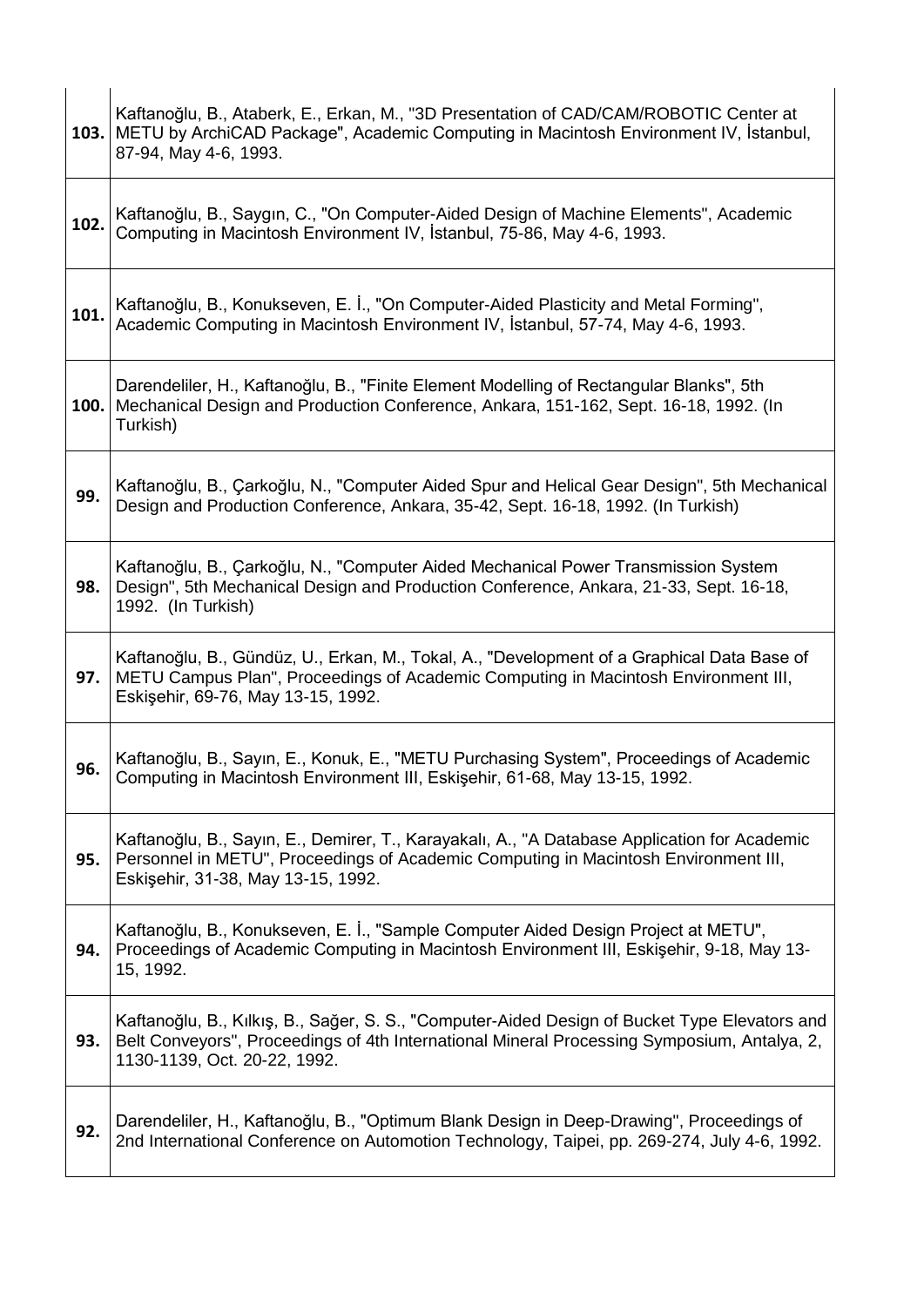| 91. | Balkan, T., Kaftanoğlu, B., "PC Based Robotic Control System for Arc Welding Applications",<br>Proceedings of 2nd International Conference on Production Technology", Taipei, pp. 263-267,<br>July 4-6, 1992.                                                                                   |
|-----|-------------------------------------------------------------------------------------------------------------------------------------------------------------------------------------------------------------------------------------------------------------------------------------------------|
| 90. | Kaftanoğlu, B., Çarkoğlu, N., "Computer-Aided Journal Bearing Design", Tribologia, Nortrib<br>'92, Helsinki, Finland, 2, 72-78, June 8-11, 1992.                                                                                                                                                |
| 89. | Kilkiş, B., Kaftanoğlu, B., Güngör, C., "Development of an Interactive Teaching Tool in<br>Mechanical Engineering - Course Designer", Proceeding of ASME Computers in Engineering<br>Conference, San Fransisco, No. 2-6, 1992.                                                                  |
| 88. | Konukseven, E. İ., Kaftanoğlu, B., "Generation of Real Working Volume of a 6-Degree of<br>Freedom Puma Type Robot", J. of Machine Design and Production, Vol. 2, No. 3, pp. 77-83,<br>June 1991, (In Turkish).                                                                                  |
| 87. | Kaftanoğlu, B., et al., "Computer Aided Design Seminar", Institution of Mechanical Engineers,<br>Altınyunus, Çeşme, İzmir, Oct. 22-25, 1991.                                                                                                                                                    |
| 86. | Kaftanoğlu, B., Kılkış, B., Güngör, C., "Development of an Interactive Teaching Tool, "Course<br>Designer" and Sample Application to a Mechanical Engineering Course", Academic<br>Computing on Macintosh Environment, Middle East Technical University, Ankara, pp. 79-90,<br>May 15-16, 1991. |
| 85. | Kaftanoğlu, B., Konukseven, E. İ., "Computer Aided Design of Machine Elements", Academic<br>Computing on Macintosh Environment, Middle East Technical University, Ankara, pp. 37-48,<br>May 15-16, 1991.                                                                                        |
|     | Kaftanoğlu, B., Sayın, E., Turna, Ç. T., Karayaman, N., Şen, A.Y., Koç, K., "Office Automation<br>84. Applications in METU President's Office", Academic Computing on Macintosh Environment,<br>Middle East Technical University, Ankara, pp. 37-48, May 15-16, 1991.                           |
| 83. | Konukseven, E. İ., Kaftanoğlu, B., "Programming and Simulation of PUMA Type Robot Arms<br>(ROBSIMPRO)", 4. National Machine Design and Production Congress, Ankara, pp. 215-224,<br>Sept. 19-21, 1990.                                                                                          |
| 82. | Kaftanoğlu, B., Sayın, E., Konukseven, E. İ., Karayaman, N., Koç, K., Turna, T., "Middle East<br>Technical University President's Office Local Area Network (POLAN)", Academic Computing<br>on Macintosh Environment, Boğaziçi University, pp. 73-82, May 14-16, 1990.                          |
| 81. | Konukseven, E. İ., Kaftanoğlu, B., "ROBSIMPRO: Graphical Robot Simulation and Off-Line<br>Programming", Academic Computing on Macintosh Environment, Boğaziçi University,<br>Istanbul, pp. 64-72, May 14-16, 1990.                                                                              |
| 80. | Balkan, T., Kaftanoğlu, B., "Design of Cartesian Trajectories and Model-Based Control for<br>Robotic Manipulators", 16. ASME Design Automation Conference, Chicago, Sept. 16-19,<br>1990.                                                                                                       |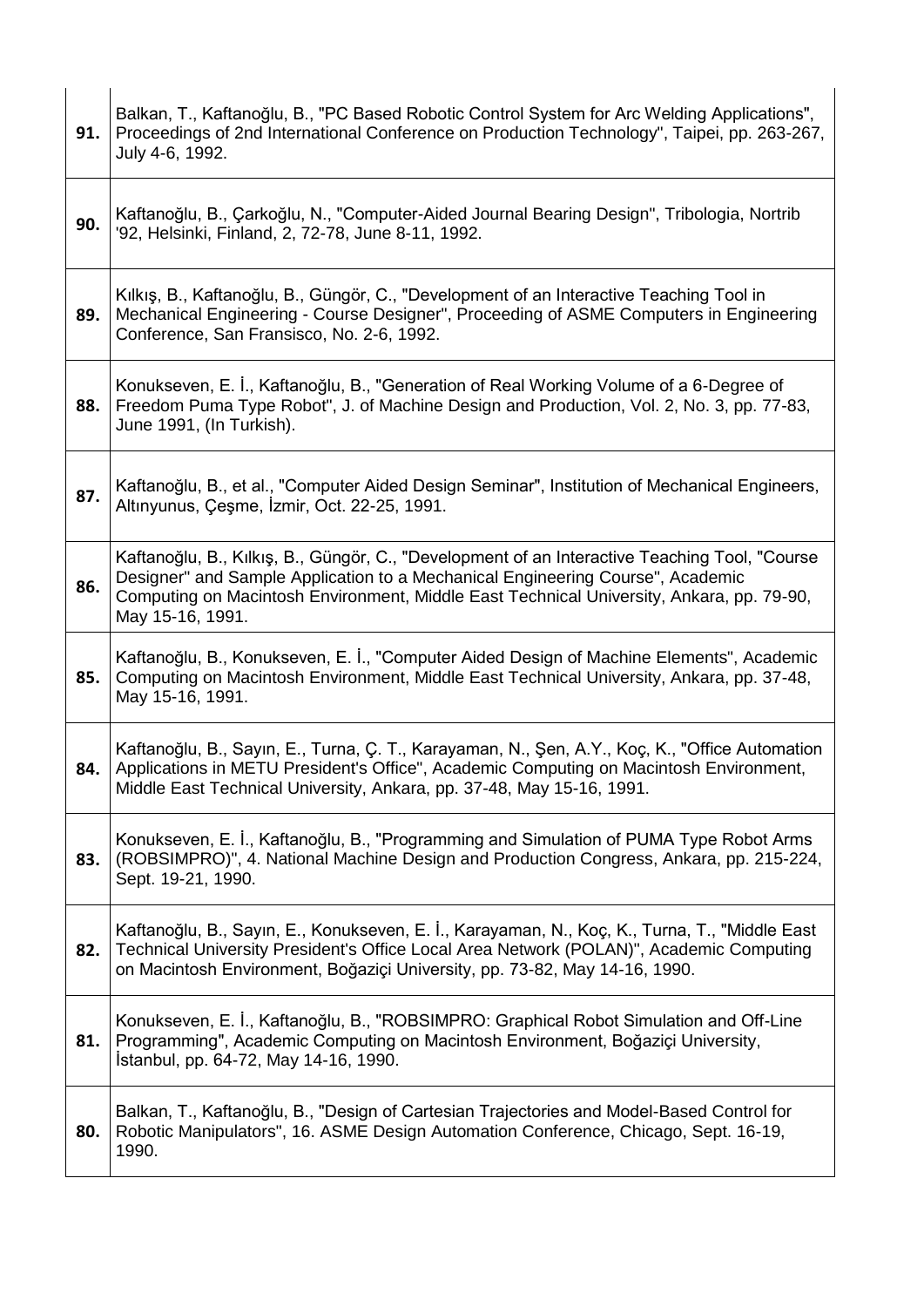| 79. | Oral, S., Kaftanoğlu, B., "Anisoparametrical Stress-Displacement Mindlin Elements", 6th<br>National Mechanics Conference, Bursa, 1989, (In Turkish).                                                                                                                                       |
|-----|--------------------------------------------------------------------------------------------------------------------------------------------------------------------------------------------------------------------------------------------------------------------------------------------|
| 78. | Arıkan, M. A. S., Kaftanoğlu, B., "Computer-Aided Selection and Performance Rating of<br>Antifriction Bearings", Proceedings of the ASME 15th Design Automation Conference,<br>Montreal, Canada, Vol. H0509C, Sept. 17-21, 1989.                                                           |
| 77. | Kaftanoğlu, B., Soylu, R., Oral, S., "Mechanical Energy Storage Using Flywheels and Design<br>Optimization", Energy Storage Systems, B. Kilkiş and S. Kakaç (Ed.), NATO ASI Publ. Series,<br>Kluwer Ac. Publ., Dordrecth, 619-648, 1989.                                                   |
| 76. | Arikan, M. A. S., Kaftanoğlu, B., "Dynamic Load and Stress Analysis of Spur Gears",<br>Proceedings of the 6th National Mechanics Conference, Bursa, Sept. 11-15, 1989, (In<br>Turkish).                                                                                                    |
| 75. | Aksoy, C., Kaftanoğlu, B., "Computer-Aided Modelling of Wire Drawing", Journal of Machine<br>Design and Production, Vol. 2, pp. 18-26, 1988, (In Turkish).                                                                                                                                 |
| 74. | Oral, S., Kaftanoğlu, B., "A Three-Node Hybrid Finite Element for the Dynamic Analysis of<br>Composite Plates", Journal of Machine Design and Production, Vol. 2, pp. 2-5, 1988, (In<br>Turkish).                                                                                          |
| 73. | Balkan, T., Kaftanoğlu, B., "A Trajectory Planning Method for Robotic Manipulators",<br>Proceedings of the 3rd. National Machine Design and Production Conference, Ankara, pp.<br>319-329, Sept. 21-23, 1988. (In Turkish)                                                                 |
| 72. | Kaya, O., Kılkış, B., Kaftanoğlu, B., "Computer-Aided Forging of Axisymmetrical Rings",<br>Proceedings of the 3rd National Machine Design and Production Conference, Ankara, pp.<br>497-509, Sept., 21-23, 1988. (In Turkish)                                                              |
| 71. | Kaftanoğlu, B., Kaynaköz, M., "Computer-Aided Design of Journal Bearings", Proceedings of<br>the 3rd National Machine Design and Production Conference, Ankara, pp. 137-143, Sept. 21-<br>23, 1988, (In Turkish).                                                                          |
| 70. | Kaftanoğlu, B., Kaynaköz, M., "Computer-Aided Design of Brakes and Clutches", Proceedings<br>of the 3rd National Machine Design and Production Conference, Ankara, pp. 105-114, Sept.<br>21-23, 1988, (In Turkish).                                                                        |
| 69. | Göksu, R., Soyupak, S., Arikan, M. A. S., Yahşi, O. S., and Kaftanoğlu, B., "A Study on<br>Compost Production Using Closed-Controlled Aerobic System", Proceedings of the<br>International Symposium on Environmental Management, Environment '87, İstanbul, Vol. 1,<br>pp. 597-616, 1987. |
| 68. | Göksu, R., Soyupak, S., Arıkan, M. A. S., Yahşi, O. S., Kaftanoğlu, B., "A Study on Compost<br>Production Using Closed-Controlled Aerobic System", Proceedings of International<br>Environmental Eng., 87 Symposium, İstanbul, pp. 243-263, 1987, (In Turkish).                            |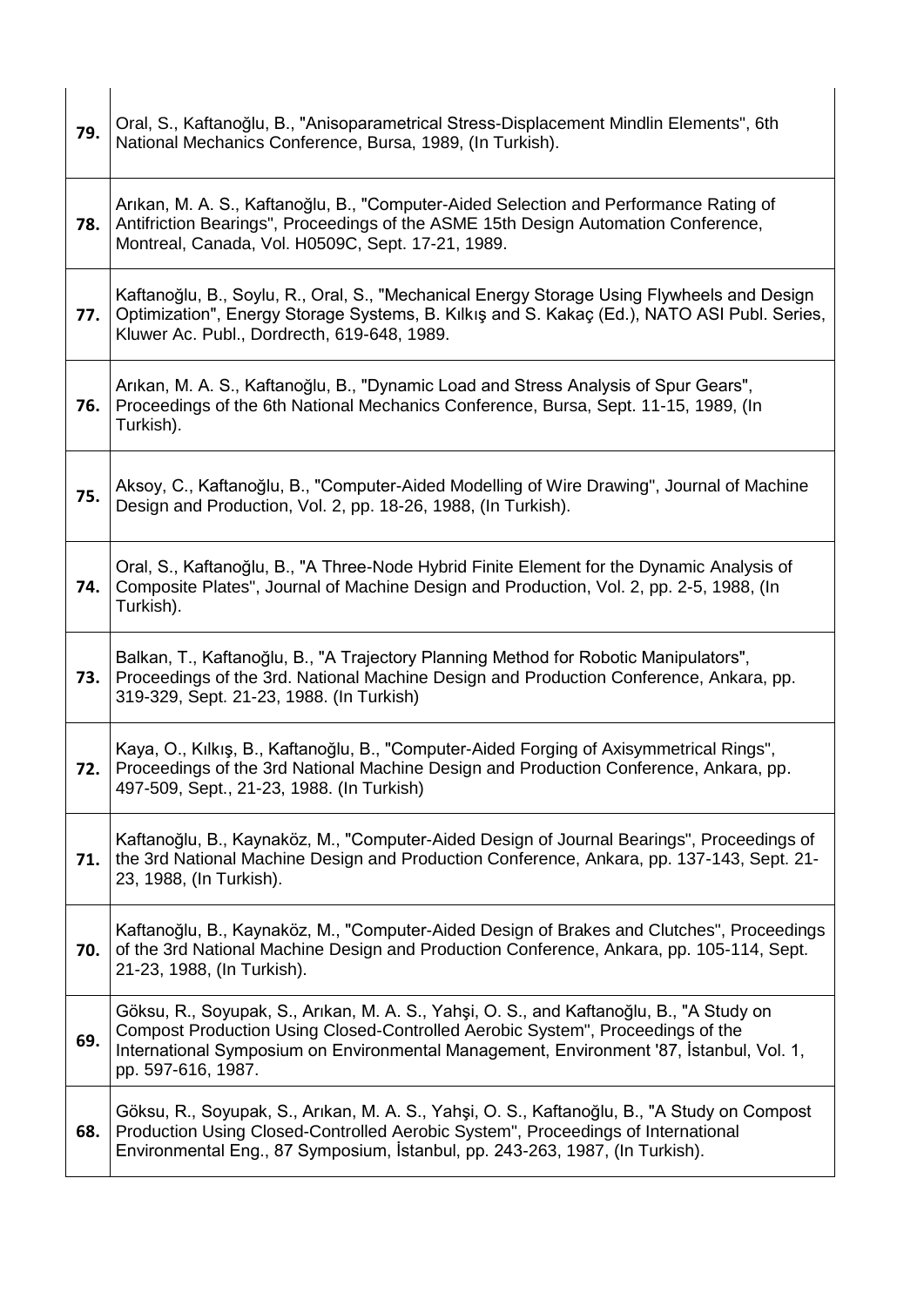| 67. | Yahşi, O. S., Arıkan, M. A. S., Kaftanoğlu, B., "On the Collection of Solid Waste of Cities by<br>Modern Methods", Proceeding of Environmental Eng. 1987 Symposium, Izmir, pp. 276-290,<br>Oct. 26-28, 1987, (In Turkish).                                                                                                       |
|-----|----------------------------------------------------------------------------------------------------------------------------------------------------------------------------------------------------------------------------------------------------------------------------------------------------------------------------------|
| 66. | Yahşi, O. S., Arıkan, M. A. S., Kaftanoğlu, B., "On the Factors and Criteria used in the<br>Selection of Trucks for Waste Transportation", Proceedings of the 11th National Operations<br>Research Congress, İstanbul, pp. I-130-147, Sept. 23-25, 1987, (In Turkish).                                                           |
| 65. | Arikan, M. A. S., Kaftanoğlu, B., "Fatigue and Stress Analysis of Spur Gears by the Finite<br>Element Method", Proceedings of 5th National Mechanics Conference, Bursa, Sept. 7-11,<br>1987, (In Turkish).                                                                                                                       |
| 64. | Kaftanoğlu, B., Nassirharand, A., "Computer-Aided Roll Forging", Proceedings of the Second<br>International Conference on Technology of Plasticity, Stuttgart, pp. 1043-1049, August 24-28,<br>1987.                                                                                                                             |
| 63. | Arıkan, M. A. S., Balkan, T., Kaftanoğlu, B., "High Technology for the Year 2000 and Use of<br>Robots in Production", Proceedings of the Turkish Physics Foundation - Industry Symposium,<br>Ankara, pp. 19-37, June 4-5, 1987, (In Turkish).                                                                                    |
| 62. | Kaftanoğlu, B., "Computer Aided Design", Proceedings of High-Technology Seminar, Erciyes<br>University, May 8-9, 1986, (In Turkish).                                                                                                                                                                                             |
| 61. | Kaftanoğlu, B., "On the Importance of Research and Technology on Production", Proceedings<br>of Seminar by Ministry of Industry on Technological and Economical Factors in Production,<br>Ankara, May 6-7, 1986, (In Turkish).                                                                                                   |
| 60. | Kaftanoğlu, B., "On the Planning of Infrastructure and the Technical Evaluation of Change-<br>over for Automation and Computer Applications in Turkey", Proceedings of ORHIM Seminar<br>on the Necessary Measures to be taken in Turkey on the Change-over to Automation and<br>Computer Applications, July 28 - August 2, 1986. |
| 59. | Kaftanoğlu, B., "Computer-Aided Design and Production in Industry", Proceedings of ORHIM<br>Seminar on the Increase of Productivity by Computer Applications and Manpower Planning,<br>İstanbul, May 16-19, 1986, (In Turkish).                                                                                                  |
| 58. | Balkan, T., Kaftanoğlu, B., "Position Control of Robotic Arms", Proceedings of 2nd National<br>Conference on Theory of Machines, METU, Gaziantep, pp. 765-772, Sept. 22-24, 1986, (In<br>Turkish).                                                                                                                               |
| 57. | Arikan, M. A. S., Kaftanoğlu, B., "Computer-Aided Evaluation of Dynamic Loads on Gears",<br>Proceedings of 2nd National Conference on Theory of Machines, METU, Gaziantep, pp. 106-<br>122, Sept. 22-24, 1986, (In Turkish).                                                                                                     |
| 56. | Oral, S., Kaftanoğlu, B., "A Finite Element Method for Composite Materials", Proceedings of<br>2nd National Conference on Mechanical Design and Production, METU, Ankara, pp. 443-454,<br>Sept. 17-19, 1986, (In Turkish).                                                                                                       |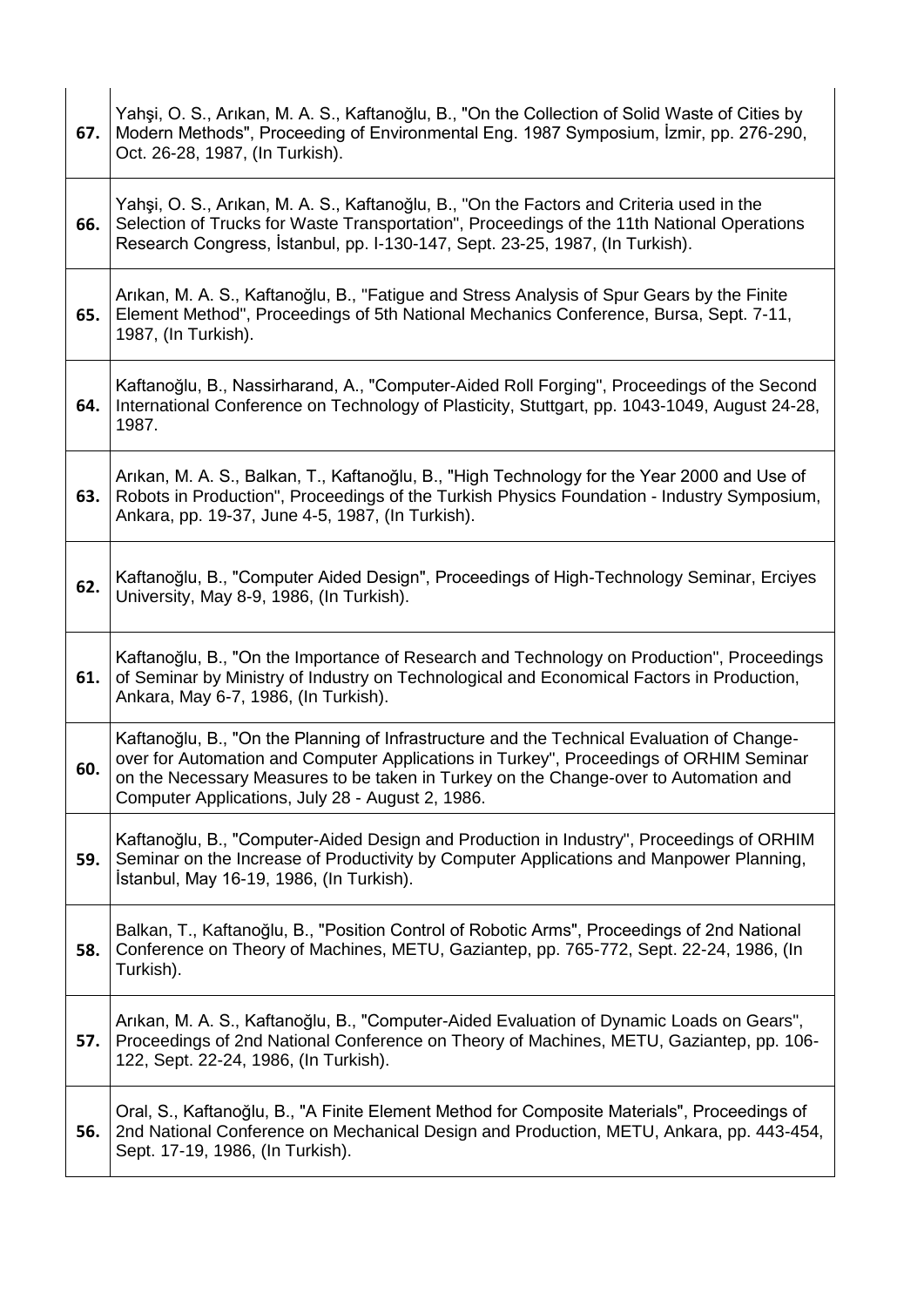| 55. | Kaftanoğlu, B., Kadıoğlu, Y., Karayaka, M., "Computer-Aided Modelling of Plastic Properties of<br>Materials", Proceedings of 2nd National Conference on Mechanical Design and Production,<br>METU, Ankara, pp. 417-424, Sept. 17-19, 1986, (In Turkish).             |
|-----|----------------------------------------------------------------------------------------------------------------------------------------------------------------------------------------------------------------------------------------------------------------------|
| 54. | Balkan, T., Kaftanoğlu, B., "Trajectory Planning and Inverse Kinematics in Robotic Arms",<br>Proceedings of 2nd National Conference on Mechanical Design and Production, METU,<br>Ankara, pp. 361-370, Sept. 17-19, 1986, (In Turkish).                              |
| 53. | Kaftanoğlu, B., "Computer-Aided Design of Journal Bearings", Proceedings of CAD 86<br>Conference, London, Sept. 2-5, 1986.                                                                                                                                           |
| 52. | Arikan, M. A. S., Balkan, T., Kaftanoğlu, B., "Use of Robots in Production", 2nd National<br>Technology and Investments seminar, Ankara, pp. 275-293, May 6-7, 1986, (In Turkish).                                                                                   |
| 51. | Kaftanoğlu, B., Halal, A. S., "Computer-Aided Analysis of Rolling", Proceedings of IVth<br>National Mechanics Conference, Bayramoğlu, Turkey, Sept. 23-27, 1985, (In Turkish).                                                                                       |
| 50. | Kaftanoğlu, B., Ong, H. R., "Modelling of Plastic Behaviour of AISI 1035 Steel at Elevated<br>Temperatures", Proceedings of International Conference on Mechanical and Physical<br>Behaviour of Materials under Dynamic Loading, (DYMAT 85), Paris, Sept. 2-5, 1985. |
| 49. | Kaftanoğlu, B., "CAD, Graphics, Metal Forming, Use of Robots in Production", Faculty of<br>Engineering, METU, and Prof. Dr. Mustafa N. Parlar Foundation Seminar, Famagusta, Turkish<br>Republic of Northern Cyprus, Sept. 16-23, 1985, (In Turkish).                |
| 48. | Kaftanoğlu, B., Brown, C. W., "Computer-Aided Analysis of Tube Drawing", 1984 Winter<br>Annual Meeting of ASME, New Orleans, U.S.A., Nov. 1984                                                                                                                       |
| 47. | Kaftanoğlu, B., "Computer-Aided Design of Shafts", Proceedings of 1st Conference on Design<br>and Production, METU, Ankara, Turkey, pp. 205-214, Sept. 1984, (In Turkish).                                                                                           |
| 46. | Kaftanoğlu, B., "Current Status on Computer-Aided Design and Manufacturing", Proceedings<br>of 1st Conference on Design and Production, METU, Ankara, Turkey, pp. 15-22, Sept. 1984,<br>(In Turkish).                                                                |
| 45. | Kaftanoğlu, B., Nassirharrand, A., "Computer-Aided Design and Optimization of a Four-bar<br>Linkage", Proceedings of 1st Symposium on Theory of Machines, Ankara, Turkey, pp. 149-<br>157, (In Turkish).                                                             |
| 44. | Halal, A., Kaftanoğlu, B., "Computer-Aided Modelling of Hot and Cold Rolling", Proceedings of<br>International Computers in Engineering Conference, Las Vegas, U.S.A., Aug. 12-16, 1984.                                                                             |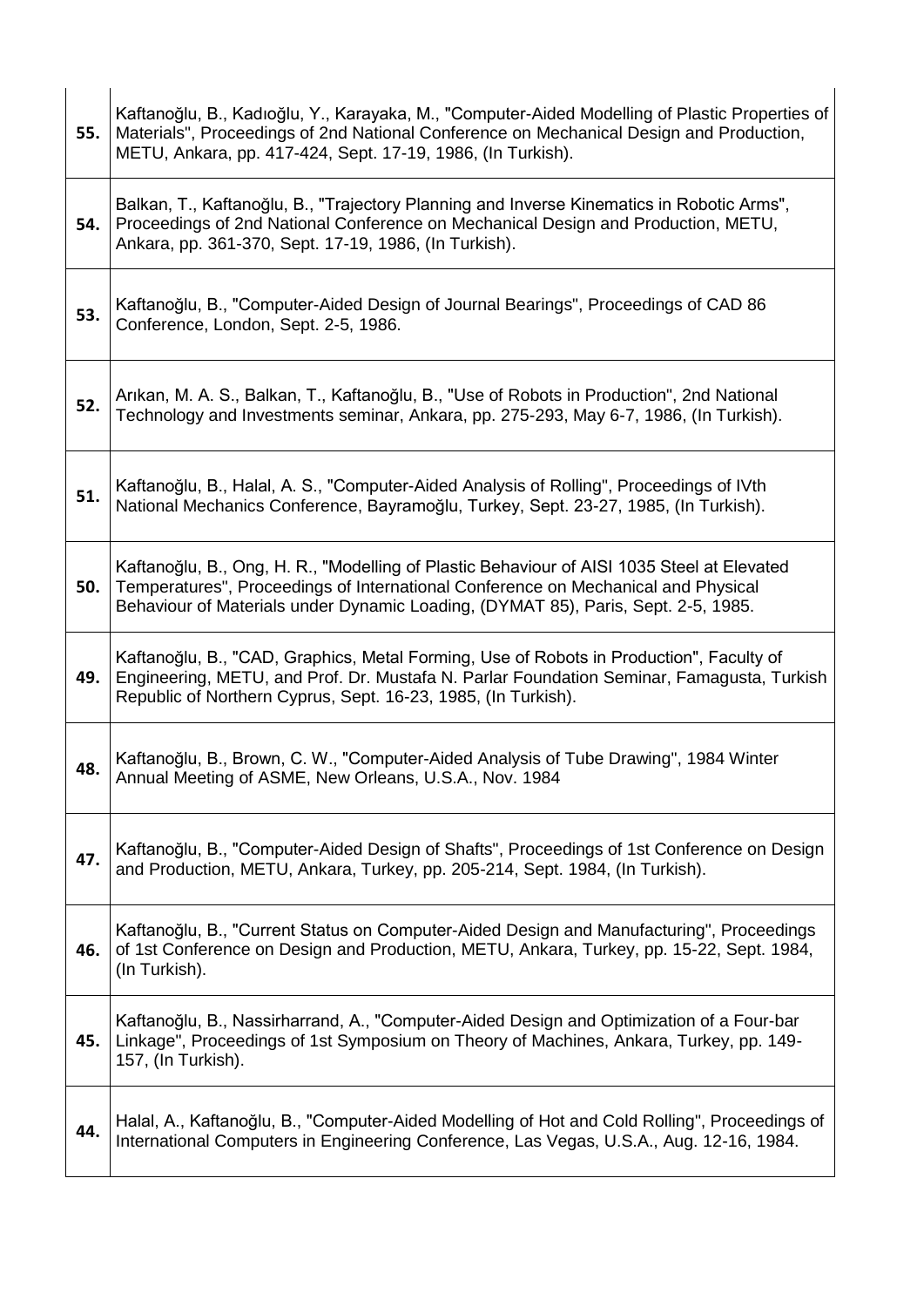| 43. | Kaftanoğlu, B., Tekkaya, A. E., Beitrag zur Ermittlung der Falten 1. odnung beim Tiefziehen,<br>"In: Seminarband Neuere Entwicklungen in der Blechbearbeitung, Forshungsgesellschaft<br>Umformtechnik" m.b.H., Stuttgart, July 19-20, 1984, (In German). |
|-----|----------------------------------------------------------------------------------------------------------------------------------------------------------------------------------------------------------------------------------------------------------|
| 42. | Kaftanoğlu, B., "Effect of Computer-Aided Design and Production on Industry", Proceedings of<br>1st National Technology Conference, Ankara, Turkey, pp. 632-636, May 8-10, 1984, (In<br>Turkish).                                                        |
| 41. | Kaftanoğlu, B., "Applications of Computer-Aided Design and Manufacturing Techniques in<br>Engineering", Proceedings of 1st Computer-Aided Design Conference, Izmir, Turkey, pp. 366-<br>390, April 25-27, 1984, (In Turkish).                            |
| 40. | Kaftanoğlu, B., Nguyen, P. K., "Computer-Aided Design of Power Shafts for Various Design<br>Theories", Proceedings of CAD, Brighton, England, pp. 567-578, April 3-5, 1984.                                                                              |
| 39. | Machino, S., Kaftanoğlu, B., "Computer-Aided Design of Power Shafts", ASME Design and<br>Production Technical Conference, Paper No. 83-DET-63, 1983.                                                                                                     |
| 38. | Nassirharand, A., Kaftanoğlu, B., "Computer-Aided Design and Optimization of a Four-Bar<br>Mechanism to Trace a Given Path", Proceedings of 1983 ASME International Computers in<br>Engineering Conference, Chicago, pp. 67-72, Aug. 7-11, 1983.         |
| 37. | Machino, S., Kaftanoğlu, B., "Computer-Aided Design of Power Shafts", Proceedings of 1983<br>ASME International Computers in Engineering Conference, Chicago, pp. 61-66, Aug. 7-11,<br>1983.                                                             |
| 36. | Soylu, R., Kaftanoğlu, B., "Optimal Design of Flywheels for Energy Storage", Proceedings of<br>5th Miami International Conference on Alternative Energy Sources, pp. 421-443, Dec. 13-15,<br>1982.                                                       |
| 35. | Kaftanoğlu, B., Tekkaya, A. E., "Plasticity Analysis and Numerical Solution of the<br>Axisymmetrical Deep-Drawing Problem", Proceedings of II. National Mechanics Congress,<br>Trabzon, pp. 380-389, August 1981, (In Turkish).                          |
| 34. | Kaftanoğlu, B., "Comparison of Plastic Instability Criteria for Ductile Materials", Proceedings of<br>the 1st. National Conference on Fracture Mechanics, Middle East Technical University, pp.<br>91-105, 1981, (In Turkish).                           |
| 33. | Kaftanoğlu, B., "Computer Aided Design of Machine Elements", Proceedings of the<br>International Conference on Engineering Design (ICED 81), 1981.                                                                                                       |
| 32. | Kaftanoğlu, B., Arıkan, M. A. S., Ardıç, H., "Computer-Aided Design of Journal Bearings and<br>Selection of Antifriction Bearings", Proceedings of the Second International Conference and<br>Exhibition on Engineering Software, pp. 204-215, 1981.     |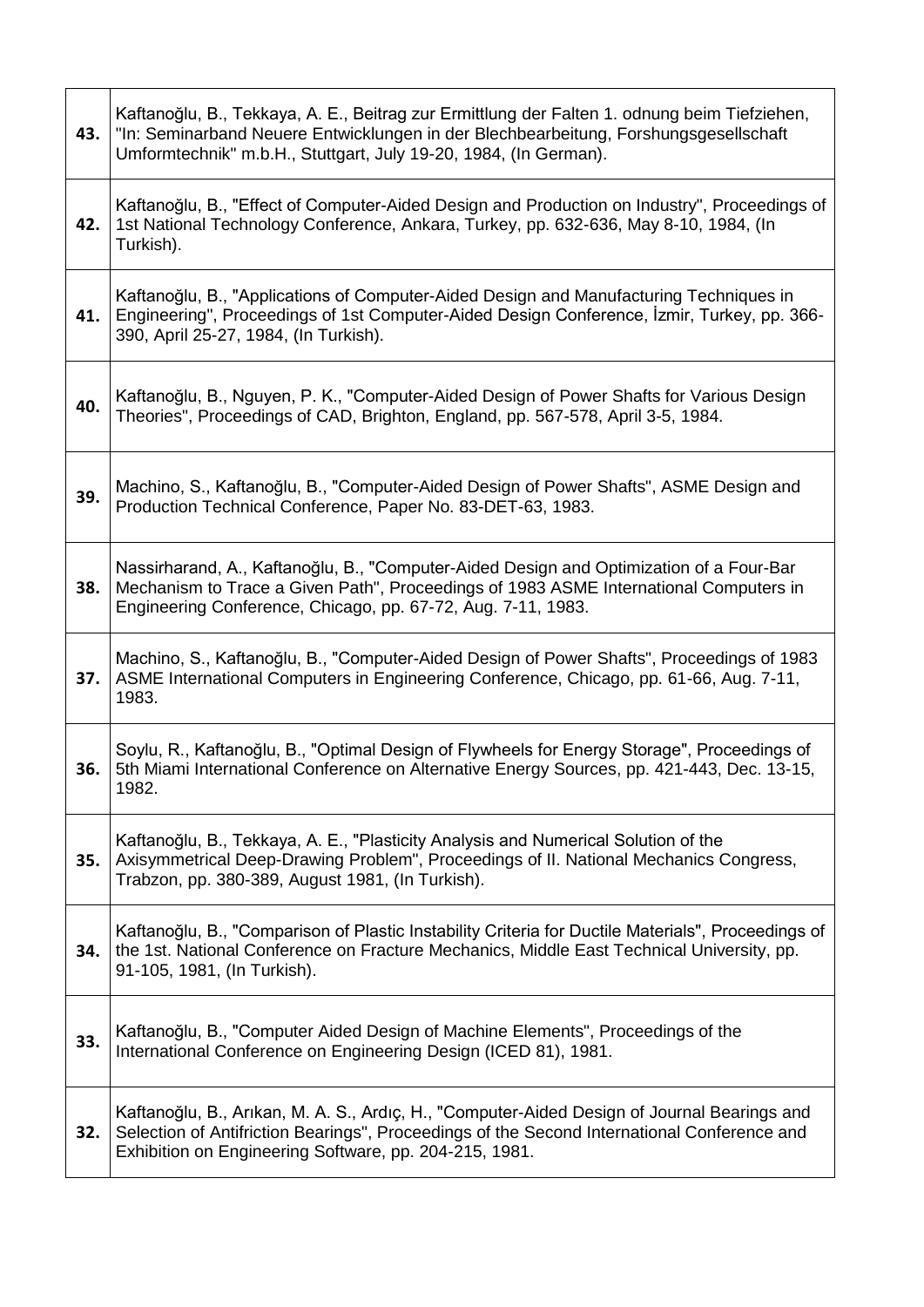| 31. | Kaftanoğlu, B., Türkmen, H. S., "Optimized Computer-Aided Design of Gear Transmissions",<br>Proceedings of the Second International Conference and Exhibition on Engineering Software,<br>pp. 183-192, 1981.                                          |
|-----|-------------------------------------------------------------------------------------------------------------------------------------------------------------------------------------------------------------------------------------------------------|
| 30. | Arikan, M. A. S., Kaftanoğlu, B., "Computer Assisted Antifriction Bearing Selection and Shaft<br>Design", Proceedings of VII Scientific Congress of the Turkish Scientific and Research<br>Council, pp. 197-210, 1980, (In Turkish).                  |
| 29. | Ardiç, H., Kaftanoğlu, B., "Computer Aided Design and Optimization of Sliding Bearings",<br>Proceedings of the VII Scientific Congress of the Turkish Scientific and Research Council, pp.<br>183-196, 1980, (In Turkish).                            |
| 28. | Ergür, H. W., Kaftanoğlu, B., "Computer Aided Design and Optimization of Gear Transmission<br>Systems with Perpendicular Axes", Proceedings of the VII Scientific Congress of the Turkish<br>Scientific and Research Council, 1980, (In Turkish).     |
| 27. | Türkmen, B., Kaftanoğlu, B., "Computer Aided Design of Spur and Helical Gears",<br>Proceedings of the VII Scientific Congress of the Turkish Scientific and Research Council, pp.<br>223-230, 1980, (In Turkish).                                     |
| 26. | Kaftanoğlu, B., "Plastic Analysis of Flange Wrinkling in Axisymmetrical Deep-Drawing",<br>Proceedings of the VII Scientific Congress of the Turkish Scientific and Research Council, pp.<br>341-353, 1980, (In Turkish).                              |
| 25. | Kaftanoğlu, F., Kaftanoğlu, B., "On the Prediction of Earthquakes by an Electrical Method",<br>Proceedings of the 7th World Conference on Earthquake Engineering, Vol. 9, pp. 481-484,<br>1980.                                                       |
|     | Erden, A., Kaftanoğlu, B., "Heat Transfer Modelling of Electric Discharge Machining",<br>24.   Proceedings of the 21st Int. Machine Tool Design and Research Conference, pp. 351-358,<br>1980.                                                        |
| 23. | Kaftanoğlu, B., "Plastic Analysis of Flange Wrinkling in Axisymmetrical Deep-Drawing",<br>Proceedings of the 21st Int. Machine Tool Design and Research Conference, pp. 21-28, 1980.                                                                  |
| 22. | Kilkiş, B., Kaftanoğlu, B., "On the Finite Difference Formulation of Non-Linear Plastic<br>Deformations", Proceedings of Int. Conf. on Numerical Methods for Non-Linear Problems, pp.<br>63-73, Pineridge Press, 1980.                                |
| 21. | Erden, A., Kaftanoğlu, B., "Investigation on Breakdown Phase of Sparks in Electric Discharge<br>Machining", Journal of Pure and Applied Sciences, Middle East Technical University, Vol. 13,<br>No. 1, pp. 45-74, Ankara, Turkey, April 1980.         |
| 20. | Kaftanoğlu, B., Kılkış, B., "Theory of Deep-Drawing of Square Blanks and the Numerical<br>Solution of the Flange Region", Paper presented at 11th Biennial Congress of the International<br>Deep-Drawing Research Group, Metz France, June 2-4, 1980. |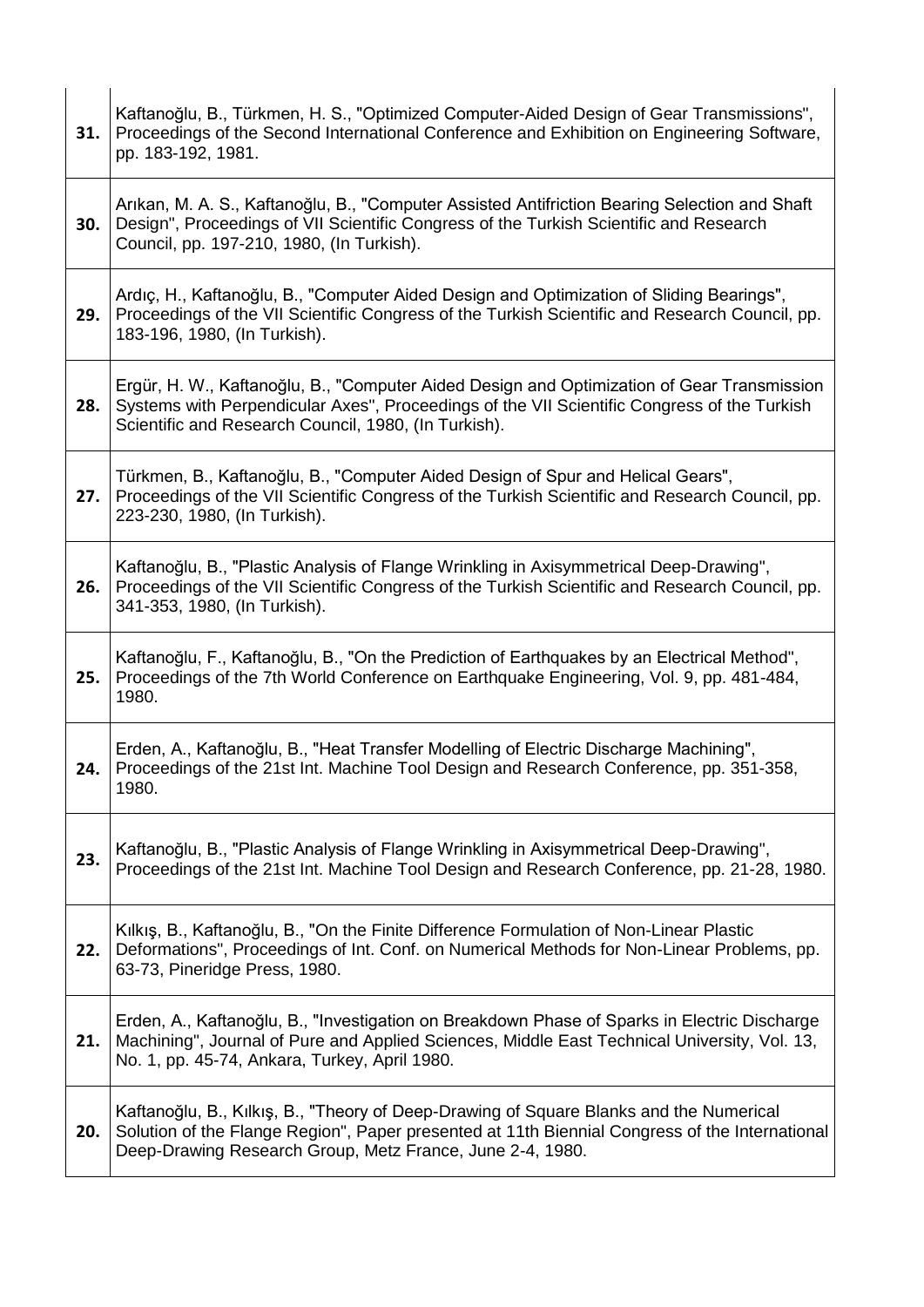| 19. | Kilkiş, B., Kaftanoğlu, B., "Theory of Deep-Drawing of Square Blanks and The Associated<br>Numerical Solution", Paper presented at the 1st. National Theoretical and Applied Mechanics<br>Congress, 12-14 September, İstanbul, Turkey, (In Turkish).                                                                        |
|-----|-----------------------------------------------------------------------------------------------------------------------------------------------------------------------------------------------------------------------------------------------------------------------------------------------------------------------------|
| 18. | Kaftanoğlu, B., "On the Complete Numerical Solution of the Axisymmetrical Deep-Drawing<br>Problem", Presented at IUTAM Symposium on Metal Forming Plasticity, Tutzing, F.R.G. Aug.<br>28 - Sept. 3, 1978. Also published in the Proceedings, pages 66-79.                                                                   |
| 17. | Kilkiş, B., Kaftanoğlu, B., "A Computer Aided Optimum Design Method of Buildings for<br>Maximum Solar Heat Gain", Presented at the International Solar Energy Congress, Jan. 16 -<br>21, 1978, New Delhi, India.                                                                                                            |
| 16. | Özsalman, V., Kaftanoğlu, B., "Numerical Solution of the Airy Stress Function in the Polar<br>Coordinates", Paper presented at the VI Scientific Congress of the Turkish Scientific and<br>Technical Research Council, 24 - 28 Oct. 1977, İzmir, Turkey. Also Published in the<br>Proceedings, pages 433-447, (In Turkish). |
| 15. | Aksu, G., Kaftanoğlu, B., "Numerical Solution of the Airy Stress Function in the Cartesian<br>Coordinates", Paper presented at the VI Scientific Congress of the Turkish Scientific and<br>Technical Research Council, 24 - 28 Oct. 1977, İzmir, Turkey. Also Published in the<br>Proceedings, pages 57-68, (In Turkish).   |
| 14. | Erden, A., Kaftanoğlu, B., "Thermodynamic Modelling of the Electro Discharge Machining",<br>Paper presented at the VI Scientific Congress of the Turkish Scientific and Technical<br>Research Council, 24 - 28 Oct., 1977, İzmir, Turkey. Also Published in the Proceedings,<br>pages 257-270, (In Turkish).                |
| 13. | Kaftanoğlu, B., Yosunçığır, C., "Instability of Metallic Tubes under Hydraulic Pressure", Paper<br>presented at the 18th Polish Solid Mechanics Conference, 7-14 Sept. 1976, Wisla, Jawornik,<br>Poland.                                                                                                                    |
| 12. | Kaftanoğlu, B., "System Analysis of on Electronic Switching System", Presented at the 2nd<br>National Congress on Operations Research, 16-18 June 1976, Ankara, (In Turkish).                                                                                                                                               |
| 11. | Kaftanoğlu, B., "Possible Contributions of the Universities to the Tractor Industry", Paper<br>presented at the Symposium on the "Turkish Tractor Industry and its Problems", 11-12 June<br>1976, Ankara. Also published in the Proceedings, pages 168-178, (In Turkish).                                                   |
| 10. | Kaftanoğlu, B., Kılkış, B., "A Computer Aided Design Technique for Heating System of<br>Buildings to Achieve Economy in Energy and Materials", Paper presented at the Mechanical<br>Engineering Congress, 22 - 27 March 1976, Lahore, Pakistan.                                                                             |
| 9.  | Kaftanoğlu, B., "Industrial Relations of the Mechanical Engineering Department of Middle East<br>Technical University", Presented at the Symposium for the Promotion of University - Industry<br>Relations, 12 March 1976, İstanbul, (In Turkish).                                                                          |
| 8.  | Erden, A., Kaftanoğlu, B., "Thermo-Mathematical Model of the Spark Erosion Process", Paper<br>presented at V Scientific Congress of the Turkish Scientific and Technical Research Council,<br>29th Sept. - 2nd Oct., 1975, Istanbul. Also Published in the Proceedings, pages 349-364, (In<br>Turkish).                     |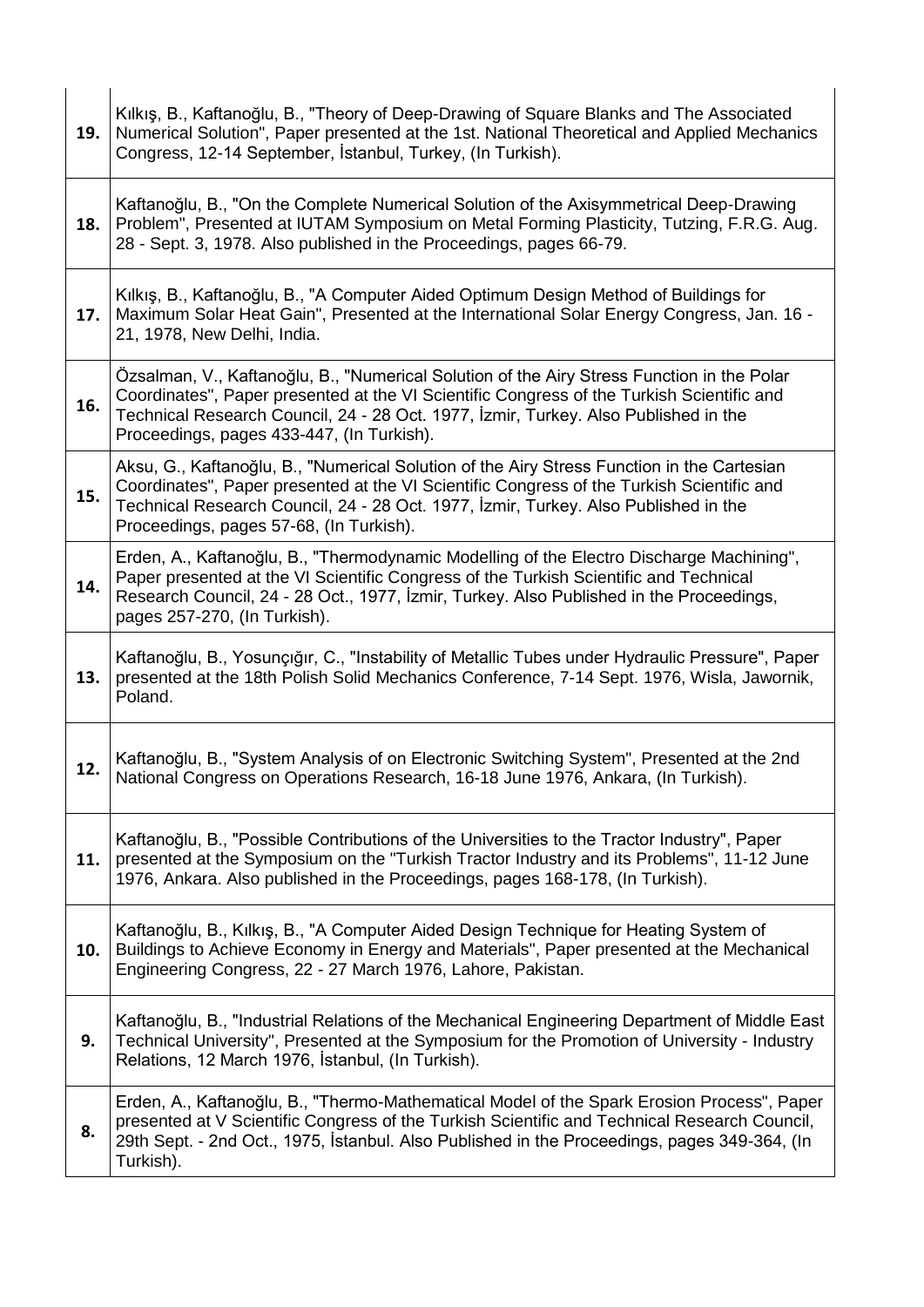| 7. | Kaftanoğlu, B., Sıvacı, K., "Investigation of Plastic Properties of Ferrous and Non-Ferrous<br>Materials at Elevated Temperatures", Paper presented at V Scientific Congress of the Turkish<br>Scientific and Technical Research Council, 29th. Sept. - 2nd. Oct. 1975, İstanbul. Also<br>Published in the Proceedings, Pages 309-324, (In Turkish). |
|----|------------------------------------------------------------------------------------------------------------------------------------------------------------------------------------------------------------------------------------------------------------------------------------------------------------------------------------------------------|
| 6. | Kilkiş, B., Kaftanoğlu, B., "Design of Date Base and Development of a Computer Program for<br>Heating and Air-Conditioning of Buildings", Paper presented at the 3rd A.S.M.E. Design<br>Engineering Conference, September 17-19, 1975, Washington, D.C., U.S.A.                                                                                      |
| 5. | Kaftanoğlu, B., Kılkış, B., "Computer Aided Design of Heating Systems of Buildings", Mech.<br>Eng. Congress, April 28 - May 1, 1975, Shiraz, Iran.                                                                                                                                                                                                   |
| 4. | Kaftanoğlu, F., Kaftanoğlu, B., "On the Prediction of Earthquakes by an Electrical Method",<br>CENTO Symposium on Earthquake Engineering, Nov. 18-20, 1974, Ankara. Also published in<br>the proceedings, pages 85-94.                                                                                                                               |
| 3. | Kaftanoğlu, B., "Comparison of Various Plastic Instability Criteria for Sheet Metal Forming<br>Applications", Paper presented at the 8th Biennial Congress of the International Deep Drawing<br>Research Group, Gothenburg, Sweeden, Sept. 23-27, 1974, Published in the Proceedings,<br>217-229.                                                    |
| 2. | Cetinyürek, E., Kaftanoğlu, B., "Investigation of the Plastic Properties of Non-Ferrous<br>Materials at Room Temperature", Paper presented at IV Scientific Congress of the Turkish<br>Scientific and Research Council, Nov. 5-8, 1973, Ankara, (In Turkish).                                                                                        |
| 1. | Cakıroğlu, E., Kaftanoğlu, B., "Investigation of Plastic Properties of Ferrous Materials at Room<br>Temperature", Paper presented at IV Scientific Congress of the Turkish Scientific and<br>Research Council, Nov. 5-8, 1973, Ankara, (In Turkish).                                                                                                 |

# **PUBLICATIONS- Books/Book Chapters**

| 6. | Çağlar Ceylan, Bahtiyar Duran, Osman Furkan Koçyiğit, Cem Koçer, Dr. Cemal Merih<br>Şengönül, Prof. Dr. Bilgin Kaftanoğlu, "Havacılık Endüstrisinde Kullanılan Alüminyum<br>Alaşımlarının Korozyon Direncini İyileştirmek Üzere Yüzey Kaplamaları Geliştirilmesi",<br>TUSAŞ - Türk Havacılık ve Uzay Sanayii A.Ş. Lift Up Sanayi Odaklı Lisans Bitirme Projeleri<br>Programı 2019-2020 Projeleri Bildiri Kitabı Sayfalar: 149-152 |
|----|-----------------------------------------------------------------------------------------------------------------------------------------------------------------------------------------------------------------------------------------------------------------------------------------------------------------------------------------------------------------------------------------------------------------------------------|
| 5. | B.Kaftanoglu, Flywheels and Super Flywheels, Publisher: Eolss, Kitap Bölümü, 10/2003                                                                                                                                                                                                                                                                                                                                              |
| 4. | Kaftanoğlu, B., et al., "Modelling Hot Deformation of Steels", Springer Verlag, 1989.                                                                                                                                                                                                                                                                                                                                             |
| 3. | Erden, A., Kaftanoğlu, B., Lecture Notes on: "Design for Strength", Published by the Middle<br>East Technical University, 102 pages, 1980.                                                                                                                                                                                                                                                                                        |
| 2. | Kaftanoğlu, B., Kılkış, B., Karabay M., Erden, A., Seminer Notes on: "The Technology of<br>Deep-Drawing and Design and Production of Related Dies", Sponsored by the United Nations<br>Industrial and Technical Development Center, 240 pages, 1980, (In Turkish).                                                                                                                                                                |
| 1. | Kaftanoğlu, B., "Strength of Materials", Mechanical Engineering Handbook, Chapter 5<br>Published by the Mech. Eng. Institution, Ankara, Turkey, 96 pages, pt. 1, 1976, (In Turkish).                                                                                                                                                                                                                                              |

# **PUBLICATIONS- Reports/Theses**

**10.** Darendeliler, H., Esche, S. K., Kaftanoğlu, B., Kinzel, G., Altan, T., "Analysis and Evaluation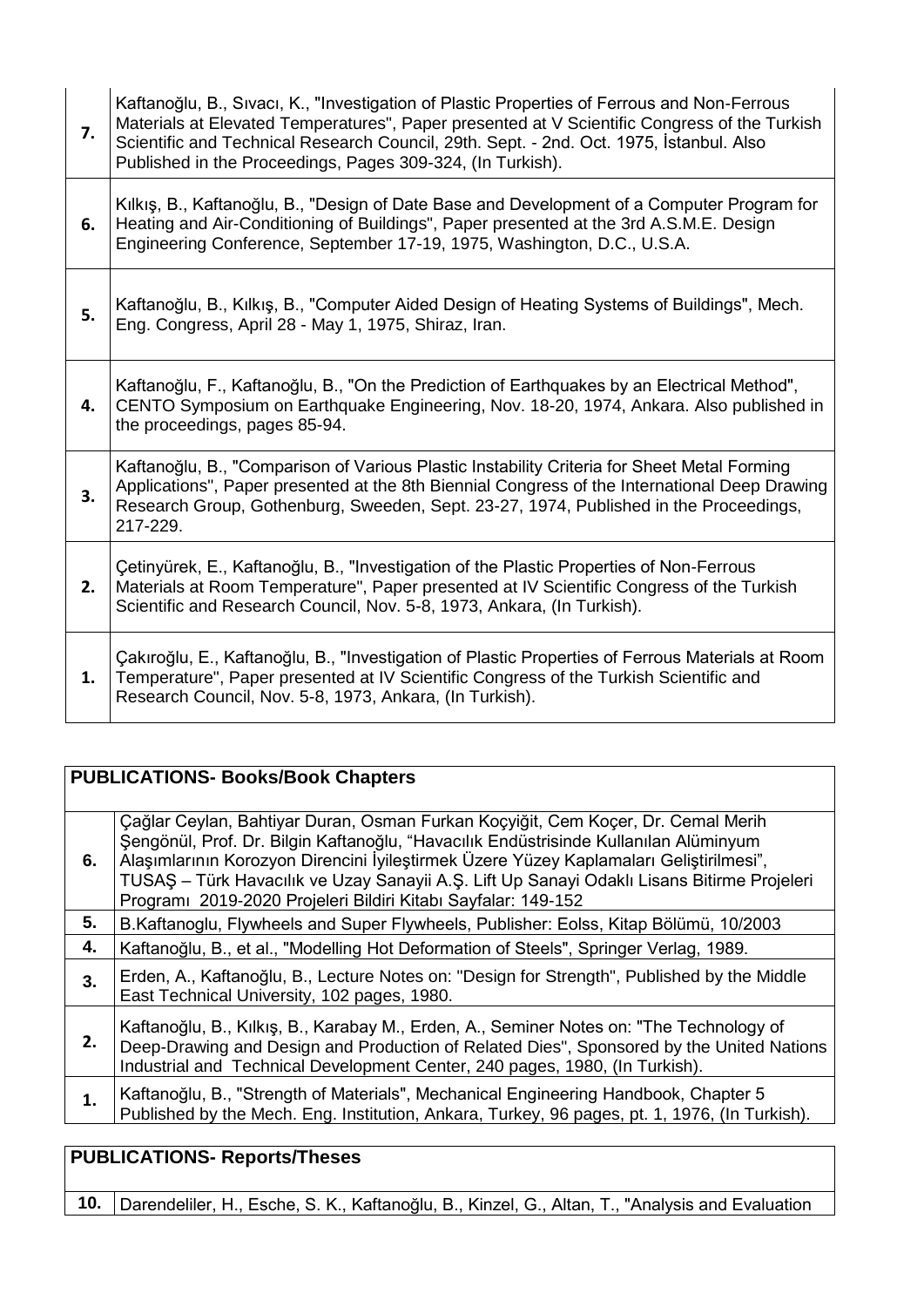|    | of Axisymmetric and Square Cup Drawing by using an Elastic-Plastic Finite Element Method",<br>National Science Foundation, Engineering Research Center for Net Shape Manufacturing<br>Report No. ERC/NSM-S-94-11, Ohio State University, Feb. 1994.                                                                                                                                     |
|----|-----------------------------------------------------------------------------------------------------------------------------------------------------------------------------------------------------------------------------------------------------------------------------------------------------------------------------------------------------------------------------------------|
| 9. | Darendeliler, H., Esche, S. K., Kaftanoğlu, B., Kinzel, G., Altan, T., "An Elastic-Plastic Finite<br>Element Formulation for Three-Dimensional Large Displacement - Large Strain Analysis of<br>Sheet Metal Forming rocesses", National Science Foundation, Engineering Research Center<br>for Net Shape Manufacturing Report No. ERC/NSM-S-93-56, Ohio State University, Nov.<br>1993. |
| 8. | Kaftanoğlu, B., "Plastic Analysis of Flange Wrinkling in Axisymmetrical Deep-Drawing",<br>Promotion Thesis to Full Professorship, 38 pages.                                                                                                                                                                                                                                             |
| 7. | Kaftanoğlu, B., Sıvacı, K., "Investigation of Plastic Properties of Ferrous and Non-Ferrous<br>Materials at Elevated Temperatures", Research Report Submitted to the Turkish Scientific<br>and Research Council of Turkey, Project MAG-291/A, 1974, 108 pages, (In Turkish).                                                                                                            |
| 6. | Kaftanoğlu, B., "Numerical Solution and Plastic Instability of Anisotropic Shell, Deforming<br>Under Hydraulic Pressure", Promotion Thesis, Middle East Technical University, Mech. Eng.<br>Dept. 1973, (In Turkish).                                                                                                                                                                   |
| 5. | Erden, A., Kaftanoğlu, B., "An Appraisal of the Spark Erosion Process", Middle East Technical<br>University, Mech. Eng. Dept. Ankara, 1973, 64 pages, (In Turkish).                                                                                                                                                                                                                     |
| 4. | Kaftanoğlu, B., "System Analysis and Design of an Electronic Switching System", Middle East<br>Technical University, Mechanical Engineering Department (1972), 103 pages, (In Turkish).                                                                                                                                                                                                 |
| 3. | Kaftanoğlu, B., "Effect of Basic Memory and Processor Speeds on the Processing Capacity of<br>a Computer System - A Method for System Optimization", Northern Electric Labs. Ottawa,<br>1968.                                                                                                                                                                                           |
| 2. | Kaftanoğlu, B., "Real-Time Study of Programs Scheduled for E-Level Interrupt and Their<br>Scheduling", Northern Electric Labs. Ottawa, Canada, 1967.                                                                                                                                                                                                                                    |
| 1. | Kaftanoğlu, B., "An Investigation of Stretch Forming in Relation to Deep-Drawing and Testing<br>Sheet Metal", Ph.D. Thesis, University of London, 1966.                                                                                                                                                                                                                                 |

# **PROJECTS (After 2000)**

| 1                       | Deep Drawing Analysis Using an Explicit Finite Element Method- 22.11.1999-22.09.2002-<br><b>TÜBİTAK</b>                                           |
|-------------------------|---------------------------------------------------------------------------------------------------------------------------------------------------|
| $\mathbf{2}$            | Graphical Programming of an Industrial Robot and Development of a Machine Vision System-<br>2004- METU                                            |
| 3                       | Development of a Solar Energy Powered Zeolite Air Conditioning System-01.10.2006-<br>01.01.2009-TÜBİTAK                                           |
| $\overline{\mathbf{4}}$ | Coating of Cutting Tools with Boron Nitride for Non-Cooling Applications-01.08.2006-<br>01.11.2008-TÜBİTAK                                        |
| 5                       | Development of Boron Nitride Technology for Cutting Tools and Dies-01.10.2011-01.10.2014-<br><b>BOREN</b>                                         |
| $6\phantom{1}$          | Improvement of Productivity of Cutting Tools and Dies by using Boron Nitride Coatings-2011-<br>2014- ATILIM University                            |
| $\overline{7}$          | 2. Infrastructure Project for the Metal Forming Center of Excellence- 2012-2015-Ministry of<br>Development                                        |
| 8                       | Increasing of Deep-Drawing Ration of Advanced High Strength Steels by Nonisothermal<br>Heating of the Flange Region-01.07.2012-31.12.2014-TÜBİTAK |
| 9                       | Surface Characteristics of Titanium Dental Implants Coated by Boron Nitride-2013-2014-<br><b>TÜBİTAK</b>                                          |
| 10                      | Investigations of Antibacterial Properties of 316 L Stainless Steel Coated by Boron Nitride-<br>2014-2015- ATILIM University                      |
| 11                      | Increasing of Deep-Drawing Ration of Advanced High Strength Steels by Nonisothermal<br>Heating of the Flange Region-2014- 2015- ATILIM University |
| 12                      | Investigation of Friction in Sheet Metal Forming-2013- 2015- ATILIM University                                                                    |
| 13                      | Investigation of the Performance of Cutting Dies Coated by Boron Nitride used for Trimming of<br>Hot Formed Parts - 2013-2015- TÜBİTAK TEYDEB     |
|                         |                                                                                                                                                   |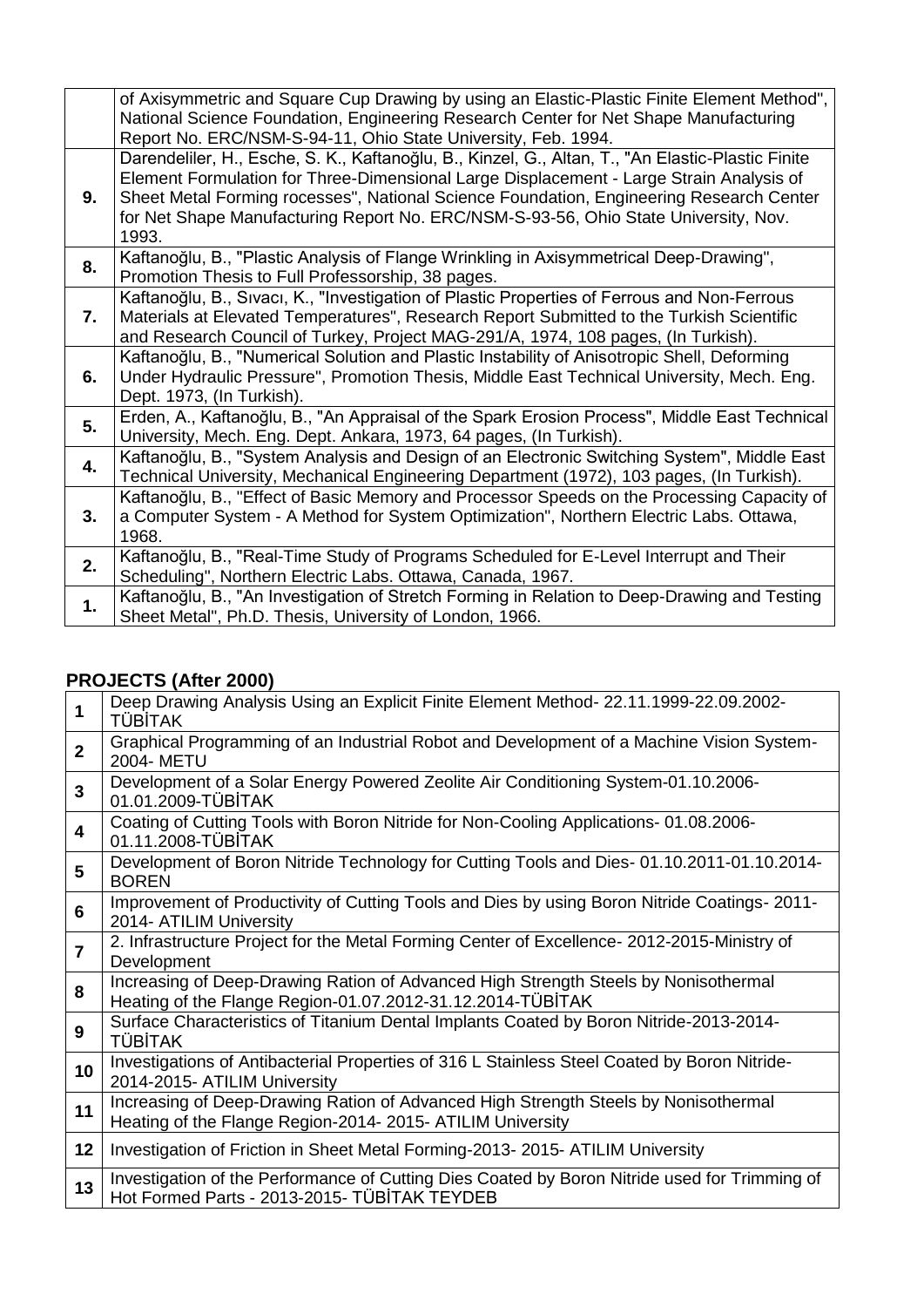| 14 | Modelling of Hot and Warm Sheet Metal Forming Process- 2014-2016- TÜBİTAK                                                                                           |
|----|---------------------------------------------------------------------------------------------------------------------------------------------------------------------|
| 15 | Biomechanical and Histomorfometric Evaluations of Boron Nitride Coated Titanium Dental<br>Implants-2014 - 2016- TÜBİTAK                                             |
| 16 | Consulting on Production- Petrotek-2016-2018                                                                                                                        |
| 17 | Optimization and Weight Reduction of Profiles Used in Ceiling Construction-2017-2017- Uğur<br>Metal Sanayi                                                          |
| 18 | Development of Design Methodologies and Improvement of Geometries for Cutting Tools to<br>Increase Productivity- 2017-2018- TÜBİTAK                                 |
| 19 | Development of Die Design for 3 <sup>rd</sup> Generation High Strength Steels and Impact Strength and its<br>application in B-Column Production- 2018-2021- TÜBİTAK |
| 20 | 3. Infrastructure Project for the Metal Forming Center of Excellence- 2016-2021-Ministry of<br>Development                                                          |
| 21 | Tek Tekerlekli Elektrikli Araç Tasarımı ve Üretimi, ATILIM LAP Projesi                                                                                              |
| 22 | Havacılık Endüstrisinde Kullanılmak Üzere Alüminyum Malzemelerin Korozyon Direncinin<br>Arttırılması Amacıyla Yüzey Kaplaması Geliştirilmesi, TUSAŞ, TÜBİTAK        |
| 23 | Metal Forming Center of Excellence, Infrastructure Projects, 2013-2021                                                                                              |
| 24 | Research on Formability of Aluminum-Lithium Alloys, 2021-2022                                                                                                       |
| 25 | Rigidity optimization of titanium sheet parts, 2022-2023                                                                                                            |
| 26 | Investigation of Mechanical and functional performance of Boron Nitride Coated Surgical<br>Needles, 2021-2022                                                       |
| 27 | Design & Development of an electrical bicycle with regenerative braking, 2021-2022                                                                                  |

### **PATENTS**

|   | For Advance High Strength Steels (AHSS), the development of a method improving the limit drawing ratio in deep-drawing-Accepted-2018 |
|---|--------------------------------------------------------------------------------------------------------------------------------------|
| 2 | Boron Nitride Coating Process for Dental Implants - Accepted 2018                                                                    |
| 3 | Development of new steel beam profiles for ceilings- Accepted 2018                                                                   |
| 4 | A New Boron Nitride and Boron Carbide Film Technology on Optical Lenses - Pending                                                    |
| 5 | Prevention of biofilm formation on implants by Boron Nitride coating-Pending                                                         |
| 6 | Boron Nitride Coating using Inductively Coupled Plasma Technology-Pending                                                            |

## **CITATIONS**

| Sum of times cited<br>(ISI Web of Science): | 1331 |
|---------------------------------------------|------|
| H-index (ISI Web of Science):               | 19   |

### **COURSES GIVEN**

| MFGE 101 Introduction to Manufacturing Engineering                    |
|-----------------------------------------------------------------------|
| MFGE 102 Fundamentals of Product Design and Manufacturing Engineering |
| MFGE 401 Capstone Project 1                                           |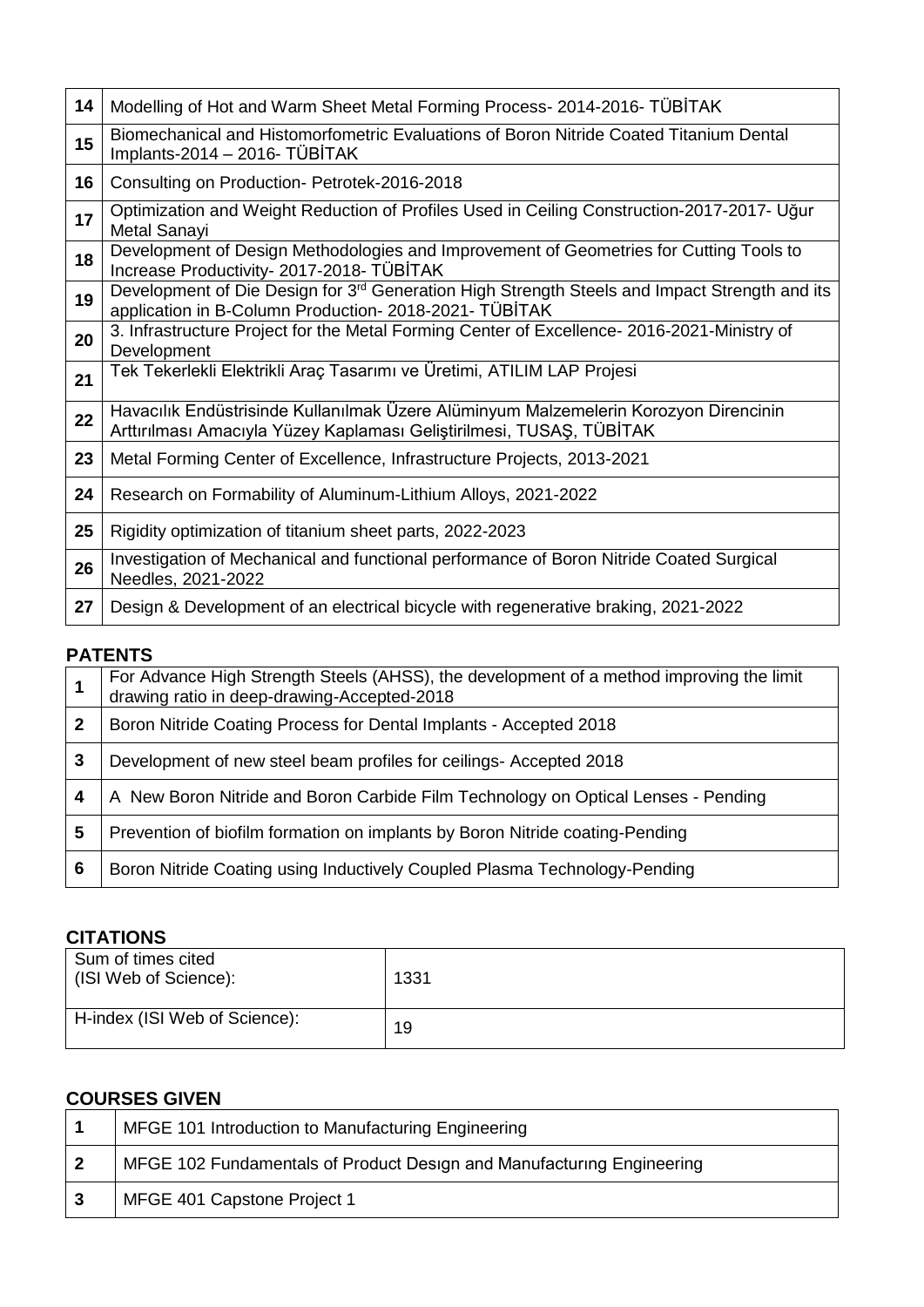| 4  | MFGE 402 Capstone Project 2                        |
|----|----------------------------------------------------|
| 5  | MFGE 404 Computer Integrated Manufacturing         |
| 6  | <b>MFGE 478 Production Plant Design</b>            |
|    | ME 407 Mechanical Engineering Design               |
| 8  | ME 471 Production Plant Design                     |
| 9  | ME 533 Computer-Aided Design                       |
| 10 | ME 541 Plasticity and Computer-Aided Metal Forming |

# **PhD THESES SUPERVISED**

| 21               | <b>SALEM</b><br><b>SHORAN</b>                 | <b>BİLGİN</b><br><b>KAFTANOĞLU</b>                                 | Computer Aided Design and Manufacturing of a<br>Robot for Grinding and<br><b>Polishing Operations of Specimens</b>                                        |      |
|------------------|-----------------------------------------------|--------------------------------------------------------------------|-----------------------------------------------------------------------------------------------------------------------------------------------------------|------|
| 20               | <b>NAKKA LOTFY</b><br><b>RAKE</b>             | <b>BİLGİN</b><br>KAFTANOĞLU                                        | Theoretical Modelling of Boron Nitride Coating                                                                                                            |      |
| 19               | <b>TUĞÇE</b><br><b>HACALOĞLU</b>              | <b>BİLGİN</b><br><b>KAFTANOĞLU</b>                                 | Development of Boron Coatings for Single and<br>Multi-layer Films for Mechanical and Biomedical<br>Applications                                           | 2021 |
| 18               | <b>ALP EREN</b><br>SİNAN ÖZHAN                | <b>BİLGİN</b><br>KAFTANOĞLU                                        | A Study on the Optical and Mechanical<br>Properties of Optical Thin Films                                                                                 | 2018 |
| 17               | <b>HAKAN KALKAN</b>                           | <b>BİLGİN</b><br>KAFTANOĞLU                                        | Investigation of Friction in Sheet Metal Forming                                                                                                          | 2017 |
| 16               | <b>ERDEM</b><br><b>KAYHAN</b>                 | <b>BİLGİN</b><br><b>KAFTANOĞLU</b>                                 | The Development of a Method to Improve the<br>Limit Drawing Ratio of Blanks Using Preferential<br>Heating                                                 | 2015 |
| 15               | <b>SHAHRAM</b><br>ABBASNEJAD<br><b>DIZAJI</b> | <b>HALUK</b><br><b>DARENDELİLER</b><br><b>BİLGİN</b><br>KAFTANOĞLU | An Investigation of ductile fracture Criteria for<br><b>Sheet Metal Forming</b>                                                                           | 2014 |
| 14               | <b>İSMAİL SOLMUŞ</b>                          | <b>CEMİL YAMALI</b><br><b>BİLGİN</b><br>KAFTANOĞLU                 | An Experimental Study on the Performance of<br>An Adsorption Cooling System and The<br>Numerical Analysis of Its Adsorbent Bed                            | 2011 |
| 13               | <b>SEDAT SAVAŞ</b><br>KIRIMLIOĞLU             | <b>BİLGİN</b><br>KAFTANOĞLU                                        | Finite Element Modeling of Plastic Deformation<br>In Sheet Metal Forming                                                                                  | 2002 |
| 12               | <b>MACIT</b><br><b>KARABAY</b>                | <b>BİLGİN</b><br>KAFTANOĞLU                                        | A Study on Geometric Dimensioning and<br>Tolerancing                                                                                                      | 1999 |
| 11               | A.ZAFER<br><b>ŞENALP</b>                      | <b>BİLGİN</b><br>KAFTANOĞLU                                        | <b>Computer Aided Wrinkling Analysis of</b><br>Nonaxisymmetric Parts in Sheet-Metal Forming                                                               | 1998 |
| 10               | <b>İLHAN</b><br><b>KONUKSEVEN</b>             | <b>BİLGİN</b><br>KAFTANOĞLU                                        | Moving Part Recognition and Automatic Pick<br>and Place Using an Industrial Robot                                                                         | 1996 |
| $\boldsymbol{9}$ | <b>OYA YAHŞİ</b>                              | <b>BİLGİN</b><br>KAFTANOĞLU                                        | Elasto-Plastic Solution of the Tube Sinking<br>Problem with the Finite Element Method                                                                     | 1995 |
| 8                | <b>MEHMET NEBİ</b><br><b>SAVCI</b>            | <b>BİLGİN</b><br>KAFTANOĞLU                                        | <b>Computer Aided Modelling of Rolling</b>                                                                                                                | 1993 |
| $\overline{7}$   | <b>HALUK</b><br><b>DARENDELİLER</b>           | <b>BİLGİN</b><br>KAFTANOĞLU                                        | Computer-Aided Deformation Analysis of Deep-<br><b>Drawing Process</b>                                                                                    | 1991 |
| $6\phantom{a}$   | <b>M.OKTAY</b><br><b>ALNIAK</b>               | <b>BİLGİN</b><br>KAFTANOĞLU<br>GAZİ<br><b>ÜNİVERSİTESİ</b>         | Constitutive equations in the field of plastic and<br>super plastic behaviors of materials modelling of<br>deformation and microstructural changes in p/m | 1990 |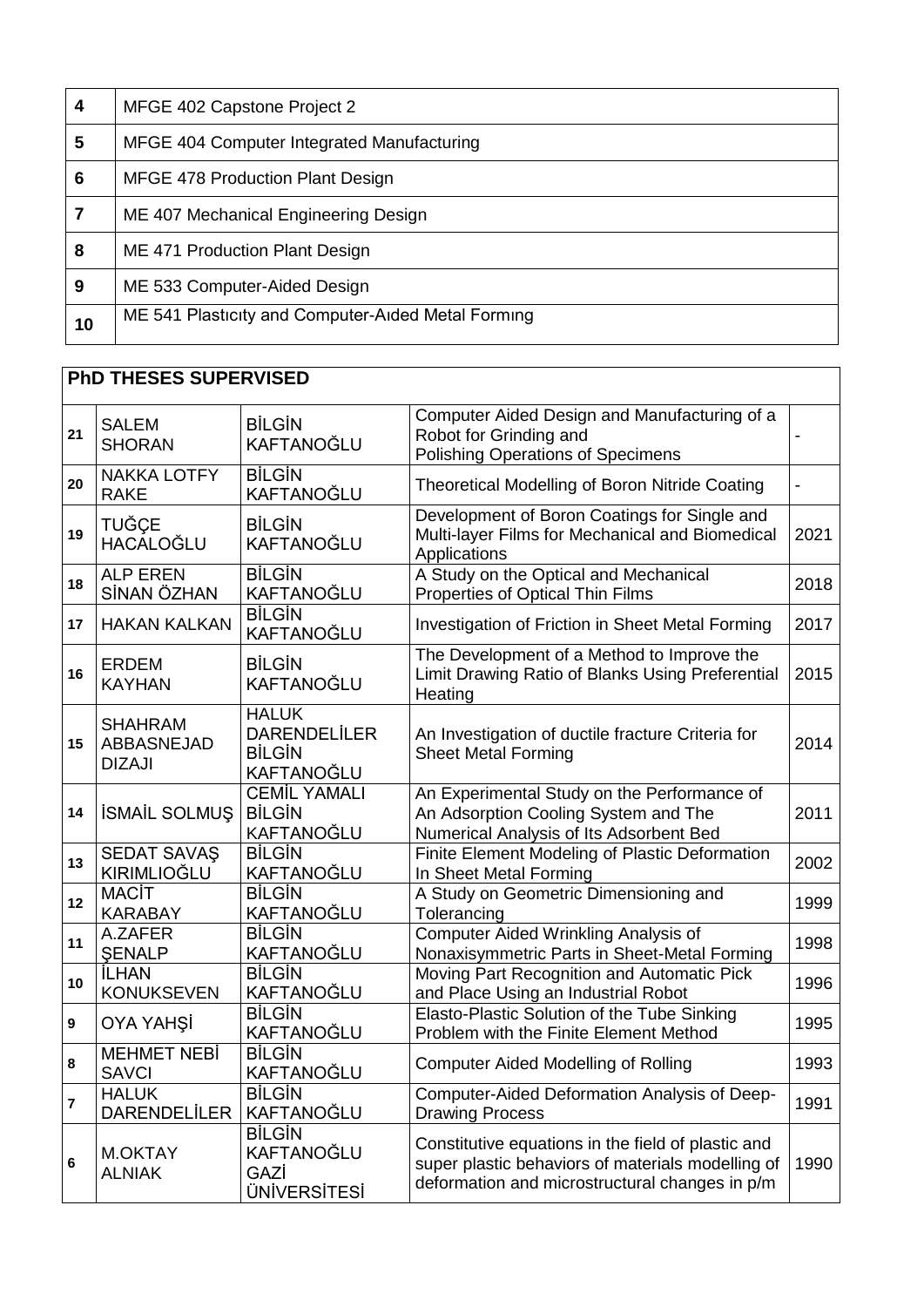|   | <b>RAIF TUNA</b><br><b>BALKAN</b>        | <b>BİLGİN</b><br>KAFTANOĞLU        | Modelling, Trajectory Planning and Control of<br><b>Computer Controlled Manipulators</b>    | 1988 |
|---|------------------------------------------|------------------------------------|---------------------------------------------------------------------------------------------|------|
|   | <b>MEHMET ALI</b><br><b>SAHİR ARIKAN</b> | <b>BİLGİN</b><br>KAFTANOĞLU        | Computer-Aided Dynamic Modelling of Spur<br>Gears                                           | 1987 |
| 3 | <b>SUHA ORAL</b>                         | <b>BİLGİN</b><br><b>KAFTANOĞLU</b> | Euler Solver, Finite Difference, Time-Marching,<br><b>Characteristic Method</b>             | 1987 |
|   | <b>BİROL KILKIŞ</b>                      | <b>BİLGİN</b><br>KAFTANOĞLU        | Theoretical and Experimental Investigation of<br>the Radial-Drawing Region of Square Blanks | 1980 |
|   | ABDÜLKADİR<br><b>ERDEN</b>               | <b>BİLGİN</b><br>KAFTANOĞLU        | Theoretical and Experimental Investigation on<br><b>Electric Discharge Machining</b>        | 1977 |

|    | <b>MS THESES SUPERVISED</b>            |                                                                   |                                                                                                                      |      |
|----|----------------------------------------|-------------------------------------------------------------------|----------------------------------------------------------------------------------------------------------------------|------|
| 76 | <b>EMRE TORUK</b>                      | <b>BİLGİN</b><br>KAFTANOĞLU                                       | Improvement of the Efficiency of a<br>Centrifugal Pump                                                               |      |
| 75 | <b>ASUDE</b><br><b>AYDOĞAN</b>         | <b>BİLGİN</b><br>KAFTANOĞLU                                       | Performance of Boron Nitride Coatings for<br><b>Biomedical Applications</b>                                          |      |
| 74 | <b>BERKAY</b><br><b>DOĞAN</b>          | <b>BİLGİN</b><br>KAFTANOĞLU                                       | Performance Evaluation of Boron Nitride<br><b>Coated Cutting Tools</b>                                               | 2021 |
| 73 | <b>TUNÇ SAFA</b><br><b>ALTUNSARAY</b>  | <b>BİLGİN</b><br>KAFTANOĞLU                                       | Optimization of Roll Formed Beams Used in<br><b>Ceiling Contruction</b>                                              | 2018 |
| 72 | <b>TUĞÇE</b><br>HACALOĞLU              | <b>BİLGİN</b><br>KAFTANOĞLU                                       | <b>Characterization of Boron Nitride Coatings</b>                                                                    | 2016 |
| 71 | <b>CANSU</b><br><b>ERGENE</b>          | <b>BİLGİN</b><br>KAFTANOĞLU                                       | Development and Investigation of Inorganic<br>and Organic Smart Surfaces for Anti-<br><b>Biofouling Applications</b> | 2014 |
| 70 | <b>NİHAN</b><br><b>DÖKMETAŞ</b>        | <b>BİLGİN</b><br>KAFTANOĞLU                                       | <b>Investigation of Boron Nitride Coatings</b>                                                                       | 2014 |
| 69 | <b>SERAP</b><br>ÇAĞLAR<br><b>ALKAN</b> | <b>BİLGİN</b><br>KAFTANOĞLU                                       | Friction Analysis in Hot Forging Process                                                                             | 2012 |
| 68 | <b>GÖKHAN</b><br><b>CELIK</b>          | <b>BİLGİN</b><br>KAFTANOĞLU                                       | Experimental Investigation of Influence<br>Parameters on Forming Limit Diagrams of<br><b>Aluminum Alloys</b>         | 2011 |
| 67 | <b>EMRE ŞAHİN</b>                      | <b>KAHRAMAN</b><br><b>ALBAYRAK</b><br><b>BİLGİN</b><br>KAFTANOĞLU | Conceptual Design Testing and<br>manufacturing of an industrial type electro-<br>hydraulic vacuum sweeper            | 2011 |
| 66 | <b>BURAK</b><br>DOĞAN                  | REŞİT SOYLU<br><b>BİLGİN</b><br>KAFTANOĞLU                        | Development of a two-fingered and a four-<br>fingered robotic gripper                                                | 2010 |
| 65 | <b>BERKAY</b><br><b>SANAY</b>          | <b>SUHA ORAL</b><br><b>BİLGİN</b><br>KAFTANOĞLU                   | prediction of plastic Instability and forming<br>limits in sheet metal forming                                       | 2010 |
| 64 | <b>ONUR TAYLAN</b>                     | <b>DEREK BAKER</b><br><b>BİLGİN</b><br>KAFTANOĞLU                 | Numerical modeling and performance<br>analysis of solar-powered ideal adsorption<br>cooling systems                  | 2010 |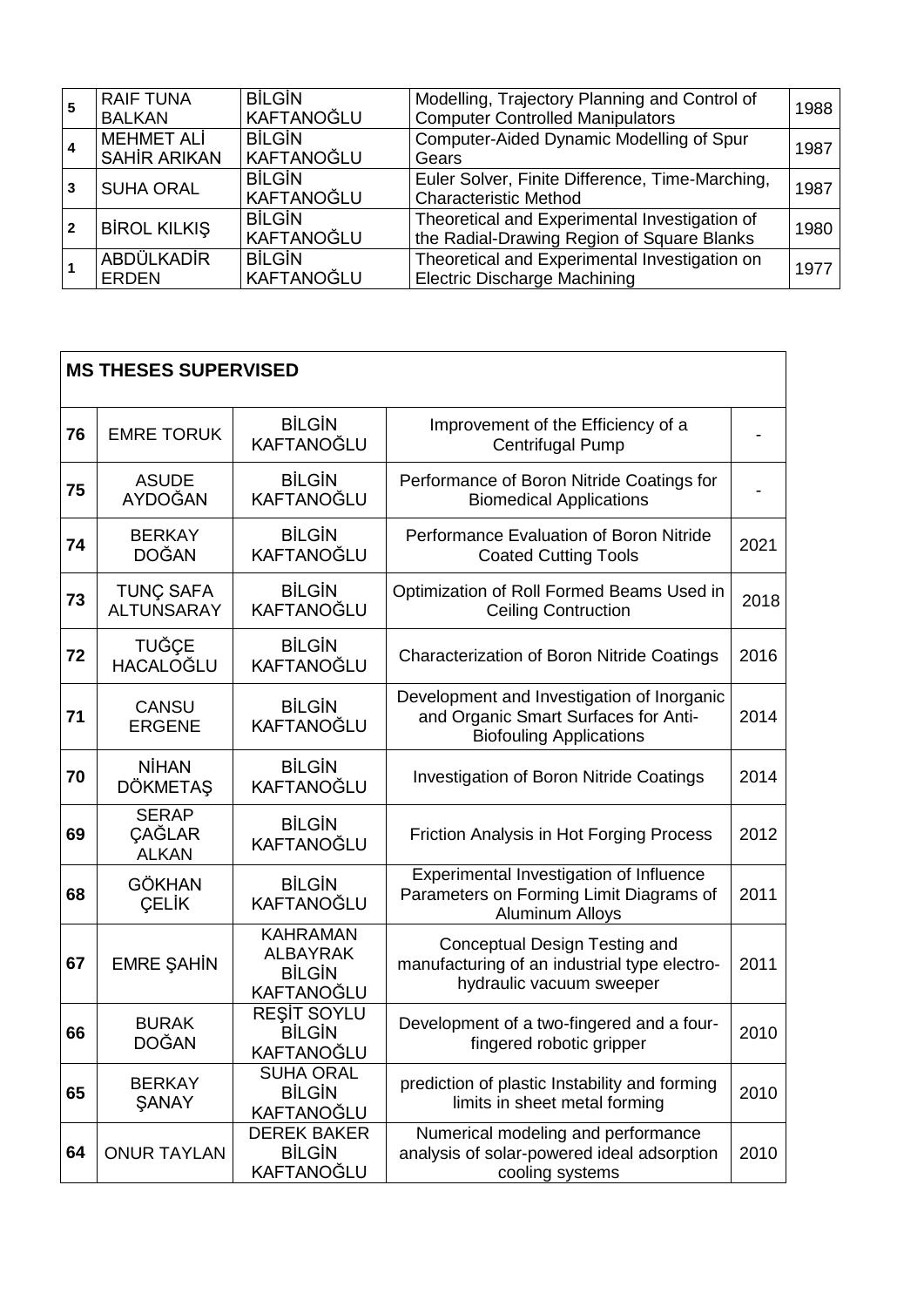| 63 | <b>YASEMİN</b><br><b>USTA</b>          | <b>DEREK BAKER</b><br><b>BİLGİN</b><br>KAFTANOĞLU                  | Simulations of a large scale solar thermal<br>power plant in turkey using concentrating<br>parabolic trough collectors | 2010 |
|----|----------------------------------------|--------------------------------------------------------------------|------------------------------------------------------------------------------------------------------------------------|------|
| 62 | <b>SERHAT</b><br>YALÇIN                | <b>SUHA ORAL</b><br><b>BİLGİN</b><br>KAFTANOĞLU                    | Analysis and modeling of plastic wrinkling in<br>deep drawing                                                          | 2010 |
| 61 | <b>BUKET AYGÜN</b>                     | <b>KAHRAMAN</b><br><b>ALBAYRAK</b><br><b>BİLGİN</b><br>KAFTANOĞLU  | Conceptual Design and Analysis of an<br><b>Industrial Type Vacuum Sweeper</b>                                          | 2009 |
| 60 | <b>HALİL CESUR</b>                     | YİĞİT<br>YAZICIOĞLU<br><b>BİLGİN</b><br>KAFTANOĞLU                 | Development of Cubic Boron Nitride (CBN)<br><b>Coating Process for Cutting Tools</b>                                   | 2009 |
| 59 | <b>DERVIŞ EMRE</b><br><b>DEMIROCAK</b> | <b>DEREK BAKER</b><br><b>BİLGİN</b><br>KAFTANOĞLU                  | Thermodynamic and economic analysis of a<br>solar thermal powered adsorption cooling<br>system                         | 2008 |
| 58 | <b>MEHMET ALİ</b><br><b>PİŞKİN</b>     | <b>BİLGİN</b><br>KAFTANOĞLU                                        | Computer Aided Modelling of Wrinkling and<br>Its Prevention                                                            | 2005 |
| 57 | <b>HAKAN</b><br><b>BAYRAKTAR</b>       | <b>BİLGİN</b><br>KAFTANOĞLU                                        | Development of A Stereo Vision System for<br>An Industrial Robot                                                       | 2004 |
| 56 | <b>MAHİR CİHAN</b><br><b>CENGIZ</b>    | <b>BİLGİN</b><br>KAFTANOĞLU                                        | Software Development for Man-Machine<br>Interface for An Industrial Robot                                              | 2003 |
| 55 | <b>OYKUN EREN</b>                      | <b>BİLGİN</b><br>KAFTANOĞLU                                        | Production, Assembly and Application of an<br><b>Industrial Robot</b>                                                  | 2001 |
| 54 | ÖZGÜR<br><b>BEKİROĞLU</b>              | <b>BİLGİN</b><br><b>KAFTANOĞLU</b>                                 | Problems in Implementing QS-9000 and the<br>Degree of Readiness of the Smes                                            | 1999 |
| 53 | <b>SERHAN</b><br>AÇIKGÖZ               | <b>BİLGİN</b><br>KAFTANOĞLU                                        | <b>Computer Aided Bevel and Worm Gear</b><br>Design                                                                    | 1999 |
| 52 | <b>SEDAT</b><br><b>DURSUN KILIÇ</b>    | <b>BİLGİN</b><br>KAFTANOĞLU                                        | Computer Aided Design of Journal Bearings<br>and Computer Aided Selection of Anti-<br><b>Friction Bearings</b>         | 1999 |
| 51 | ŞÜKRÜ<br><b>BÜLENT</b><br><b>TOKER</b> | <b>BİLGİN</b><br>KAFTANOĞLU<br><b>TUNA BALKAN</b>                  | Virtual Modelling Planning and Production<br>of Parts of an Industrial Robot                                           | 1999 |
| 50 | <b>A.NECİP ATAY</b>                    | <b>TUNA BALKAN</b><br><b>BİLGİN</b><br>KAFTANOĞLU                  | Optimal Design of Power Transmission<br><b>Shafts</b>                                                                  | 1998 |
| 49 | A.SERKAN<br>GÖZÜBÜYÜK                  | <b>BİLGİN</b><br>KAFTANOĞLU                                        | A Comparative Study on Computer Aided<br>Modelling of non-Circular Deep Drawing                                        | 1998 |
| 48 | <b>TOLGA ÜNVER</b>                     | <b>BİLGİN</b><br>KAFTANOĞLU                                        | The Computer Aided Design of an Industrial<br>Robot                                                                    | 1997 |
| 47 | <b>CENGIZ</b><br><b>TENDÜRÜS</b>       | <b>HALUK</b><br><b>DARENDELİLER</b><br><b>BİLGİN</b><br>KAFTANOĞLU | Finite Element Modeling of non-<br><b>Axisymmetric Deep Drawing</b>                                                    | 1997 |
| 46 | <b>OKTAY</b><br><b>YILDIRIM</b>        | <b>HALUK</b><br><b>DARENDELİLER</b><br><b>BİLGİN</b><br>KAFTANOĞLU | Experimental and Numerical Analysis of<br>Deep Drawing                                                                 | 1997 |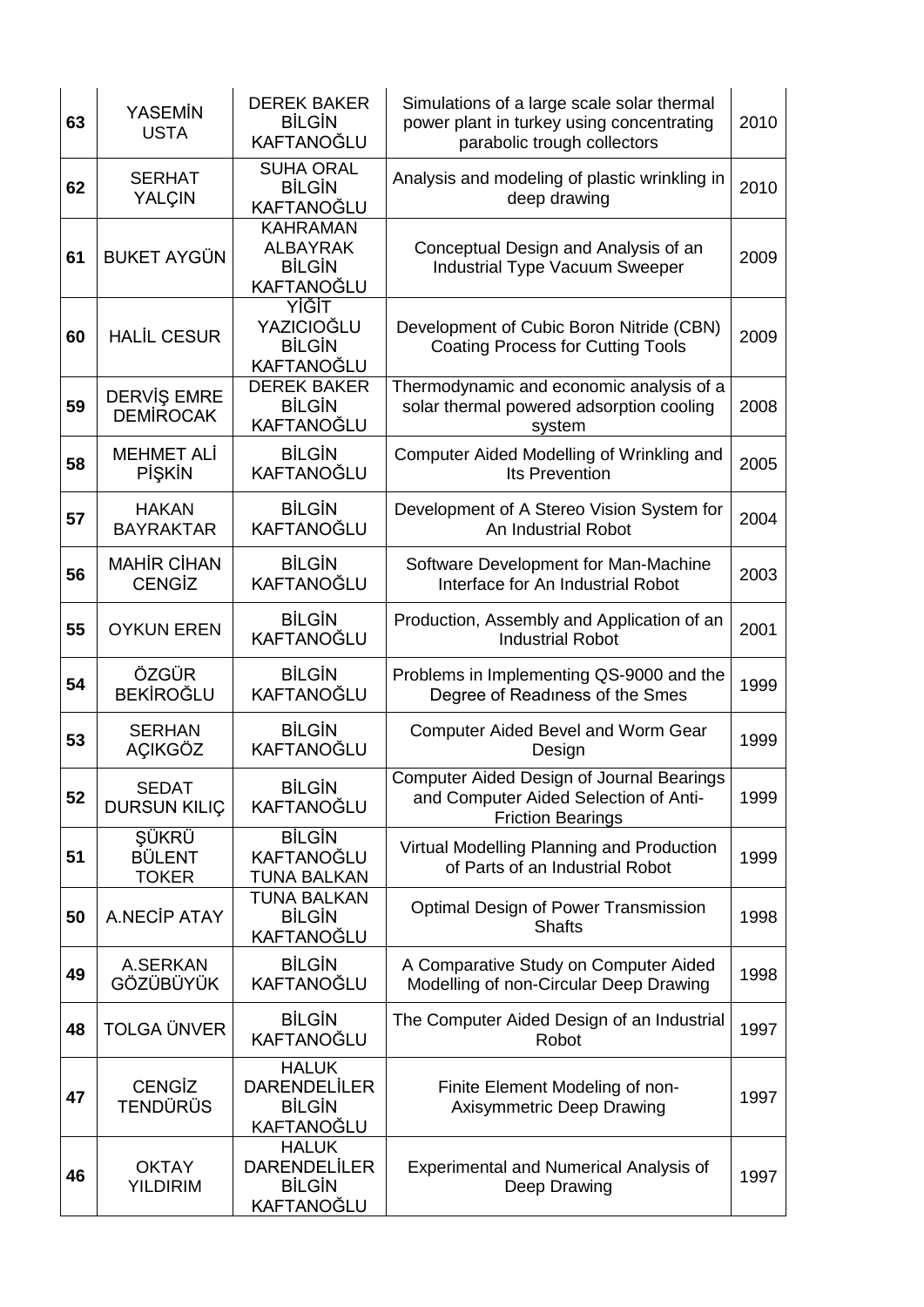| 45 | <b>ATA HANÇER</b><br><b>UYSAL</b>       | <b>HALUK</b><br><b>DARENDELİLER</b><br><b>BİLGİN</b><br>KAFTANOĞLU | Functional Analysis, Optimization and<br>Development of the Brake System in Turk-<br><b>Fiat Tractors</b>                     | 1997 |
|----|-----------------------------------------|--------------------------------------------------------------------|-------------------------------------------------------------------------------------------------------------------------------|------|
| 44 | <b>ERAY ULUGÜL</b>                      | <b>HALUK</b><br><b>DARENDELİLER</b><br><b>BİLGİN</b><br>KAFTANOĞLU | Computer Aided Optimal Design of Spur<br>and Helical Gears                                                                    | 1997 |
| 43 | <b>BÜLENT</b><br>ÖNALIR                 | <b>TUNA BALKAN</b><br><b>BİLGİN</b><br>KAFTANOĞLU                  | <b>Computer Aided Simulation of Injection</b><br>Molding Process for Thermoplastic<br><b>Materials</b>                        | 1997 |
| 42 | <b>OKAN ALKAN</b>                       | <b>BİLGİN</b><br>KAFTANOĞLU                                        | <b>Computer Aided Design of Rotary Screen</b><br>And its Conveyor for Solid Waste<br><b>Processing System</b>                 | 1996 |
| 41 | M. ERDAL<br><b>CAĞLAYAN</b>             | <b>BİLGİN</b><br>KAFTANOĞLU                                        | Computer Aided Design of an Industrial<br>Robot Arm                                                                           | 1994 |
| 40 | ÇETİN ENÖZ                              | <b>BİLGİN</b><br>KAFTANOĞLU                                        | <b>Computer Aided Sport Shoe Sole Design</b>                                                                                  | 1994 |
| 39 | <b>NURİ</b><br><b>ÇARKOĞLU</b>          | <b>BİLGİN</b><br>KAFTANOĞLU                                        | <b>Computer Aided Mechanical Power</b><br><b>Transmission System Design</b>                                                   | 1992 |
| 38 | <b>FARUK ATA</b>                        | <b>BİLGİN</b><br>KAFTANOĞLU                                        | Computer Aided Analysis of Wire and Tube<br>Drawing                                                                           | 1990 |
| 37 | <b>MINE</b><br>AYDOĞAN                  | <b>BİLGİN</b><br>KAFTANOĞLU                                        | Development of a Method to Improve the<br>Limiting Drawing Ratio of Blanks Using<br>Preferential Heating of the Flange Region | 1989 |
| 36 | <b>ERHAN İLHAN</b><br><b>KONUKSEVEN</b> | <b>BİLGİN</b><br>KAFTANOĞLU                                        | Graphical Simulation and Programming of<br><b>Robots</b>                                                                      | 1989 |
| 35 | <b>NİYAZİ</b><br><b>ULUDAĞ</b>          | <b>BİLGİN</b><br>KAFTANOĞLU                                        | Design and Construction of a Six Degrees<br>of Freedom Industrial Robot                                                       | 1989 |
| 34 | <b>MUHARREM</b><br>KAYNAKÖZ             | <b>BİLGİN</b><br>KAFTANOĞLU                                        | Integration of Computer Programs for<br><b>Power Transmission Elements</b>                                                    | 1988 |
| 33 | ALİ<br><b>DOĞRUSÖZ</b>                  | <b>BİLGİN</b><br>KAFTANOĞLU                                        | First Stage Development of a 2-D<br><b>Computer-Aided Drawing Package</b>                                                     | 1988 |
| 32 | <b>OKTAY TATAR</b>                      | <b>BİLGİN</b><br>KAFTANOĞLU                                        | <b>Computer Aided Material Data Processing</b><br>and Acquisition                                                             | 1988 |
| 31 | <b>KAMİL LALELİ</b>                     | <b>BIROL KILKIŞ</b><br><b>BİLGİN</b><br>KAFTANOĞLU                 | Computer Aided Design of Rigid and<br><b>Flexible Mechanical Couplings</b>                                                    | 1988 |
| 30 | ÖZCAN<br><b>KAHRAMANGİL</b>             | <b>BIROL KILKIŞ</b><br><b>BİLGİN</b><br>KAFTANOĞLU                 | <b>Computer Aided Design of Bevel Gears</b>                                                                                   | 1988 |
| 29 | ÖMER OĞUZ<br><b>KAYA</b>                | <b>BIROL KILKIŞ</b><br><b>BİLGİN</b><br>KAFTANOĞLU                 | <b>Computer Aided Analysis of Axisymmetric</b><br><b>Ring Forging</b>                                                         | 1988 |
| 28 | <b>OYA YAHŞİ</b><br>(ÇINARLI)           | <b>BİLGİN</b><br>KAFTANOĞLU                                        | Computer Aided Design of Spur and Helical<br>Gears                                                                            | 1987 |
| 27 | <b>METIN</b><br><b>KARAYAKA</b>         | <b>BİLGİN</b><br>KAFTANOĞLU                                        | <b>Computer Aided Modelling of Material</b><br>Properties in Plastic Range                                                    | 1987 |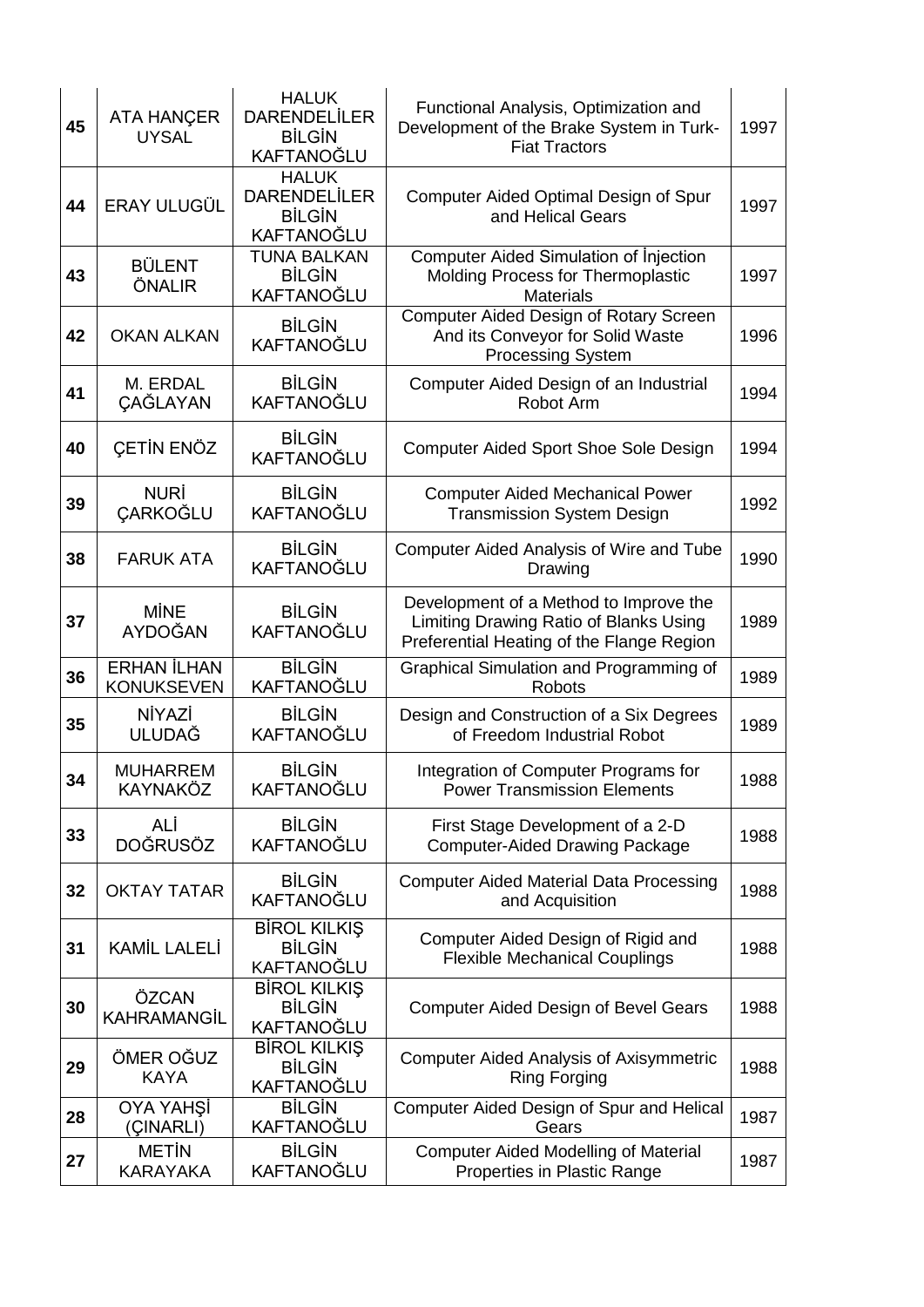| 26 | <b>CİHAT AKSOY</b>                             | <b>BİLGİN</b><br>KAFTANOĞLU        | <b>Computer Aided Analysis and Modelling of</b><br>Wire-Drawing                                                                                                                                         | 1987 |
|----|------------------------------------------------|------------------------------------|---------------------------------------------------------------------------------------------------------------------------------------------------------------------------------------------------------|------|
| 25 | YAVUZ<br><b>KADIOĞLU</b>                       | <b>BİLGİN</b><br>KAFTANOĞLU        | <b>Computer Aided Development of Material</b><br><b>Models</b>                                                                                                                                          | 1986 |
| 24 | <b>İBRAHİM</b><br>CAĞLAR<br>SAHİN              | <b>BİLGİN</b><br>KAFTANOĞLU        | Computer-Aided Design of Brakes and<br>Clutches                                                                                                                                                         | 1986 |
| 23 | <b>AHMET</b><br><b>CÜNEYT</b><br>YÜRÜR         | <b>BİLGİN</b><br><b>KAFTANOĞLU</b> | Computer Aided Testing of Metals at High<br><b>Temperatures and Strain-Rate</b>                                                                                                                         | 1986 |
| 22 | REŞİT SOYLU                                    | <b>BİLGİN</b><br>KAFTANOĞLU        | Specific Energy Optimization in Flywheels                                                                                                                                                               | 1982 |
| 21 | <b>HALİL SEDAT</b><br><b>ERGÜR</b>             | <b>BİLGİN</b><br>KAFTANOĞLU        | Optimized Computer-Aided Design of Gear<br><b>Transmissions for Perpendicular Shafts</b>                                                                                                                | 1981 |
| 20 | <b>HIFZI ARDIÇ</b>                             | <b>BİLGİN</b><br><b>KAFTANOĞLU</b> | Optimized Computer Aided Design of<br><b>Journal Bearings</b>                                                                                                                                           | 1981 |
| 19 | <b>MEHMET ALİ</b><br><b>SAHİR ARIKAN</b>       | <b>BİLGİN</b><br><b>KAFTANOĞLU</b> | Computer-Aided Design of Shafts and<br>Selection of Antifriction Bearings                                                                                                                               | 1981 |
| 18 | <b>FERIDUN</b><br><b>KIZILCAN</b>              | <b>BİLGİN</b><br>KAFTANOĞLU        | Setting Up of Ultrasonic Rotary Machine<br>and Investigation of its Machining<br>Characteristics                                                                                                        | 1981 |
| 17 | <b>MUSTAFA</b><br><b>UNAN</b>                  | <b>BİLGİN</b><br>KAFTANOĞLU        | Design and Construction of a Non-Slipping<br><b>Wire Drawing Machine</b>                                                                                                                                | 1980 |
| 16 | <b>AHMET</b><br><b>ERMAN</b><br><b>TEKKAYA</b> | <b>BİLGİN</b><br>KAFTANOĞLU        | Complete Numerical Solution of the<br>Axisymmetrical Deep-Drawing Problem                                                                                                                               | 1980 |
| 15 | <b>BAHRİ</b><br>TÜRKMEN                        | <b>BİLGİN</b><br>KAFTANOĞLU        | Optimized Computer-Aided Design of Gear-<br>Transmissions                                                                                                                                               | 1979 |
| 14 | ŞİNASİ ÇOLAK                                   | <b>BİLGİN</b><br>KAFTANOĞLU        | Design of Conveying and Hot Water<br>Generation System of a Bottling Plant                                                                                                                              | 1979 |
| 13 | <b>ERMAN</b><br>ÖZDAMAR                        | <b>BİLGİN</b><br><b>KAFTANOĞLU</b> | Design and Construction of a Hydraulic<br><b>Bulge Tester and Preliminary Experiments</b>                                                                                                               | 1978 |
| 12 | <b>HAKKI SUHA</b>                              | <b>BİLGİN</b>                      | Design of a Bottle Filling and Capping                                                                                                                                                                  |      |
| 11 | <b>ÜNSAL</b>                                   | KAFTANOĞLU                         | Machine                                                                                                                                                                                                 | 1978 |
|    | <b>MEVLUT</b><br>SEMİH ÜNLÜ                    | <b>BİLGİN</b><br>KAFTANOĞLU        | Design of a Bottle Washing Machine                                                                                                                                                                      | 1978 |
| 10 | <b>VURAL</b><br>ÖZSALMAN                       | <b>BİLGİN</b><br>KAFTANOĞLU        | Numerical Solution of the Airy Stress<br><b>Function for Plane Stress and Plane Strain</b><br>Problems in Polar Coordinates When the<br><b>Effects of Temperature and Body Forces</b><br>are Negligible | 1974 |
| 9  | <b>AHMET KENAN</b><br><b>SIVACI</b>            | <b>BİLGİN</b><br>KAFTANOĞLU        | Determination of Plastic Properties and<br>Anisotropy Parameters of Some Ferrous<br>and Non-Ferrous Materials, Produced in<br>Turkey, at Elevated Temperatures                                          | 1974 |